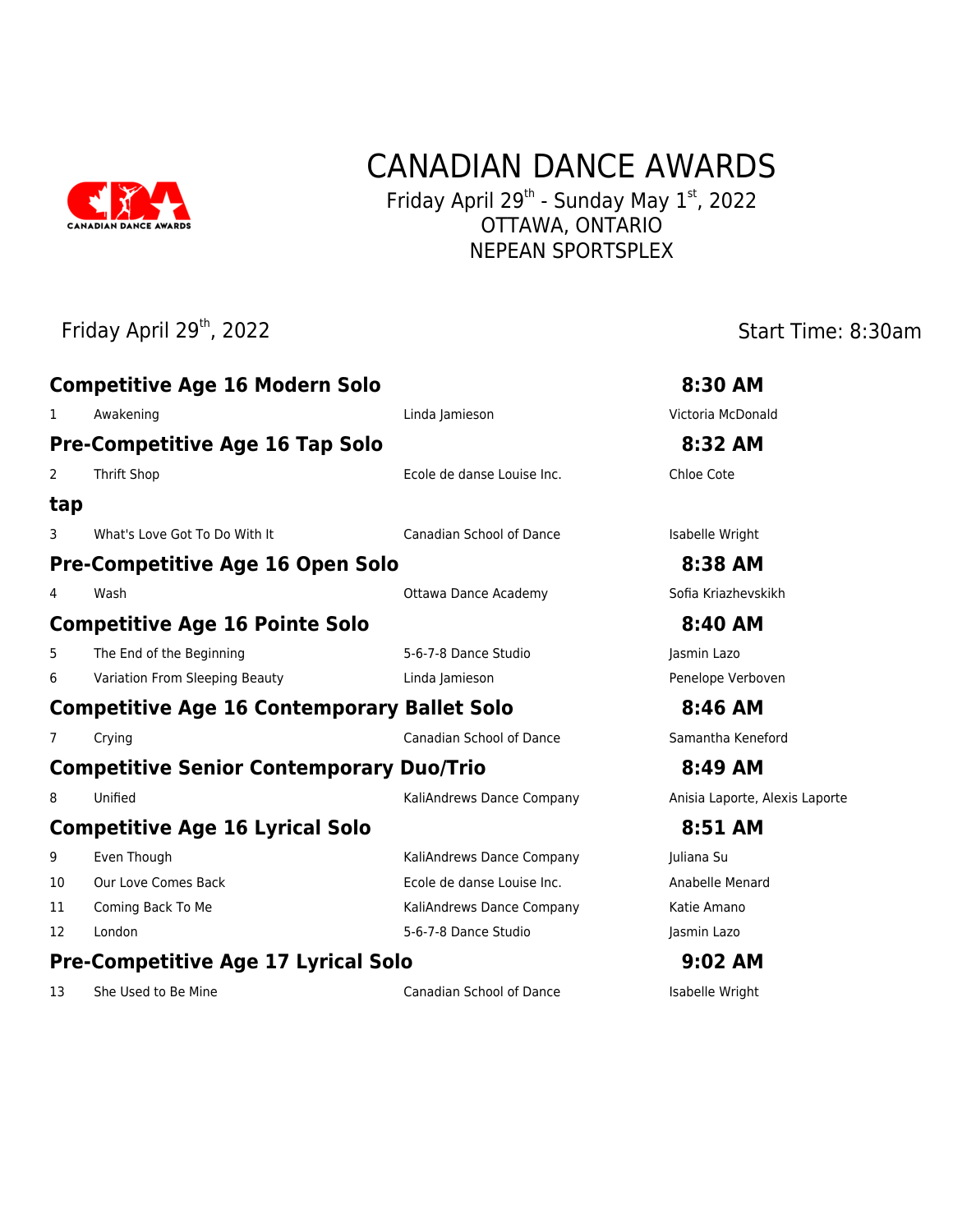# **Competitive Age 17 Lyrical Solo 9:05 AM**

| 14 | Ne Me Quitte Pas             | Leeming Danceworks         | Avery Desch         |
|----|------------------------------|----------------------------|---------------------|
| 15 | Found                        | Ecole de danse Louise Inc. | Mackenzie B         |
| 16 | I Know You Care              | Linda Jamieson             | Lisa Wang           |
| 17 | Arrival of the Bird          | Ecole de danse Louise Inc. | Catherine O'        |
| 18 | When I Go                    | Leeming Danceworks         | Leah Ryan           |
| 19 | You Mean The World To Me     | Linda Jamieson             | Emma Luo            |
| 20 | All I Ask                    | Canadian School of Dance   | Georgia Kon         |
| 21 | I Don't Want to Miss A Thing | Canadian School of Dance   | Skye Gill           |
| 22 | You Mean The World           | Canadian School of Dance   | Eleni Tsiolas       |
| 23 | <b>One</b>                   | Canadian School of Dance   | Bryn True-M         |
| 24 | What If?                     | KaliAndrews Dance Company  | Alexis Lapor        |
| 25 | On My Way                    | KaliAndrews Dance Company  | Josephene S         |
| 26 | Conflicted                   | KaliAndrews Dance Company  | <b>Bennett Rich</b> |

### **Competitive Age 18 Lyrical Solo 9:40 AM**

- 
- 

### **Competitive Age 19 Lyrical Solo 9:45 AM**

- 
- 

### **Competitive Age 17 Tap Solo 9:50 AM**

- 
- 

## **Competitive Age 16 Tap Solo 9:56 AM**

- 
- 

| Leeming Danceworks         | <b>Avery Deschamps</b>   |
|----------------------------|--------------------------|
| Ecole de danse Louise Inc. | Mackenzie Barbeau        |
| Linda Jamieson             | Lisa Wang                |
| Ecole de danse Louise Inc. | Catherine O'Farrell      |
| Leeming Danceworks         | Leah Ryan                |
| Linda Jamieson             | Emma Luo                 |
| Canadian School of Dance   | Georgia Kontogiannis     |
| Canadian School of Dance   | Skye Gill                |
| Canadian School of Dance   | Eleni Tsiolas            |
| Canadian School of Dance   | <b>Bryn True-Mcmanus</b> |
| KaliAndrews Dance Company  | Alexis Laporte           |
| KaliAndrews Dance Company  | Josephene Scultety       |
| KaliAndrews Dance Company  | Bennett Richardson       |

27 Fall At Your Feet **KaliAndrews Dance Company** Lauren Chew 28 Love In Motion **Nation Communist Communist Communist Communist Communist Communist Communist Communist Communist Communist Communist Communist Communist Communist Communist Communist Communist Communist Communist Commun** 

29 La Vie En Rose **New York Communist Company** La Vie En Rose Royer 30 This Year's Love **Matter Company Anisia Laporte** KaliAndrews Dance Company Anisia Laporte

31 Jealous Guy **Canadian School of Dance** Nigel Clifford 32 Dock Of The Bay Leeming Danceworks Leah Ryan

33 Freefall Canadian School of Dance Taya Vidal 34 All I Need **DanceRoots** DanceRoots **Communist Maya Sutton**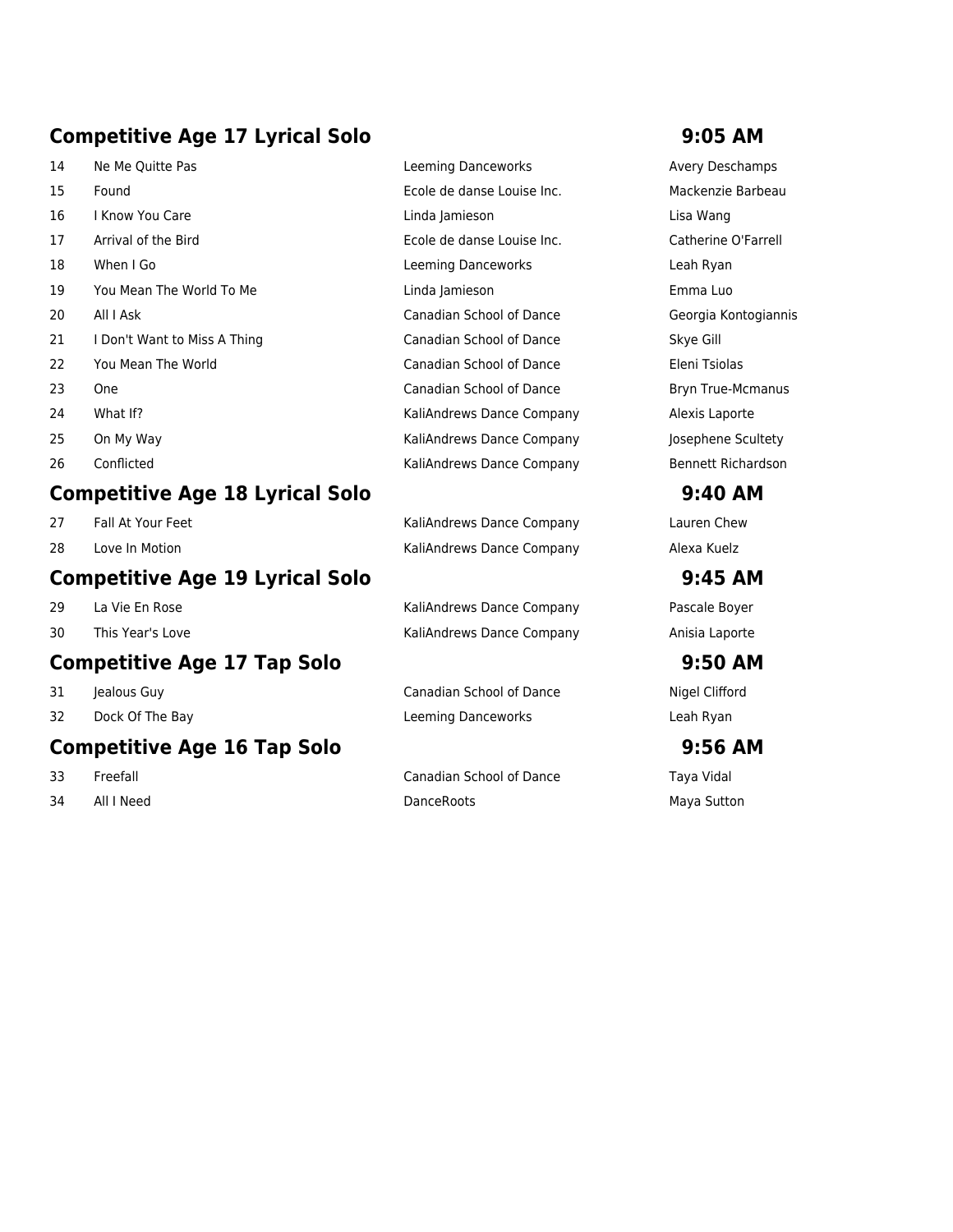# **Competitive Age 17 Open Solo 10:01 AM**

| 35 | Dangerous                           | Canadian School of Dance        | <b>Bryn True-Mcmanus</b>  |
|----|-------------------------------------|---------------------------------|---------------------------|
| 36 | World Of Mine                       | KaliAndrews Dance Company       | Karina Bhargava           |
| 37 | Manipulated                         | KaliAndrews Dance Company       | Chloe Doucette            |
| 38 | Adrift                              | KaliAndrews Dance Company       | Zoe Chatzigiannis         |
| 39 | Wrapped in Comfort                  | Ecole de danse Louise Inc.      | Mackenzie Barbeau         |
| 40 | Cynical                             | KaliAndrews Dance Company       | Alexis Laporte            |
| 41 | Laisserai des Mots                  | KaliAndrews Dance Company       | Josephene Scultety        |
| 42 | Angel By The Wings                  | KaliAndrews Dance Company       | Kiera Wedemire            |
| 43 | The Journey                         | KaliAndrews Dance Company       | Brianna More              |
| 44 | Somebody To Love                    | <b>Canadian School of Dance</b> | Eleni Tsiolas             |
| 45 | No Halo                             | <b>Canadian School of Dance</b> | Nigel Clifford            |
| 46 | The Dormant Being                   | KaliAndrews Dance Company       | <b>Bennett Richardson</b> |
|    | <b>Competitive Age 16 Open Solo</b> |                                 | 10:31 AM                  |
| 47 | Your Everything                     | KaliAndrews Dance Company       | Emmanuelle Boyer          |
| 48 | Only One                            | KaliAndrews Dance Company       | Kate Kowal                |
|    | .                                   |                                 |                           |

### **Competitive Age 19 Open Solo 10:38 AM**

# JUDGE'S BREAK

### **Competitive Age 18 Acro/Gym Solo 10:49 AM**

52 Crazy KaliAndrews Dance Company Alexa Kuelz

### **Competitive Age 17 Acro/Gym Solo 10:52 AM**

53 Red Run Cold **KaliAndrews Dance Company** Zoe Chatzigiannis

**Competitive Age 12 Acro/Gym Solo 10:55 AM**

54 Don't Know My Name The State of Taliandrews Dance Company Brianna Clermont

JUDGE'S BREAK

**Competitive Age 18 Open Solo 10:35 AM** 

10:44 AM

Starting Back: 10:49 am

10:58 AM

Starting Back: 11:03 am

51 Mindfulness **Mindfulness** Manuel Manuel Manuel Manuel Manuel Company Anisia Laporte

# 49 Heart Of Glass **Kaliandrews Dance Company** Lauren Chew 50 At Last Ottawa Dance Academy Victoria Mordvinova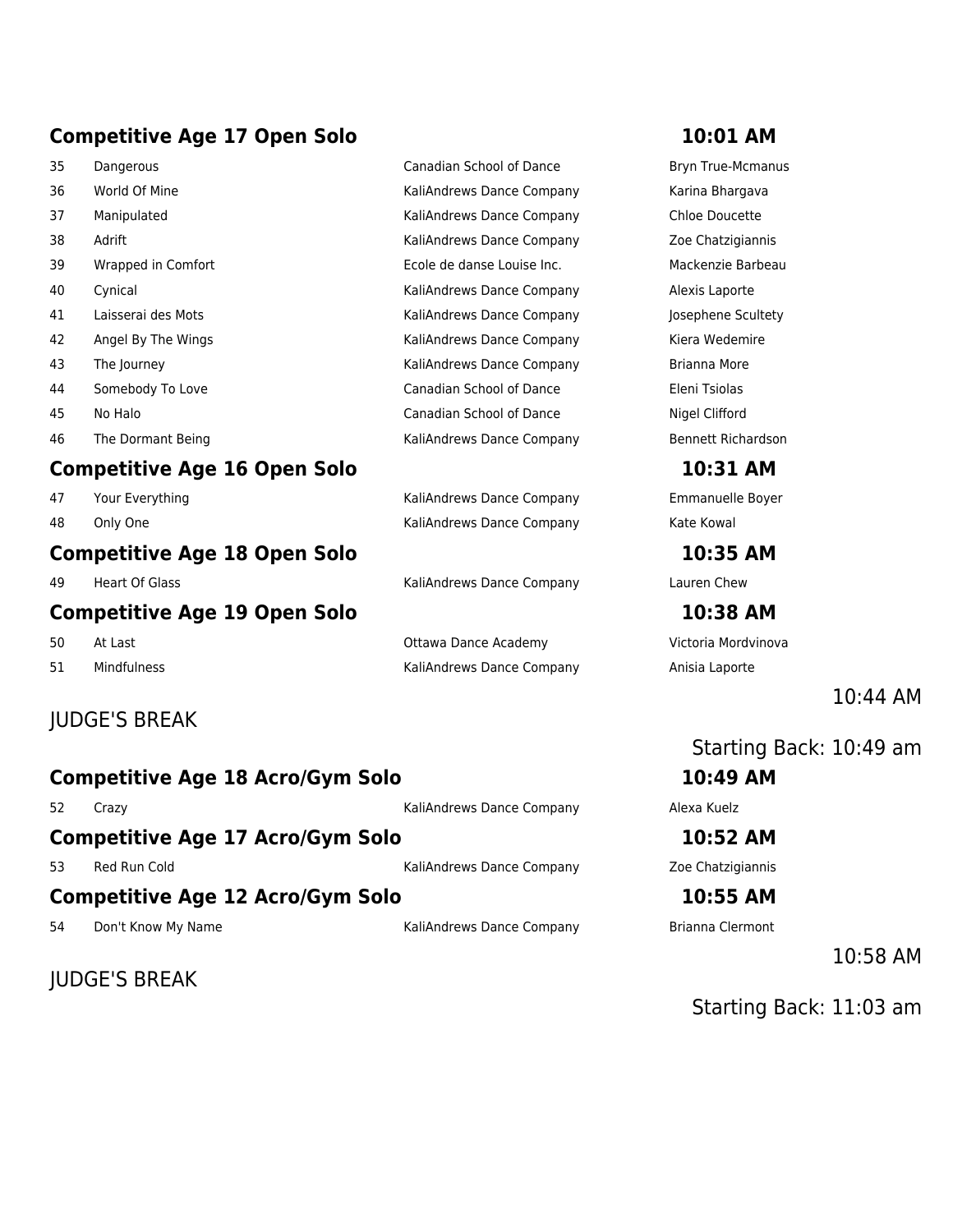# **Competitive Age 16 Contemporary Solo 11:03 AM**

| 55 | Shout                                       | Canadian School of Dance        | Taya Vidal           |
|----|---------------------------------------------|---------------------------------|----------------------|
| 56 | Who Am I                                    | Ecole de danse Louise Inc.      | Sebastien Leroux     |
| 57 | Isolated                                    | DanceRoots                      | Mackenzie Herr       |
| 58 | Strange                                     | Ecole de danse Louise Inc.      | Tasneem Khemili      |
| 59 | Creep                                       | Linda Jamieson                  | Penelope Verboven    |
| 60 | Wolf Girl                                   | Ecole de danse Louise Inc.      | <b>Elodie Menard</b> |
| 61 | Wired                                       | KaliAndrews Dance Company       | Katie Amano          |
| 62 | Communicating                               | Ecole de danse Louise Inc.      | Anabelle Menard      |
| 63 | Hide and Seek                               | DanceRoots                      | Maya Sutton          |
| 64 | Waves                                       | Canadian School of Dance        | Samantha Keneford    |
| 65 | By the Deep Sea                             | 5-6-7-8 Dance Studio            | Jasmin Lazo          |
|    | <b>Competitive Age 16 Open Solo</b>         |                                 | 11:33 AM             |
| 66 | Don't Let Me Be Misunderstood               | <b>Canadian School of Dance</b> | Taya Vidal           |
|    | <b>Competitive Age 17 Open Solo</b>         |                                 | 11:36 AM             |
| 67 | Sad Day                                     | <b>Canadian School of Dance</b> | Georgia Kontogiannis |
|    | <b>Competitive Age 18 Contemporary Solo</b> |                                 | 11:39 AM             |
| 68 | Shed                                        | KaliAndrews Dance Company       | Lauren Chew          |
|    | <b>Competitive Age 19 Contemporary Solo</b> |                                 | 11:41 AM             |
| 69 | Everything Must Change                      | KaliAndrews Dance Company       | Anisia Laporte       |
|    | <b>Competitive Age 17 Contemporary Solo</b> |                                 | 11:44 AM             |
| 70 | Knife                                       | <b>Leeming Danceworks</b>       | Avery Deschamps      |
| 71 | <b>Coffee Stained Smile</b>                 | Linda Jamieson                  | Emma Luo             |
| 72 | If I Should Lose You                        | Canadian School of Dance        | Skye Gill            |
| 73 | Natural Woman                               | Canadian School of Dance        | Eleni Tsiolas        |
| 74 | Problem                                     | KaliAndrews Dance Company       | Zoe Chatzigiannis    |
| 75 | Blue Upon Blue                              | Ecole de danse Louise Inc.      | <b>Emily Lemieux</b> |
| 76 | Thinking Of You                             | KaliAndrews Dance Company       | Alexis Laporte       |
| 77 | <b>Stand Alone</b>                          | KaliAndrews Dance Company       | Grace Lister         |
| 78 | Lonely?                                     | Ecole de danse Louise Inc.      | Mackenzie Barbeau    |
| 79 | Passing By                                  | KaliAndrews Dance Company       | Kiera Wedemire       |
| 80 | Slide                                       | KaliAndrews Dance Company       | Ocean Rice           |
| 81 | Unfiltered                                  | KaliAndrews Dance Company       | Brianna More         |

- 82 Ode to a Lost Love **Canadian School of Dance** Georgia Kontogiannis
- 83 Could Canadian School of Dance Nigel Clifford
- 84 With No Hiding **KaliAndrews Dance Company** Bennett Richardson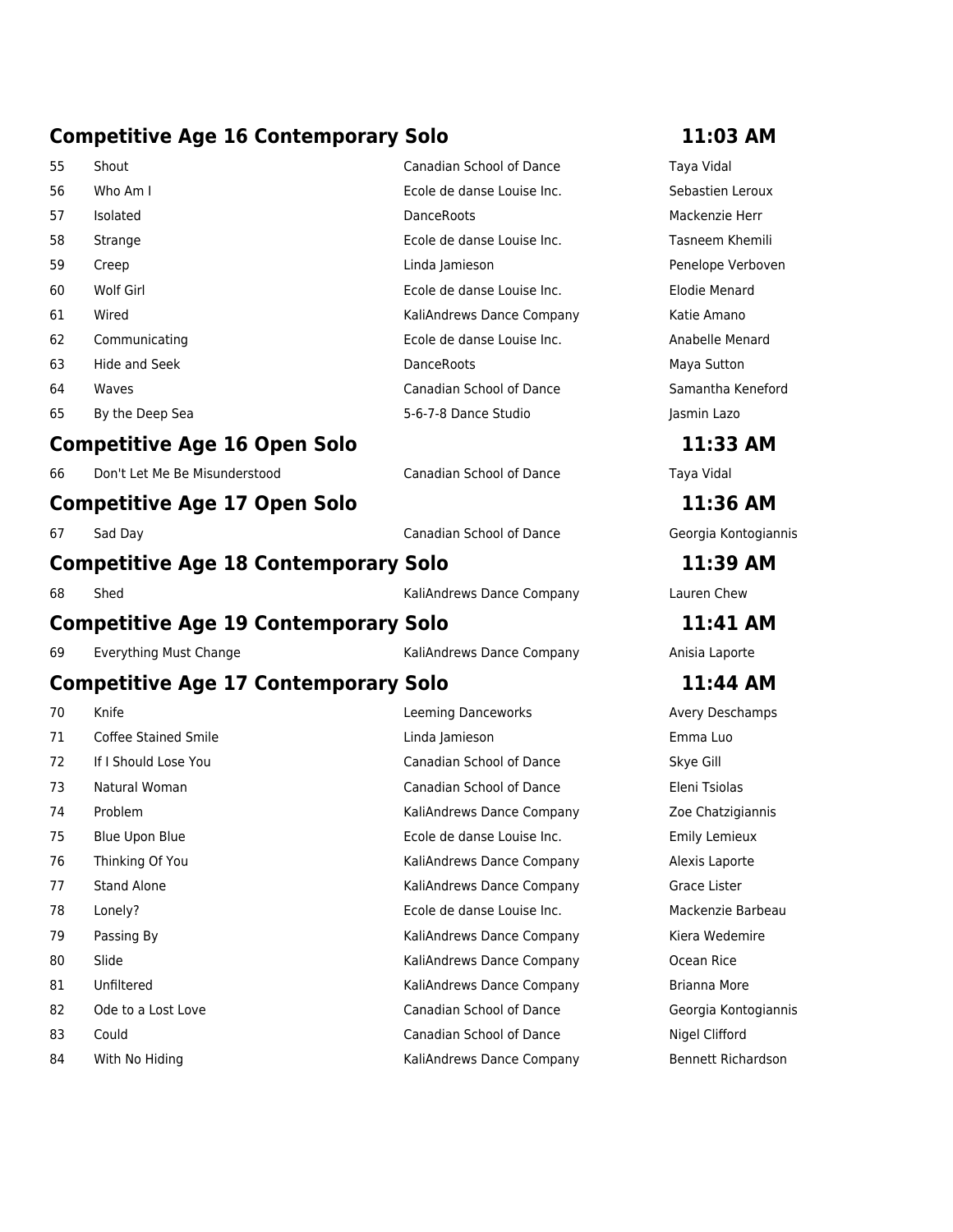|     | Pre-Competitive Age 17 Hip Hop Solo     |                                 | 12:27 PM                 |
|-----|-----------------------------------------|---------------------------------|--------------------------|
| 85  | Up Above Everything                     | Canadian School of Dance        | Gabriel Kydd             |
|     | <b>Competitive Age 17 Hip Hop Solo</b>  |                                 | 12:30 PM                 |
| 86  | <b>Bizzness</b>                         | Ecole de danse Louise Inc.      | Audree-Pier Bisson       |
|     | <b>Competitive Age 16 Acro/Gym Solo</b> |                                 | 12:32 PM                 |
| 87  | Some Minds                              | Ecole de danse Louise Inc.      | Sebastien Leroux         |
|     | <b>Competitive Age 18 Acro/Gym Solo</b> |                                 | 12:35 PM                 |
| 88  | Glow Of A Rose                          | KaliAndrews Dance Company       | Lauren Chew              |
|     | <b>Competitive Age 17 Acro/Gym Solo</b> |                                 | 12:38 PM                 |
| 89  | Rain                                    | Ecole de danse Louise Inc.      | <b>Emily Lemieux</b>     |
| 90  | Strange                                 | KaliAndrews Dance Company       | Zoe Chatzigiannis        |
|     | Pre-Competitive Age 17 Jazz Solo        |                                 | 12:44 PM                 |
| 91  | Came Here For Love                      | <b>Canadian School of Dance</b> | Maude Boivin             |
|     | <b>Pre-Competitive Age 16 Jazz Solo</b> |                                 | 12:47 PM                 |
| 92  | Toxic                                   | <b>Canadian School of Dance</b> | Alexandra Witol          |
| 93  | Le Jazz Hot                             | Canadian School of Dance        | Ciara Seto               |
|     | <b>Competitive Age 16 Jazz Solo</b>     |                                 | 12:53 PM                 |
| 94  | Love On The Brain                       | KaliAndrews Dance Company       | Katie Amano              |
| 95  | Vain                                    | KaliAndrews Dance Company       | Julia Asselin            |
| 96  | Pure Love                               | KaliAndrews Dance Company       | Juliana Su               |
| 97  | Hip Hip Chin Chin                       | Ecole de danse Louise Inc.      | <b>Elodie Menard</b>     |
| 98  | Nemesis                                 | <b>DanceRoots</b>               | Maya Sutton              |
| 99  | Moving The Line                         | Canadian School of Dance        | Samantha Keneford        |
| 100 | Come Together                           | DanceRoots                      | Isabella Mcdowell        |
| 101 | You're The One                          | Ecole de danse Louise Inc.      | Tasneem Khemili          |
| 102 | <b>Business Of Love</b>                 | Linda Jamieson                  | Penelope Verboven        |
|     | <b>Competitive Age 19 Jazz Solo</b>     |                                 | 1:13 PM                  |
| 103 | Meeting In The Ladies Room              | KaliAndrews Dance Company       | Pascale Boyer            |
|     | <b>Competitive Age 17 Jazz Solo</b>     |                                 | $1:16$ PM                |
| 104 | Man of LaMancha                         | Canadian School of Dance        | <b>Bryn True-Mcmanus</b> |
| 105 | Sing It Back                            | <b>Leeming Danceworks</b>       | Avery Deschamps          |
| 106 | Roxie                                   | Canadian School of Dance        | Skye Gill                |
| 107 | Where Do I Begin                        | KaliAndrews Dance Company       | <b>Brianna More</b>      |
| 108 | Bring On The Men                        | Ecole de danse Louise Inc.      | Mackenzie Barbeau        |
| 109 | Careless Whisper                        | KaliAndrews Dance Company       | Bennett Richardson       |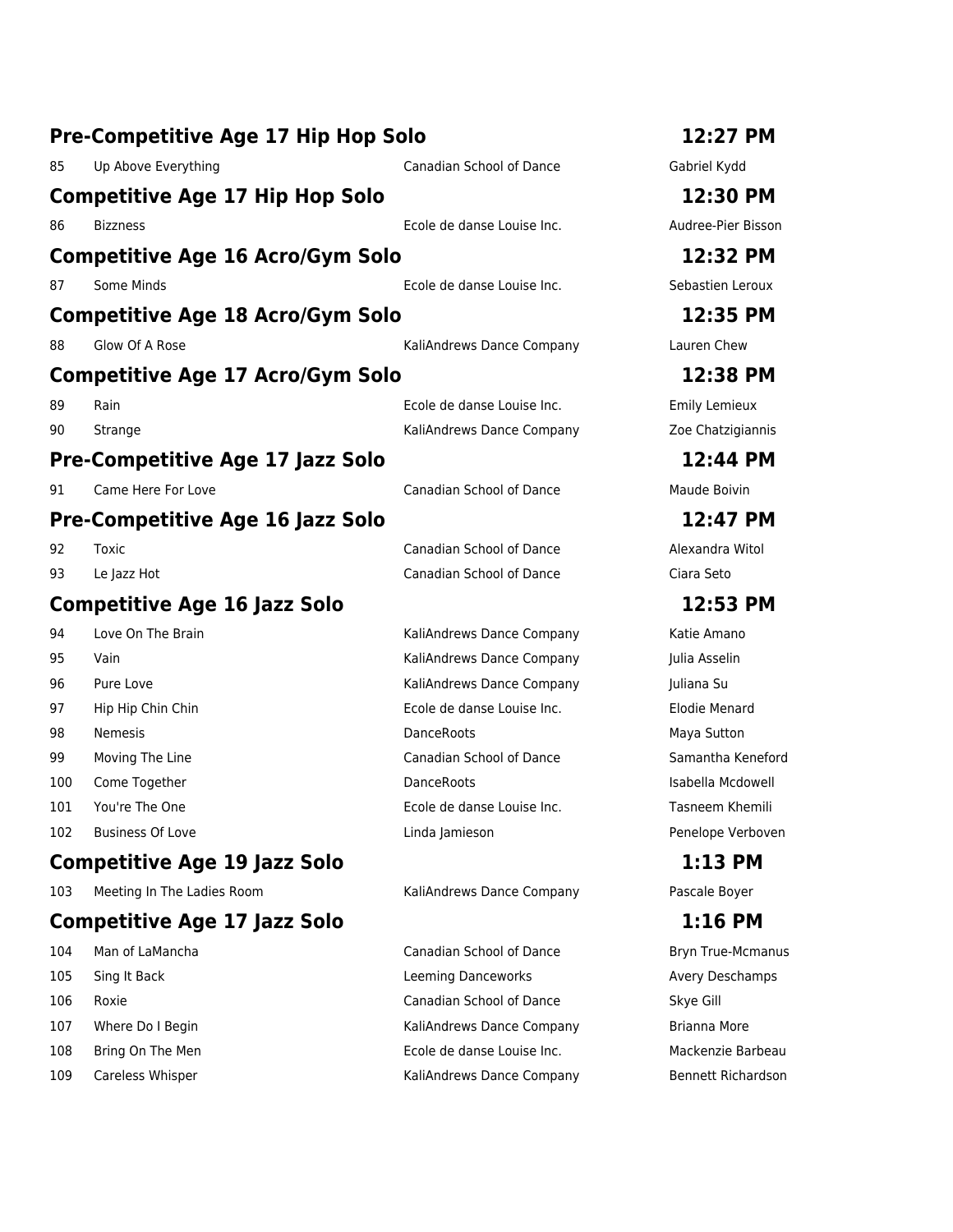### AWARDS/OVERALL AWARDS SENIOR DANCER OF THE YEAR/LUNCH BREAK

| DREAN |                                              |                            | Starting Back: 2:17 pm                                    |
|-------|----------------------------------------------|----------------------------|-----------------------------------------------------------|
|       | Pre-Competitive Age 13 Jazz Solo             |                            | 2:17 PM                                                   |
| 110   | Bla Bla, Cha Cha Cha                         | Canadian School of Dance   | Maya Alsukkari                                            |
|       | 111 Fashion Is My Kryptonite                 | Canadian School of Dance   | Emma White                                                |
|       | Pre-Competitive Age 14 Jazz Solo             |                            | 2:23 PM                                                   |
| 112   | Back & Forth                                 | Canadian School of Dance   | <b>Brooke Munroe</b>                                      |
|       | Pre-Competitive Age 15 Jazz Solo             |                            | 2:26 PM                                                   |
| 113   | Put A Spell On You                           | Canadian School of Dance   | Melika Mojaveri                                           |
|       | Pre-Competitive Age 14 Lyrical Solo          |                            | 2:29 PM                                                   |
| 114   | Stuck With You                               | Ottawa Dance Academy       | Ekaterina Chernykh                                        |
|       | Pre-Competitive Age 15 Ballet Solo           |                            | 2:32 PM                                                   |
| 115   | Four Waltzes in Three                        | Canadian School of Dance   | Natasha Duncan                                            |
| 116   | A Lost Love                                  | Canadian School of Dance   | Emily Webster                                             |
|       | <b>Novice Age 13 Ballet Solo</b>             |                            | 2:38 PM                                                   |
| 117   | Time In A Bottle                             | <b>DanceRoots</b>          | Klaudia Romsicki                                          |
|       | Novice Age 15 Jazz Solo                      |                            | 2:40 PM                                                   |
| 118   | Why Don't You Do Right                       | DanceRoots                 | Izabella Caputo                                           |
|       | <b>Novice Age 15 Contemporary Solo</b>       |                            | 2:43 PM                                                   |
| 119   | Fallin' In                                   | DanceRoots                 | Danielle Kenny                                            |
|       | <b>Novice Age 13 Contemporary Solo</b>       |                            | 2:45 PM                                                   |
| 120   | Resolution                                   | <b>DanceRoots</b>          | Duncan Griswold                                           |
|       | <b>Novice Age 14 Contemporary Solo</b>       |                            | 2:47 PM                                                   |
| 121   | <b>Falling Short</b>                         | DanceRoots                 | Camryn Sunohara                                           |
|       | Novice Age 15 Acro/Gym Solo                  |                            | 2:50 PM                                                   |
| 122   | Little Blue                                  | Ecole de danse Louise Inc. | Emma Valcourt Landry                                      |
|       | <b>Pre-Competitive Teen Hip Hop Duo/Trio</b> |                            | 2:52 PM                                                   |
| 123   | <b>Views</b>                                 | Ecole de danse Louise Inc. | Frederique Lessard, Meaghan Mukamba                       |
| 124   | The Girls                                    | Ecole de danse Louise Inc. | Gabriele Courchaine, Raphaelle Richer,<br>Kalina Schaefer |
| 125   | Destiny                                      | Ecole de danse Louise Inc. | Chloe Cote, Kayla Daoust, Gabrielle<br>Martin             |
|       | <b>Novice Teen Hip Hop Duo/Trio</b>          |                            | 3:00 PM                                                   |

126 The Couple Next-door DanceRoots Ella Ferreira, Simon Vandusen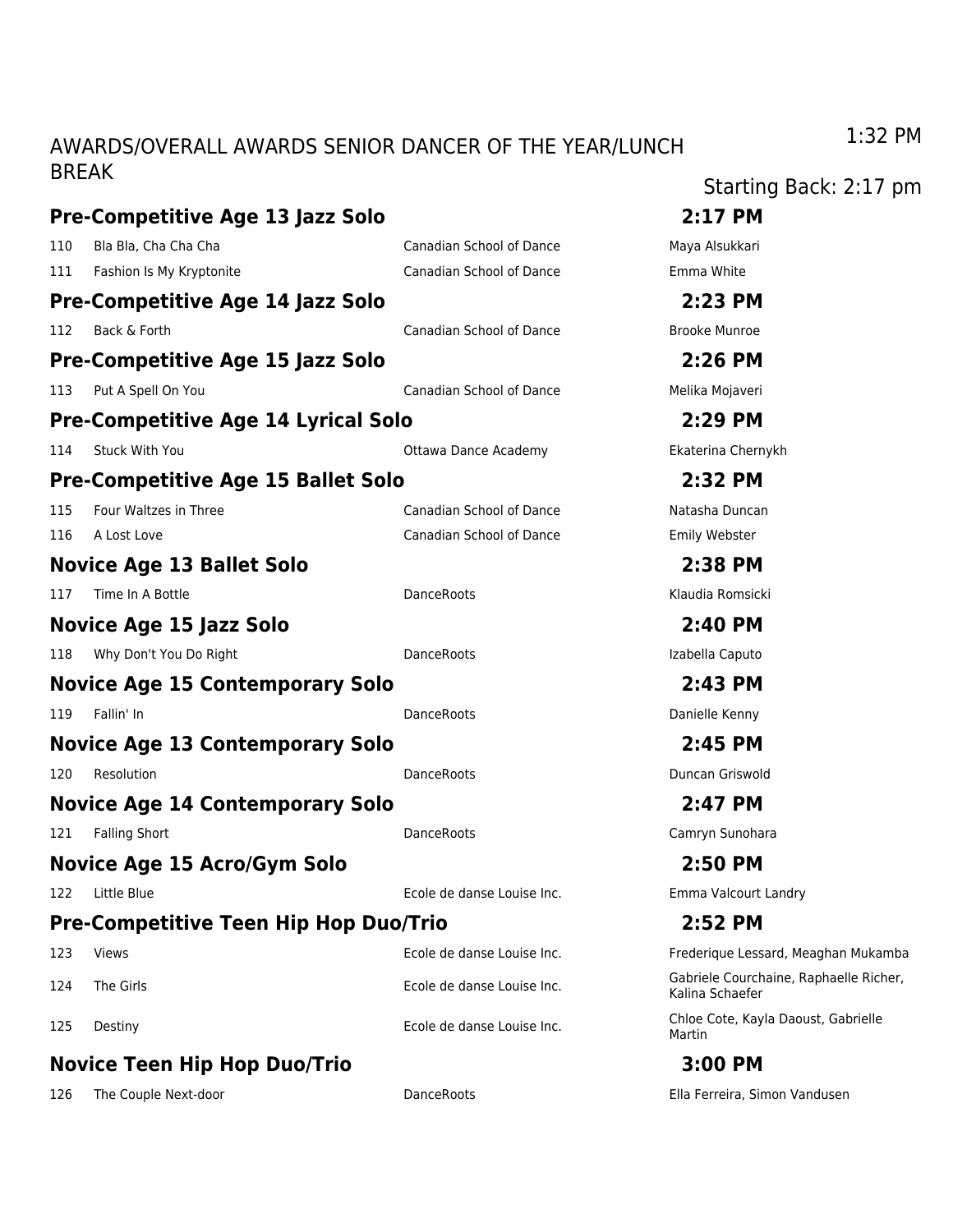| <b>Pre-Competitive Teen Hip Hop Duo/Trio</b>    |                                 | 3:03 PM                                           |
|-------------------------------------------------|---------------------------------|---------------------------------------------------|
| <b>Heart and Sole</b><br>127                    | <b>Ottawa Dance Academy</b>     | Yaroslav Anufriyev, Vadim Gudz, Boris<br>Padalko  |
| <b>Pre-Competitive Age 13 Open Solo</b>         |                                 | 3:06 PM                                           |
| Yeah Baby Yeah!<br>128                          | Ecole de danse Louise Inc.      | Dahlia Lloyd-Kohls                                |
| <b>Pre-Competitive Teen Ballet Duo/Trio</b>     |                                 | 3:08 PM                                           |
| 129<br>I"ll Hang the Moon                       | <b>Canadian School of Dance</b> | Saige Ferguson, Melika Mojaveri, Emily<br>Webster |
| <b>Pre-Competitive Age 15 Acro/Gym Solo</b>     |                                 | 3:11 PM                                           |
| 130<br>Cosmonaut                                | Ecole de danse Louise Inc.      | Neve Hollmann                                     |
| Pre-Competitive Age 13 Acro/Gym Solo            |                                 | 3:13 PM                                           |
| The Meadow<br>131                               | Ecole de danse Louise Inc.      | Sophie Hamann                                     |
| <b>Pre-Competitive Age 14 Acro/Gym Solo</b>     |                                 | $3:16$ PM                                         |
| I'll Keep Coming<br>132                         | Ecole de danse Louise Inc.      | Izabel Levac                                      |
| <b>Novice Age 13 Hip Hop Solo</b>               |                                 | 3:19 PM                                           |
| Heads Will Roll<br>133                          | <b>DanceRoots</b>               | Duncan Griswold                                   |
| <b>Pre-Competitive Age 13 Hip Hop Solo</b>      |                                 | 3:22 PM                                           |
| Singin' In The Rain<br>134                      | Canadian School of Dance        | Tristan Kydd                                      |
| Novice Age 15 Hip Hop Solo                      |                                 | 3:25 PM                                           |
| Mr.Delivery<br>135                              | <b>DanceRoots</b>               | Simon Vandusen                                    |
| <b>Pre-Competitive Age 14 Contemporary Solo</b> |                                 | 3:27 PM                                           |
| 136<br>Late Too Soon                            | Ecole de danse Louise Inc.      | Angelina Brazeau                                  |
| How This Came To Be<br>137                      | Ecole de danse Louise Inc.      | Frederique Lessard                                |
| <b>Pre-Competitive Age 15 Lyrical Solo</b>      |                                 | 3:32 PM                                           |
| Don't Know You Yet<br>138                       | Canadian School of Dance        | Isaiah Levesque                                   |
| <b>Pre-Competitive Age 14 Lyrical Solo</b>      |                                 | 3:35 PM                                           |
| Another Love<br>139                             | <b>Canadian School of Dance</b> | <b>Emerson Fait</b>                               |
| <b>Pre-Competitive Senior Lyrical Duo/Trio</b>  |                                 | 3:38 PM                                           |
| Got It In You<br>140                            | <b>Canadian School of Dance</b> | Maude Boivin, Natasha Duncan, Gabrielle<br>Noreau |
| <b>Competitive Age 14 Pointe Solo</b>           |                                 | 3:41 PM                                           |
| City Lights<br>141                              | DanceRoots                      | Katherine MacRae                                  |
| Darkest Hour<br>142                             | 5-6-7-8 Dance Studio            | Tessie Chen                                       |
| <b>Competitive Age 13 Pointe Solo</b>           |                                 | 3:47 PM                                           |
| Esmerelda<br>143                                | Linda Jamieson                  | Alicia Bai                                        |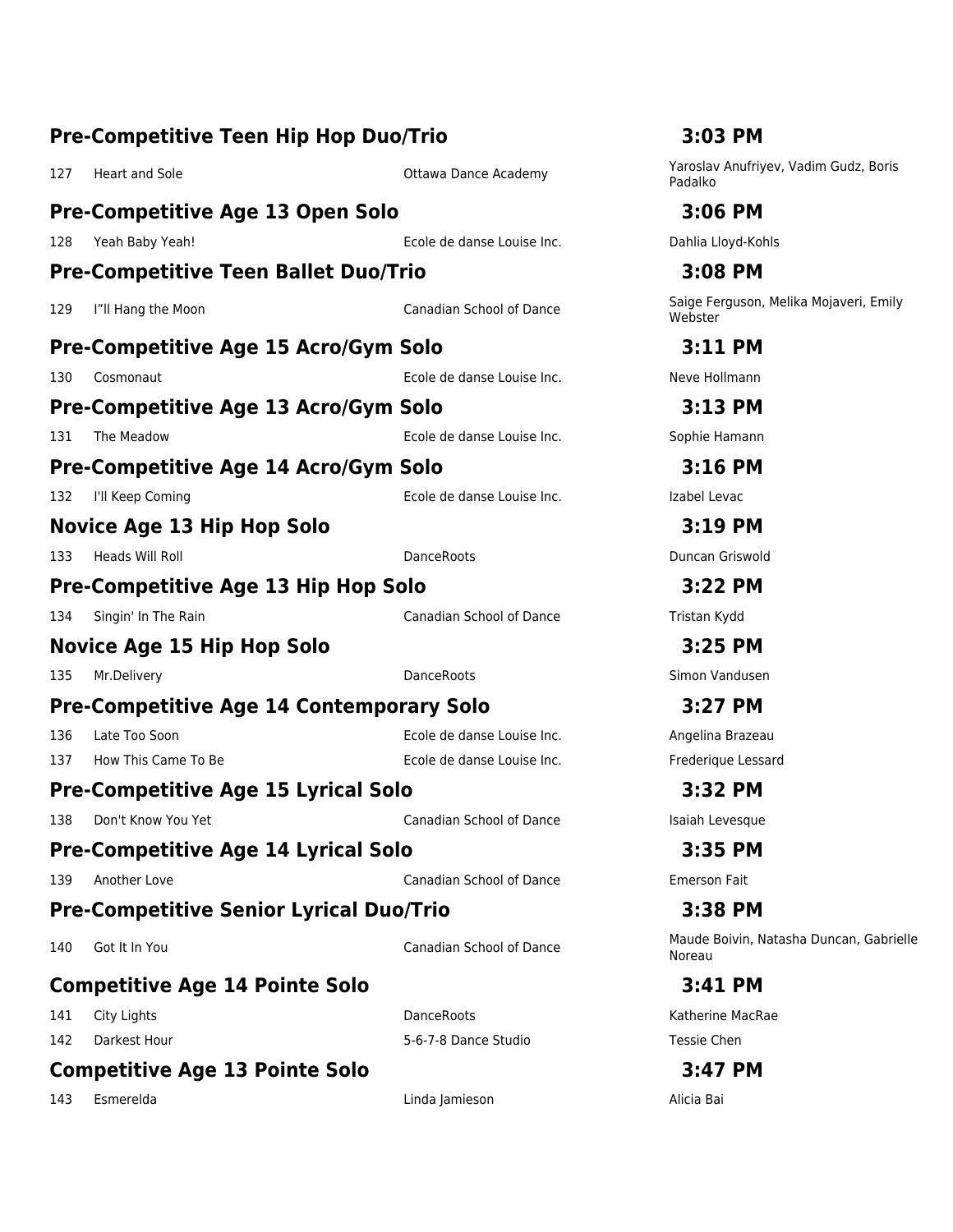# **Competitive Age 13 Lyrical Solo 3:50 PM**

- 
- 

# **Competitive Age 14 Lyrical Solo 3:58 PM**

# **Competitive Age 15 Lyrical Solo 4:20 PM**

- 
- 

# JUDGE'S BREAK

# **Pre-Competitive Teen Hip Hop Duo/Trio 4:32 PM**

# **Pre-Competitive Age 13 Tap Solo 4:35 PM**

# **Pre-Competitive Age 15 Tap Solo 4:38 PM**

- 
- 
- 162 Someone Saved My Life Tonight Canadian School of Dance Saige Ferguson
- 

# **Competitive Age 13 Tap Solo 4:50 PM**

- 
- 
- 
- 
- 

144 Dreams 5-6-7-8 Dance Studio Amber Lazo 145 Celestial Love Ecole de danse Louise Inc. Reese Machacek 146 Last Forever DanceRoots Charlotte Bussey

 I'm In Here Canadian School of Dance Scarlett Hash Roses and Violets Canadian School of Dance Olivia Lalonde-novales 149 Let It Be **DanceRoots Contact Ava Bignucolo Contact Ava Bignucolo Ava Bignucolo**  Half a Man Canadian School of Dance Noah Vidal River of Sorrow Canadian School of Dance Mackenzie Hao Human Ecole de danse Louise Inc. Ana-Bella Campbell 153 Head Above Water **Ecole de danse Louise Inc.** Shea Kirby 154 Snow **DanceRoots** DanceRoots **Communist Communist Communist Communist Communist Communist Communist Communist Communist Communist Communist Communist Communist Communist Communist Communist Communist Communist Communis** 

155 Ghost In The Wind **Caliangle Company** Caliandrews Dance Company Calli Macdonald 156 This Isn't Goodbye This Isn't Goodbye Company Ashley More 157 Rescue Ottawa Dance Academy Lina Ghasemi

# $4.27$  PM

# Starting Back: 4:32 pm

158 Suit & Tie Canadian School of Dance Gabriel Kydd, Tristan Kydd

159 Credit Canadian School of Dance Alyssa Duncan

160 Million Reasons **Canadian School of Dance** Reeve Verhoeven 161 Speak Now Canadian School of Dance Amelie Tam 163 I Need A Dollar Ecole de danse Louise Inc. Gabrielle Martin

164 Girl You're The Devil **Ecole de danse Louise Inc.** Aliyah Manashe September Song Canadian School of Dance Makayla Mainville Upside Down Linda Jamieson Olivia Yang Butter Linda Jamieson Alicia Bai Landslide Canadian School of Dance Alyssa Roy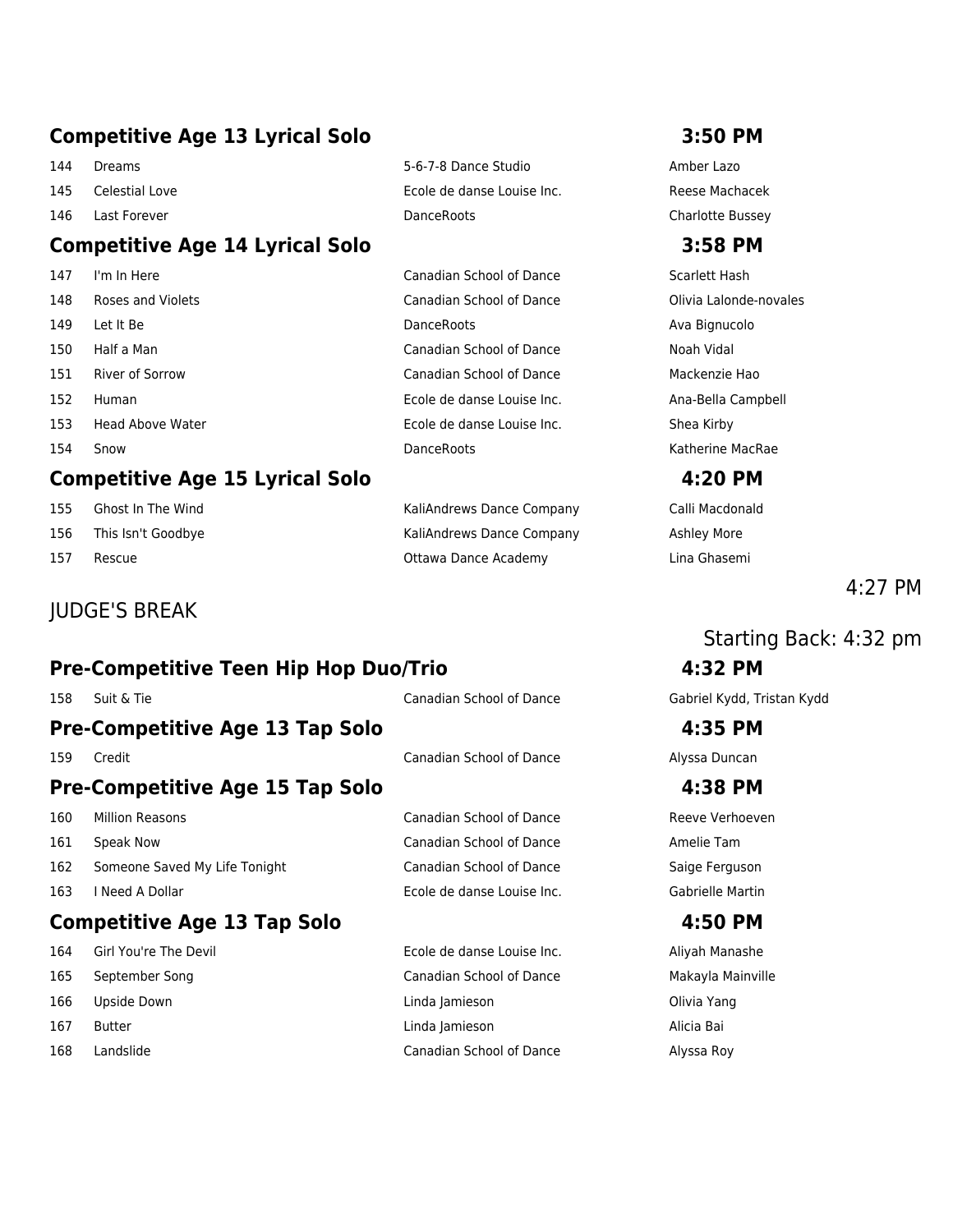# **Competitive Age 14 Tap Solo 5:04 PM**

- 169 Symphony **MacGillivray** KaliAndrews Dance Company Ava MacGillivray 170 Love On The Rocks **Canadian School of Dance** Scarlett Hash 171 Stayin' Alive **Communist Communist Communist Communist Communist Communist Communist Communist Communist Communist Communist Communist Communist Communist Communist Communist Communist Communist Communist Communist Com** 172 Summertime Linda Jamieson Muhan Shen 173 Off My Face **Canadian School of Dance** Noah Vidal **Competitive Age 15 Tap Solo 5:17 PM**
- 
- 
- 
- 

### **Competitive Senior Open Class 5:28 PM**

 Ocean Eyes Ecole de danse Louise Inc. Alexie Robitaille I Want You Back Ecole de danse Louise Inc. Chloe Adams Is You Is Ecole de danse Louise Inc. Annabelle Lecomte 177 Sound of Silence **Leeming Danceworks** Hannah Ryan

178 Through Darkness, Not In KaliAndrews Dance Company

### **Competitive Age 14 Contemporary Solo 5:32 PM**

| 179 | Voyage                | Ecole de danse Louise Inc.      | Jonathan St-Onge       |
|-----|-----------------------|---------------------------------|------------------------|
| 180 | Hunter                | 5-6-7-8 Dance Studio            | Tessie Chen            |
| 181 | See Through Me        | Ecole de danse Louise Inc.      | Mia Raymond            |
| 182 | Lasting Lover         | Ecole de danse Louise Inc.      | Shea Kirby             |
| 183 | Tongue Tied           | Ecole de danse Louise Inc.      | Ana-Bella Campbell     |
| 184 | Not My Responsibility | <b>Canadian School of Dance</b> | Mackenzie Hao          |
| 185 | Hyperballed           | Canadian School of Dance        | Olivia Lalonde-novales |
| 186 | As The World Caves In | Canadian School of Dance        | Scarlett Hash          |
| 187 | Vienna                | <b>DanceRoots</b>               | Ava Bignucolo          |
| 188 | Your Disapproval      | KaliAndrews Dance Company       | Ava Priddle            |
| 189 | Unravel               | KaliAndrews Dance Company       | Ava MacGillivray       |
| 190 | Don't Miss It         | KaliAndrews Dance Company       | Charlotte Lee          |
| 191 | I Won't Stay          | KaliAndrews Dance Company       | Ava de Leon            |
|     |                       |                                 |                        |

### Awards/Judge's Dinner Break

Katie Amano, Julia Asselin, Karina Bhargava, Emmanuelle Boyer, Zoe Chatzigiannis, Lauren Chew, Ava de Leon, Chloe Doucette, Lindsay Groleau, Leia Hewston, Sophie Hutchinson, Kate Kowal, Anisia Laporte, Alexis Laporte, Charlotte Lee, Grace Lister, Calli Macdonald, Ava MacGillivray, Anahita McDonagh-Mahallati, Nicole Milman, Ashley More, Brianna More, Emilie Noel, Petra Nordal, Ocean Rice, Bennett Richardson, Josephene Scultety, Elifsu Sloly, Juliana Su, Kiera Wedemire

| Jonathan St-Onge       |
|------------------------|
| Tessie Chen            |
| Mia Raymond            |
| Shea Kirby             |
| Ana-Bella Campbell     |
| Mackenzie Hao          |
| Olivia Lalonde-novales |
| Scarlett Hash          |
| Ava Bignucolo          |
| Ava Priddle            |
| Ava MacGillivray       |
| Charlotte Lee          |
| Ava de Leon            |

6:07 PM

Starting Back: 6:47 pm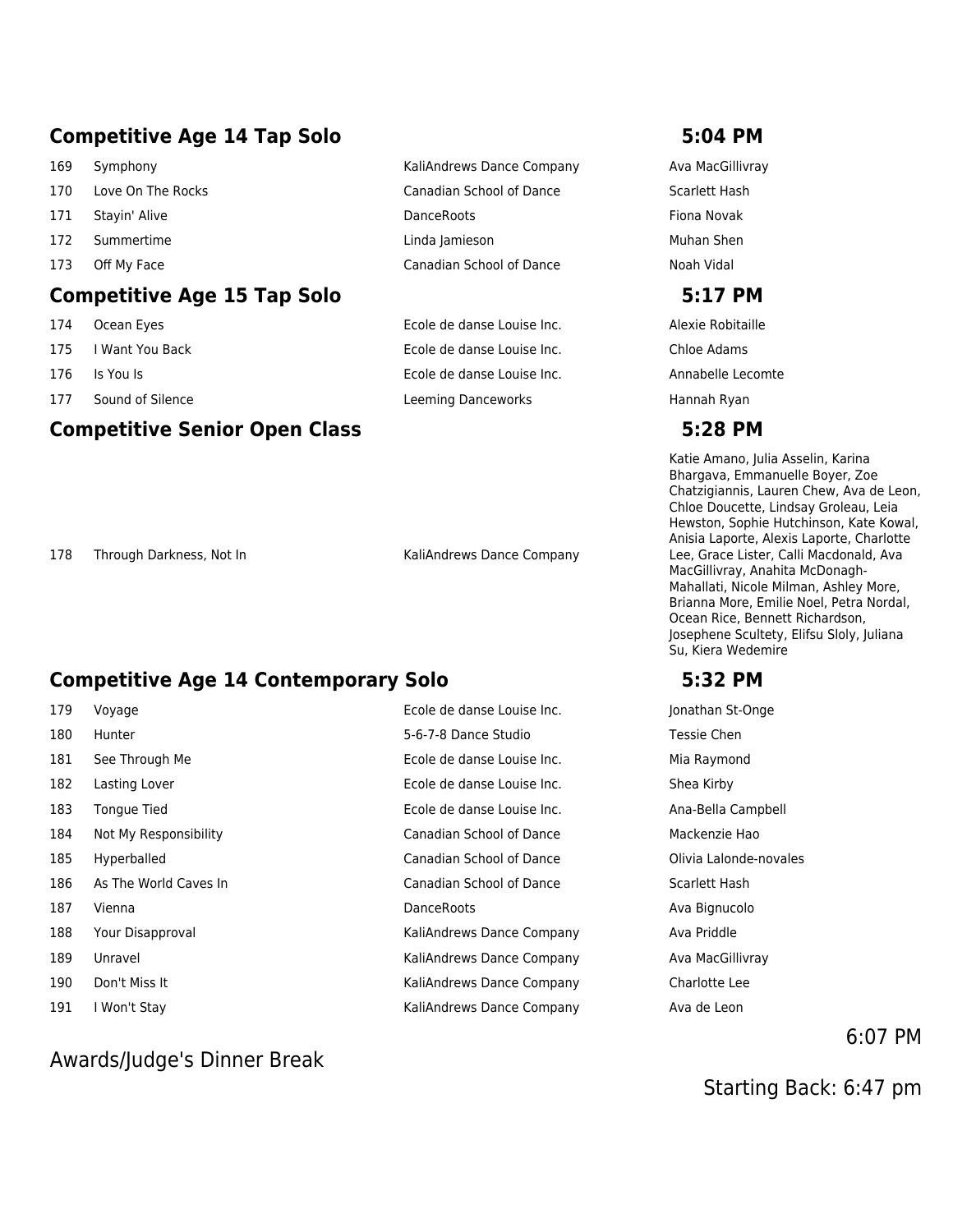### **Competitive Teen Lyrical Small Group 6:47 PM**

192 Sound Of Silence **KaliAndrews Dance Company** 

### **Pre-Competitive Age 13 Open Solo 6:49 PM**

193 Overgrown Canadian School of Dance Tristan Kydd

### **Pre-Competitive Age 15 Open Solo 6:52 PM**

194 Monster Canadian School of Dance Melika Mojaveri

### **Pre-Competitive Teen Hip Hop Duo/Trio 6:55 PM**

### **Competitive Age 15 Contemporary Solo 7:02 PM**

| 197 | Nothing Breaks Like a Heart | Canadian School of Dance   | Anna Tsarouhas |
|-----|-----------------------------|----------------------------|----------------|
| 198 | Snowing                     | Ecole de danse Louise Inc. | Ariele Lavoie  |
| 199 | Twice For Yes, Once For No  | KaliAndrews Dance Company  | Anahita McDona |
| 200 | Too Far                     | KaliAndrews Dance Company  | Ashley More    |
| 201 | Everything Must Change      | Ecole de danse Louise Inc. | Eva Hubert     |
| 202 | Corrupted Organ             | Ecole de danse Louise Inc. | Chloe Adams    |
| 203 | The Mountain                | KaliAndrews Dance Company  | Leia Hewston   |

### **Competitive Age 13 Contemporary Solo 7:21 PM**

 Black and Blue Ecole de danse Louise Inc. Emilie Lafleche 206 Writer In The Dark **Ecole de danse Louise Inc.** Anna Walker-Cormier 207 A Vital Organ **Ecole de danse Louise Inc.** Aliyah Manashe Eulogy Ecole de danse Louise Inc. Reese Machacek Beautiful Girl Canadian School of Dance Makayla Mainville You Are a Memory 5-6-7-8 Dance Studio Amber Lazo

### **Competitive Age 15 Open Solo 7:40 PM**

- 
- 
- 
- 

### **Competitive Age 14 Open Solo 7:51 PM**

- 
- 
- 
- 

204 Purple Rain Nation And The KaliAndrews Dance Company Mia Mainville

211 Ocean Eyes **Canadian School of Dance** Anna Tsarouhas 212 Vio Vorum KaliAndrews Dance Company Calli Macdonald 213 In Flight Ecole de danse Louise Inc. Ariele Lavoie 214 I Could Feel It **Kaliandrews Dance Company** Sophie Hutchinson

215 Repetition **Nation Company** KaliAndrews Dance Company Ava MacGillivray 216 Escalate Canadian School of Dance Olivia Lalonde-novales 217 Who Decides **KaliAndrews Dance Company** Charlotte Lee 218 Man In The Mirror Canadian School of Dance Noah Vidal

Gabriella Campbell-Venuti, Leia Hewston, Olivia Hum, Mia Mainville, Emilie Noel, Petra Nordal, Ava Priddle, Ocean Rice

195 The It Girls Canadian School of Dance Emily Malcolm, Riley Martin 196 Familiar Strangers **Canadian School of Dance** Azra Alper, Moonzia Mahbub Canadian School of Dance

Anahita McDonagh-Mahallati Ashley More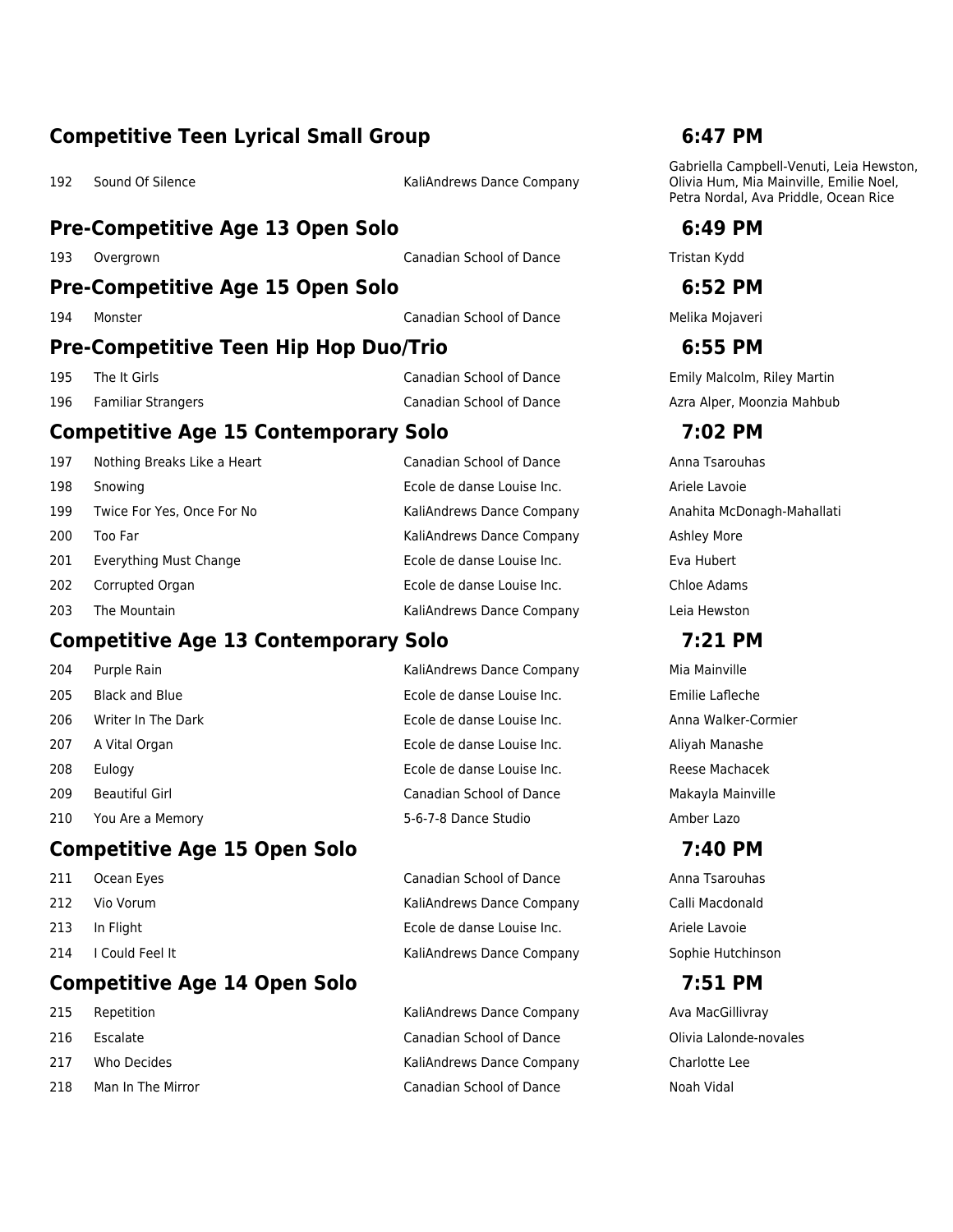| 219 | Foggy                                   | Ecole de danse Louise Inc.      | Aliyah Manashe     |
|-----|-----------------------------------------|---------------------------------|--------------------|
|     | <b>Competitive Age 14 Acro/Gym Solo</b> |                                 | 8:03 PM            |
| 220 | Mi Amor                                 | Ecole de danse Louise Inc.      | Mia Raymond        |
|     | <b>Competitive Age 15 Acro/Gym Solo</b> |                                 | 8:06 PM            |
| 221 | Your Day Will Come                      | Ecole de danse Louise Inc.      | Amelie Allard      |
| 222 | Alternate World                         | KaliAndrews Dance Company       | Anahita McDona     |
| 223 | Hounds Of Love                          | KaliAndrews Dance Company       | Calli Macdonald    |
| 224 | Words                                   | Ecole de danse Louise Inc.      | Ariele Lavoie      |
| 225 | Day One                                 | KaliAndrews Dance Company       | Sophie Hutchins    |
|     | <b>Competitive Age 13 Acro/Gym Solo</b> |                                 | 8:19 PM            |
| 226 | Hidden Figures                          | KaliAndrews Dance Company       | Mia Mainville      |
| 227 | Clair de Lune                           | Ecole de danse Louise Inc.      | Reese Machacek     |
|     | <b>Competitive Age 14 Jazz Solo</b>     |                                 | 8:24 PM            |
| 228 | Habanera                                | Canadian School of Dance        | Mackenzie Hao      |
| 229 | Woodstock                               | Ecole de danse Louise Inc.      | Ana-Bella Campl    |
| 230 | Just Fine                               | KaliAndrews Dance Company       | Ava de Leon        |
| 231 | Just In Time                            | Ecole de danse Louise Inc.      | Jonathan St-Ong    |
|     | <b>Pre-Competitive Age 13 Jazz Solo</b> |                                 | 8:35 PM            |
| 232 | <b>Big Spender</b>                      | <b>Canadian School of Dance</b> | Karissa Tam        |
|     | <b>Competitive Age 13 Jazz Solo</b>     |                                 | 8:38 PM            |
| 233 | I'm A Good Girl                         | Canadian School of Dance        | Alyssa Roy         |
| 234 | <b>Run</b>                              | Ecole de danse Louise Inc.      | Anna Walker-Cor    |
| 235 | <b>Kiss</b>                             | Ecole de danse Louise Inc.      | Aliyah Manashe     |
| 236 | Lady Gatsby                             | KaliAndrews Dance Company       | Mia Mainville      |
| 237 | CTRL+ALT+DEL                            | Ecole de danse Louise Inc.      | Sophie Goulet      |
| 238 | Kill Of The Night                       | Ecole de danse Louise Inc.      | Reese Machacek     |
|     | <b>Competitive Age 15 Jazz Solo</b>     |                                 | 8:52 PM            |
| 239 | Fallin'                                 | KaliAndrews Dance Company       | <b>Ashley More</b> |

- 
- 

# **Competitive Age 15 Hip Hop Solo 8:59 PM**

242 Nxt Lvl **KaliAndrews Dance Company** Elifsu Sloly

# **Pre-Competitive Teen Contemporary Duo/Trio 9:02 PM**

243 Lovely **Canadian School of Dance** Tristan Kydd, Emma White Canadian School of Dance

### **Competitive Age 13 Open Solo 8:01 PM**

hita McDonagh-Mahallati hie Hutchinson

-Bella Campbell athan St-Onge

a Walker-Cormier

240 Dream a Little Dream Canadian School of Dance Anna Tsarouhas 241 Physical Ecole de danse Louise Inc. Amelie Allard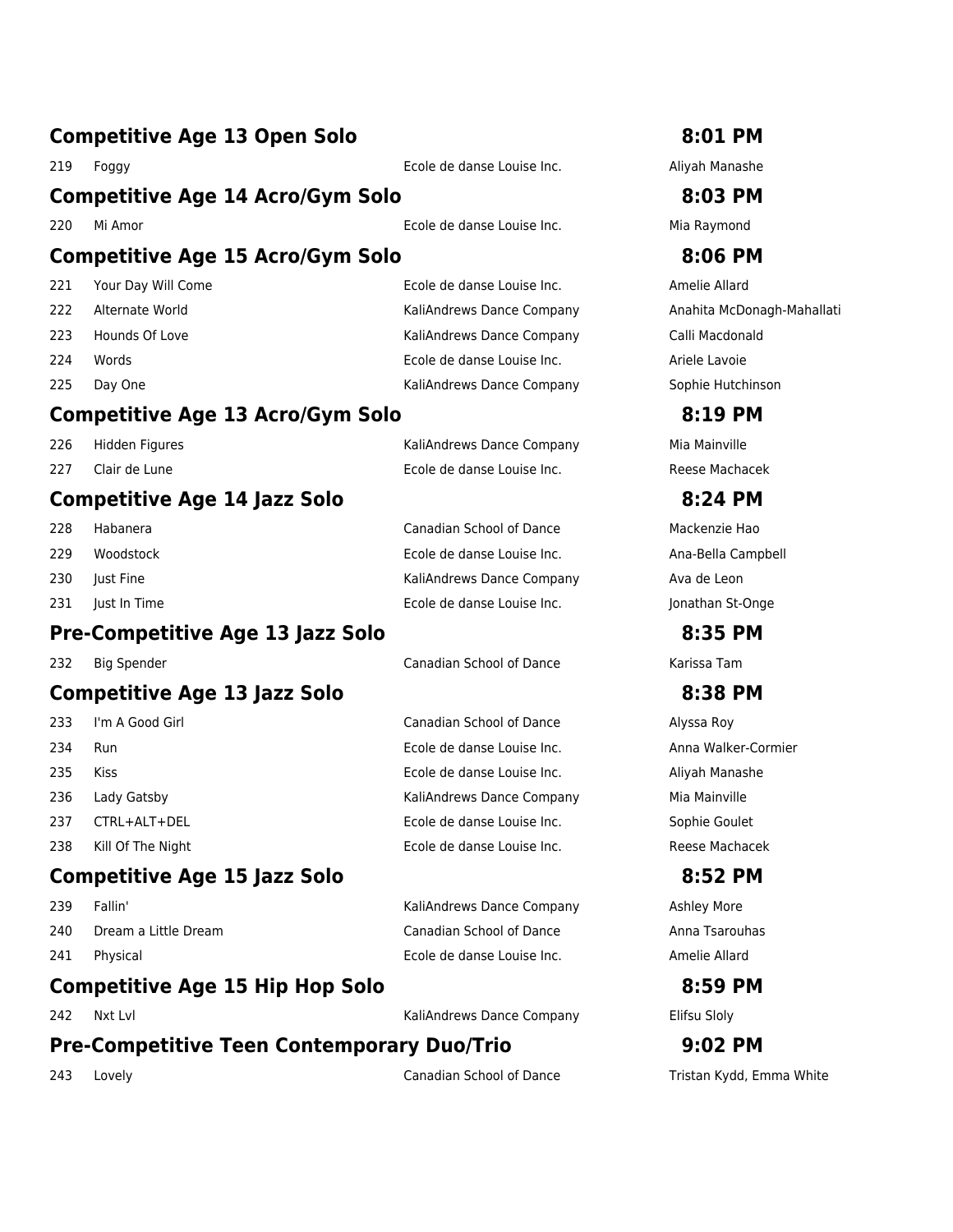### **Pre-Competitive Teen Lyrical Duo/Trio 9:05 PM**

244 California Dreamin' Canadian School of Dance Ciara Seto, Emily Webster

### **Competitive Teen Lyrical Duo/Trio 9:08 PM**

### **Competitive Teen Contemporary Large Group 9:11 PM**

246 Volcanic **Company** KaliAndrews Dance Company

# AWARDS/OVERALLS TEEN DANCER OF THE YEAR 19:14 PM

245 You Are Enough 245 You Are Enough 1980 Service Studio 5-6-7-8 Dance Studio 31 Amber Lazo, Jasmin Lazo

Chloe Barnes, Gabriella Campbell-Venuti, Chloe Doucette, Lindsay Groleau, Leia Hewston, Olivia Hum, Kate Kowal, Ava MacGillivray, Mia Mainville, Emilie Noel, Petra Nordal, Ava Priddle, Ocean Rice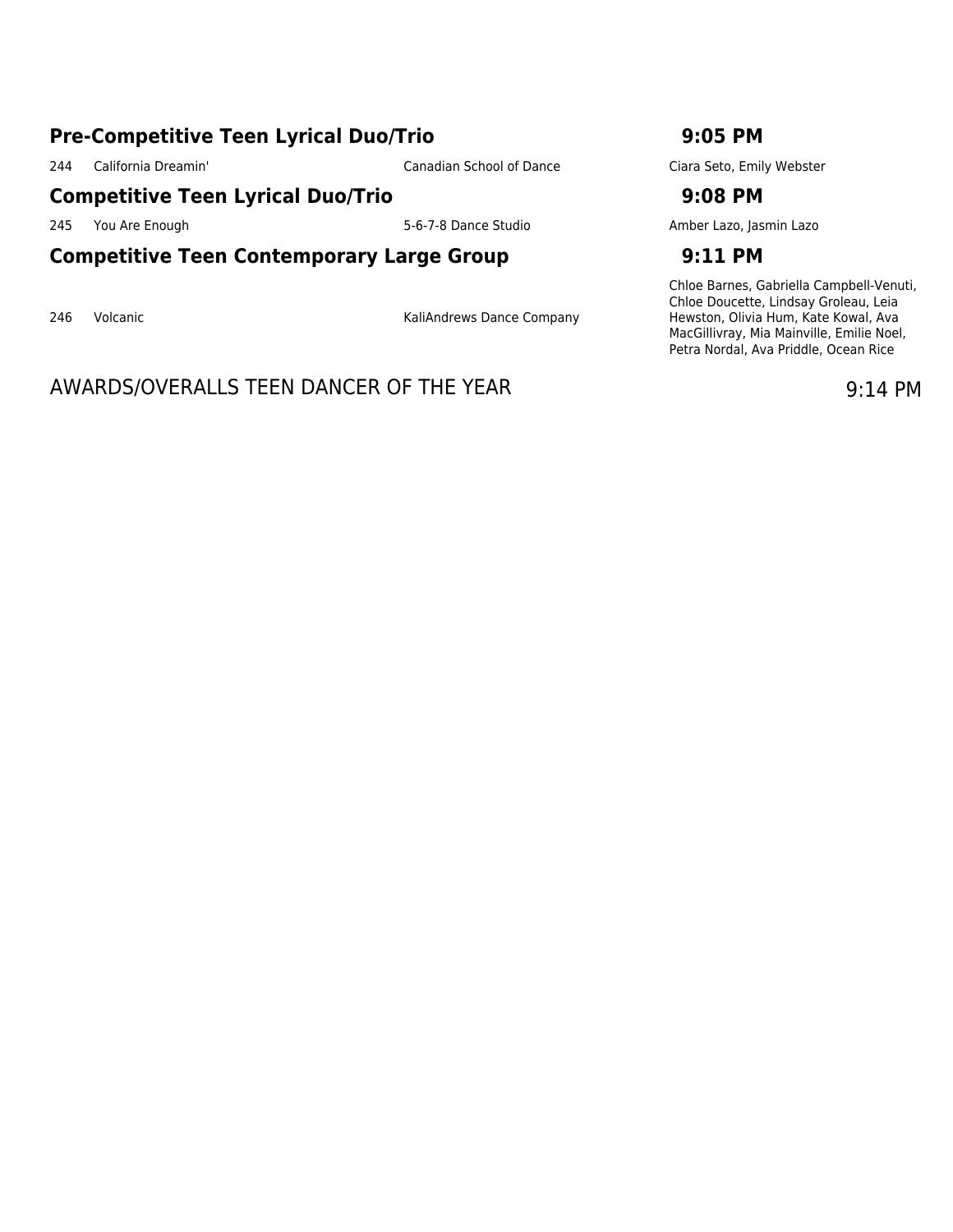

# CANADIAN DANCE AWARDS

Friday April 29<sup>th</sup> - Sunday May 1st, 2022 OTTAWA, ONTARIO NEPEAN SPORTSPLEX

|     | Saturday April 30th, 2022                         |                                 | Start Time: 8:30am                                                                                                    |
|-----|---------------------------------------------------|---------------------------------|-----------------------------------------------------------------------------------------------------------------------|
|     | <b>Novice Age 10 Ballet Solo</b>                  |                                 | 8:30 AM                                                                                                               |
| 247 | Once Upon a December                              | 5-6-7-8 Dance Studio            | Maya Delaney                                                                                                          |
|     | <b>Novice Junior Ballet Duo/Trio</b>              |                                 | 8:33 AM                                                                                                               |
| 248 | Le Mystère                                        | 5-6-7-8 Dance Studio            | Adele Casterton, Claire Gowsell                                                                                       |
|     | <b>Competitive Junior Ballet Small Group</b>      |                                 | 8:36 AM                                                                                                               |
| 249 | Nessun Dorma                                      | <b>Canadian School of Dance</b> | Taya Flood, Ashley Hash, Hinata Lee,<br>Paulina Marulanda-Cabrero, Alice Tang,<br>Amanda Tsarouhas                    |
|     | <b>Pre-Competitive Age 12 Ballet Solo</b>         |                                 | 8:39 AM                                                                                                               |
| 250 | Memories                                          | <b>Canadian School of Dance</b> | Maddie Hart                                                                                                           |
| 251 | <b>Morning Prayer</b>                             | <b>Canadian School of Dance</b> | Rachel Xu                                                                                                             |
|     | <b>Competitive Junior Ballet Duo/Trio</b>         |                                 | 8:45 AM                                                                                                               |
| 252 | Sacred Moment                                     | <b>Canadian School of Dance</b> | Abbygael Cardinal, Vivienne Hamel,<br>Vivian Wang                                                                     |
|     | <b>Competitive Junior Ballet Large Group</b>      |                                 | 8:48 AM                                                                                                               |
| 253 | Voices Of Spring                                  | Linda Jamieson                  | Annie Day, Maelie Lal, Emily Lyu, Leticia<br>Moreira, Alina Wen, Rachel Xian, Lydia<br>Xiao, Olivia Yang, Lilly Zhang |
|     | <b>Competitive Junior Ballet Small Group</b>      |                                 | 8:52 AM                                                                                                               |
| 254 | Home                                              | DanceRoots                      | Charlotte Bussey, Audrey Graham, Ellyn<br>MacRae, Mhalia Milius, Caryll Tolentino                                     |
|     | <b>Competitive Age 10 Ballet Solo</b>             |                                 | 8:55 AM                                                                                                               |
| 255 | Patience and Pride                                | <b>Canadian School of Dance</b> | Kaylie Lepage                                                                                                         |
| 256 | La Marchenera                                     | KaliAndrews Dance Company       | Ocean Pak                                                                                                             |
|     | <b>Pre-Competitive Junior Lyrical Small Group</b> |                                 | 9:01 AM                                                                                                               |
|     |                                                   |                                 | Olivia Bourgeois, Sierra Dupuis, Arianna                                                                              |

257 Believe **Ecole de danse Louise Inc.** 

Dupuis-Smith, Emma Ledingham, Kate

Ledingham, William Wolfe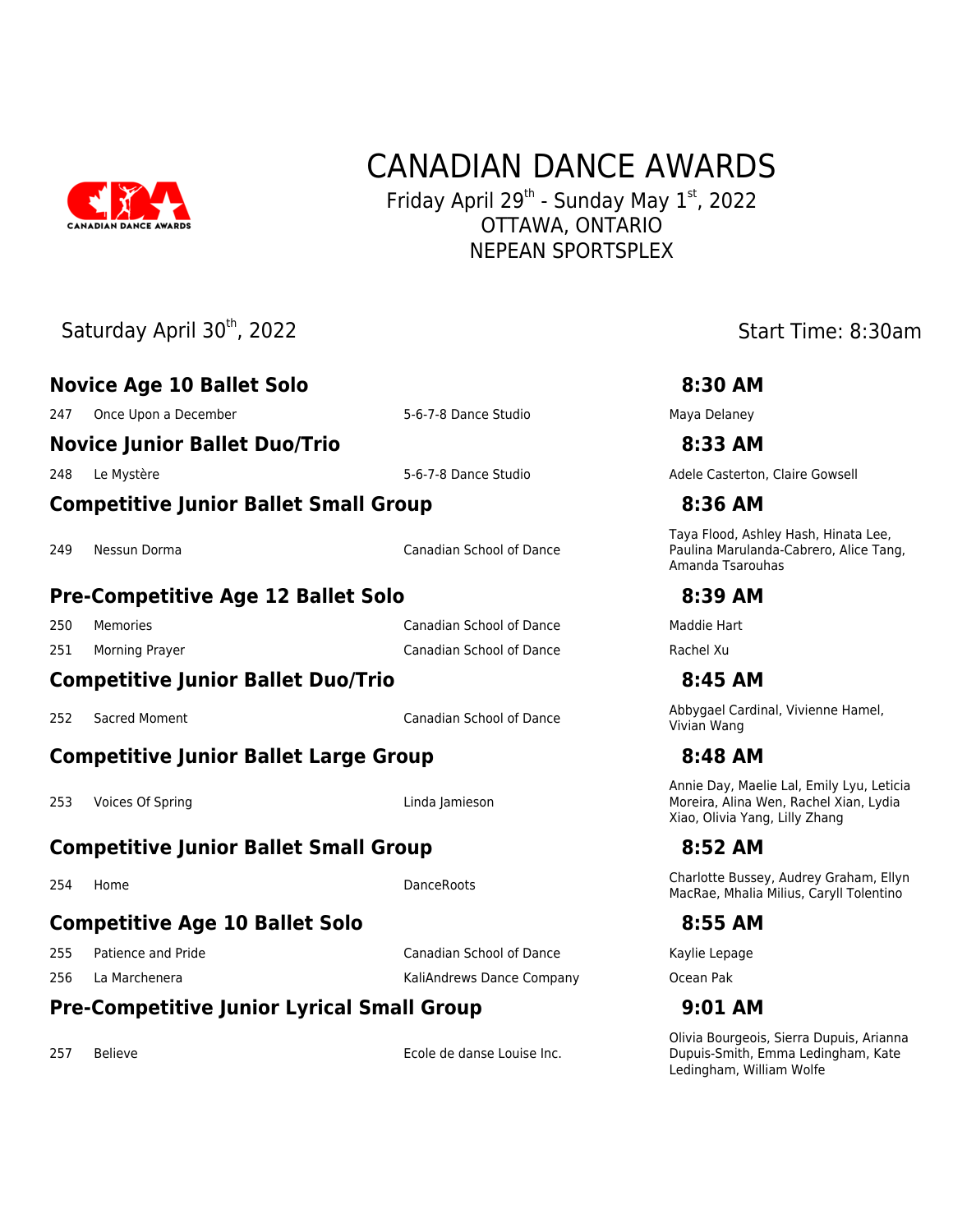### **Competitive Age 12 Ballet Solo 9:03 AM**

258 Cruelty of Masters **Canadian School of Dance** Alice Tang

### **Competitive Age 11 Contemporary Ballet Solo 9:06 AM**

259 Worn Out Promises Canadian School of Dance Hinata Lee

### **Competitive Age 11 Ballet Solo 9:09 AM**

260 Don Quixote Linda Jamieson Lydia Xiao

### **Pre-Competitive Junior Ballet Large Group 9:12 AM**

261 Tea for Two Canadian School of Dance

### **Competitive Age 12 Contemporary Solo 9:15 AM**

| 262 | Existence Itself       | KaliAndrews Dance Company       | Grace O'Neil          |
|-----|------------------------|---------------------------------|-----------------------|
| 263 | Small Leaf             | Ecole de danse Louise Inc.      | Maika Lalonde         |
| 264 | The Moment I Said It   | Ecole de danse Louise Inc.      | Esme Lajoie           |
| 265 | <b>Oujet Your Mind</b> | Ecole de danse Louise Inc.      | Mila Njima-Beo        |
| 266 | Astronomical           | Ecole de danse Louise Inc.      | Camille Larose        |
| 267 | She Howls              | KaliAndrews Dance Company       | Shaelyn Carrie        |
| 268 | Keep Breathing         | KaliAndrews Dance Company       | <b>Bridgette Schy</b> |
| 269 | Stand By Me            | KaliAndrews Dance Company       | Viggo Batabya         |
| 270 | <b>Blackout</b>        | KaliAndrews Dance Company       | Brianna Clerm         |
| 271 | Another Lifetime       | Canadian School of Dance        | Paulina Marula        |
| 272 | Moonlight              | <b>Canadian School of Dance</b> | Taya Flood            |
|     |                        |                                 |                       |

### **Competitive Age 10 Contemporary Solo 9:43 AM**

273 If It Kills Me **KaliAndrews Dance Company** Callum MacGillivray Callum MacGillivray

### **Competitive Age 11 Contemporary Solo 9:46 AM**

| 274 | Tornado                     | Ecole de danse Louise Inc. | Sophia Bour        |
|-----|-----------------------------|----------------------------|--------------------|
| 275 | Photosynthesis              | Ecole de danse Louise Inc. | Clara Brasse       |
| 276 | Always Remember Us This Way | Canadian School of Dance   | Ashley Hash        |
| 277 | <b>Flowers</b>              | Ecole de danse Louise Inc. | Chloe Laflec       |
| 278 | Silhouettes                 | Canadian School of Dance   | Vivienne Ha        |
| 279 | Grace                       | KaliAndrews Dance Company  | Surrey MacC        |
| 280 | The Singer                  | Ecole de danse Louise Inc. | <b>Audrey Tren</b> |
|     |                             |                            |                    |

### **Pre-Competitive Junior Contemporary Duo/Trio 10:04 AM**

Maya Alsukkari, Kate DeCecco, Sofia Dovis, Alyssa Duncan, Anais Francois, Conner Furlong, Avery Hall, Maddie Hart, Isabella Ho, Tristan Kydd, Brooke Munroe, Emma White, Rachel Xu

Mila Njima-Bechard Camille Larose Shaelyn Carriere Bridgette Schwartz Viggo Batabyal-Miller Brianna Clermont Paulina Marulanda-Cabrero

Sophia Bourbonnais Clara Brasset Kostyk Chloe Lafleche Vivienne Hamel Surrey MacGillivray Audrey Tremblay

281 Turn to Stone 1982 September 281 September 281 Turn to Stone 1982 September 281 Turn to Stone 1996 September 28 Gowsell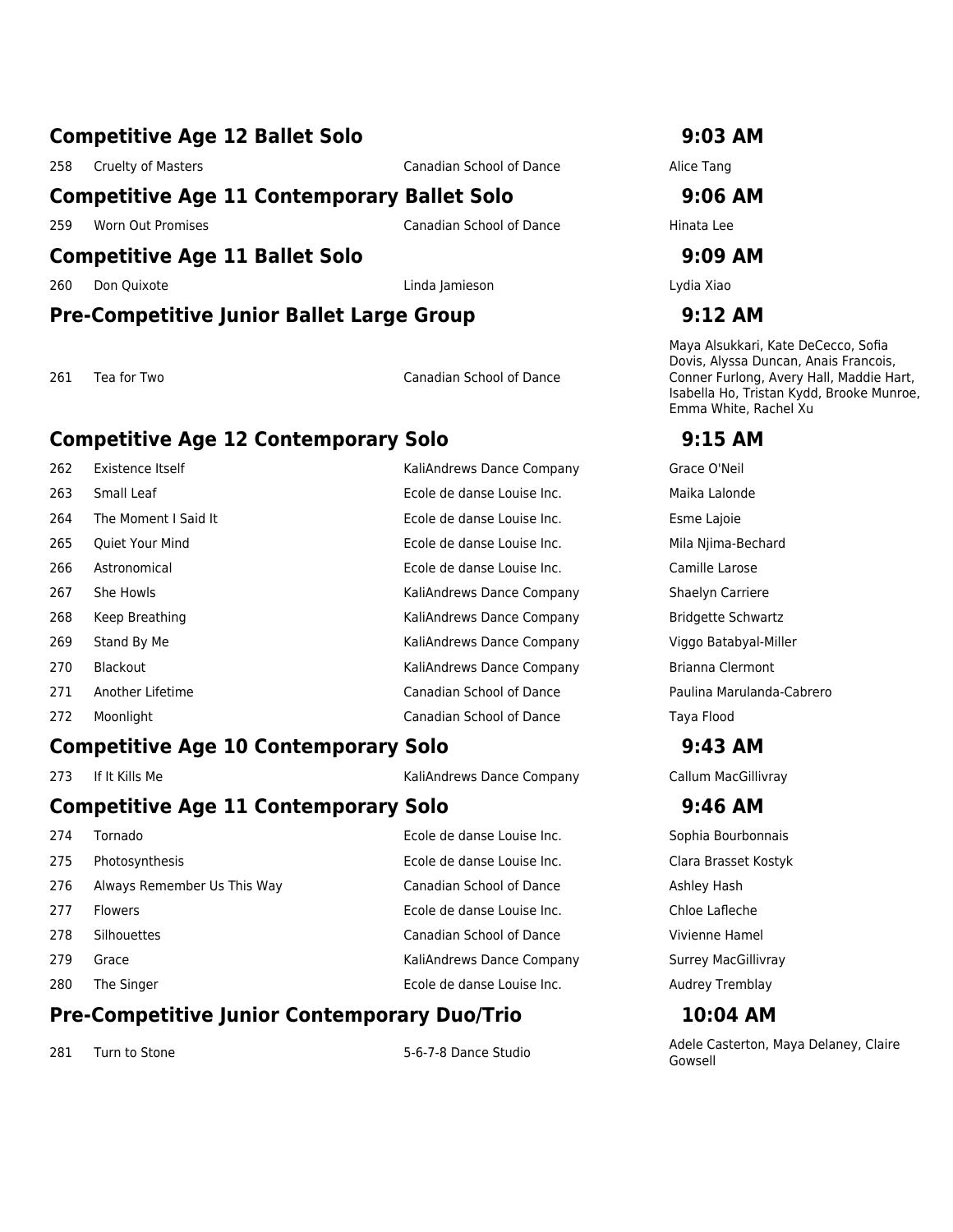# **Pre-Competitive Age 11 Lyrical Solo 10:07 AM**

# **Competitive Age 11 Lyrical Solo 10:10 AM**

283 How To Love Me **KaliAndrews Dance Company** Elissa Atwi 284 The Hill **Eva Riecker Company** Eva Riecker **KaliAndrews Dance Company** Eva Riecker 285 Gravity Ecole de danse Louise Inc. Maya Larabie 286 In Roses **Network Company** KaliAndrews Dance Company Reese Lenardon 287 Adeline Ecole de danse Louise Inc. Sophia Bourbonnais 288 Water From the Moon **Canadian School of Dance** Hinata Lee 289 Survive Ecole de danse Louise Inc. Clara Brasset Kostyk

### **Competitive Age 10 Lyrical Solo 10:27 AM**

| 290 | Ambedo             | Canadian School of Dance   | Vivian Guo  |
|-----|--------------------|----------------------------|-------------|
| 291 | Came Here For Love | Ecole de danse Louise Inc. | Isla Walker |
| 292 | Only We Know       | KaliAndrews Dance Company  | Ocean Pak   |

# **Competitive Age 12 Lyrical Solo 10:35 AM**

- 293 Like I'm Gonna Lose You Ecole de danse Louise Inc. Taylor Stiles
- 294 The animals know Ecole de danse Louise Inc. Ella Machacek
- 295 Golden 5-6-7-8 Dance Studio Caitlin Allen

# **Pre-Competitive Junior Lyrical Duo/Trio 10:43 AM**

- 
- 

# **Competitive Age 11 Tap Solo 10:49 AM**

- 298 Belle to Remember Ecole de danse Louise Inc. Chloe Paquette
- 
- 300 Taking A Chance On Love Ecole de danse Louise Inc. Callie St-Onge
- 
- 

# **Competitive Age 10 Tap Solo 11:02 AM**

- 
- 304 They Just Keep Moving The Line Canadian School of Dance Kaylie Lepage
- 
- 
- 

301 Halo Canadian School of Dance Vivienne Hamel 302 Darling Canadian School of Dance Ashley Hash

303 Get Rhythm KaliAndrews Dance Company Callum MacGillivray 305 Brown Eyed Girl Canadian School of Dance Emiko Fukumoto 306 Another Day of Sun Sun Ecole de danse Louise Inc. Supervisor of Sun Creane Cleroux Gour 307 Levitating **KaliAndrews Dance Company** Emily Cote

e Inc. **Easily Ecole and Love Ecole and Love Ecole Ecole and Tarac**ter Love Inc.

296 Haunted House **National Canadian School of Dance** Maya Alsukkari, Kate DeCecco, Sadie Gorber 297 Always Be **Canadian School of Dance** Alyssa Duncan, Conner Furlong Alyssa Duncan, Conner Furlong

299 Moonlight Ecole de danse Louise Inc. Emilie Lefebvre-Walkinshaw

282 Iris Canadian School of Dance Sofia Dovis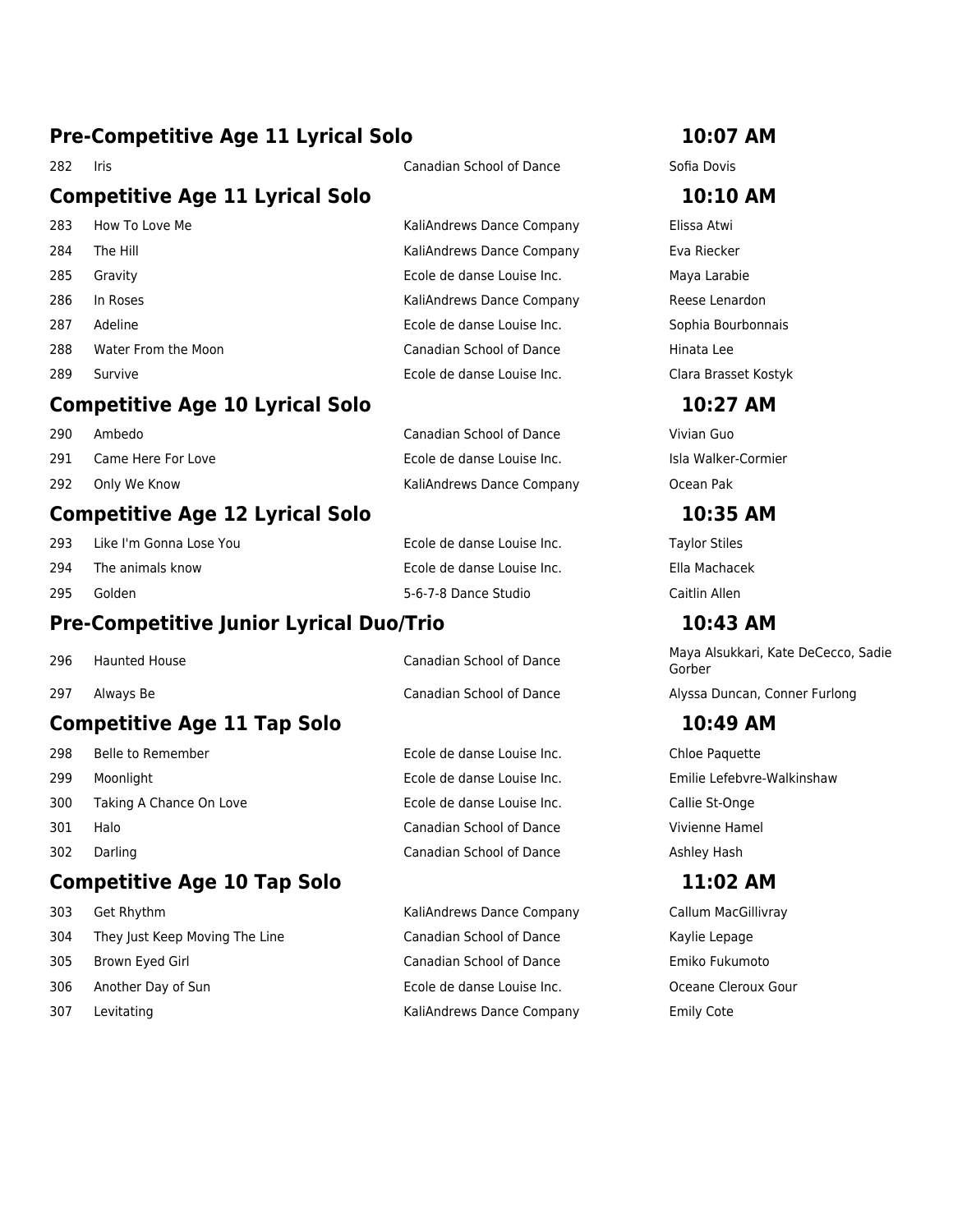### **Competitive Junior Jazz Large Group 11:15 AM**

308 Primadonna Girl Ecole de danse Louise Inc.

309 AM to PM **KaliAndrews Dance Company** 

### **Pre-Competitive Junior Open Large Group 11:20 AM**

310 Love Like This Canadian School of Dance

### Judge's Break

## **Competitive Junior Jazz Large Group 11:28 AM**

311 Rah Ecole de danse Louise Inc.

# **Pre-Competitive Junior Tap Small Group 11:31 AM**

312 Jailhouse Rock Canadian School of Dance

# **Competitive Age 12 Tap Solo 11:34 AM**

 Sugar Plum 5-6-7-8 Dance Studio Caitlin Allen Joshua Tree Canadian School of Dance Paulina Marulanda-Cabrero Waterfalls Canadian School of Dance Taya Flood 317 All The Money In The World **KaliAndrews Dance Company** Isabelle Blashko Lights Ecole de danse Louise Inc. Julianna Renaud

313 Homebird Canadian School of Dance Vivian Wang 319 So Much More Than This Ecole de danse Louise Inc. Maika Lalonde

Sophie Goulet, Adriana Jeaurond, Esme Lajoie, Maika Lalonde, Maya Larabie, Camille Larose, Emilie Lefebvre-Walkinshaw, Ella Machacek, Mila Njima-Bechard, Chloe Paquette, Eve Paradis, Julianna Renaud, Danika Smith, Taylor Stiles

Elissa Atwi, Paige Blanchard, Isabelle Blashko, Shaelyn Carriere, Brianna Clermont, Maya deFaye, Reese Lenardon, Surrey MacGillivray, Grace O'Neil, Olivia Priddle, Eva Riecker, Taylor Saunders, Bridgette Schwartz, Elisa Soubliere

Maya Alsukkari, Kate DeCecco, Alyssa Duncan, Anais Francois, Conner Furlong, Sadie Gorber, Maddie Hart, Isabella Ho, Tristan Kydd, Chloe MacGillivray, Brooke Munroe, Hannah Snelson, Emma White, Rachel Xu

### 11:23 AM

# Starting Back: 11:28 am

Sophia Bourbonnais, Clara Brasset Kostyk, Chloe Lafleche, Esme Lajoie, Maika Lalonde, Camille Larose, Mila Njima-Bechard, Chloe Paquette, Callie St-Onge

Sofia Dovis, Alyssa Duncan, Sadie Gorber, Avery Hall, Tristan Kydd, Brooke Munroe, Emma White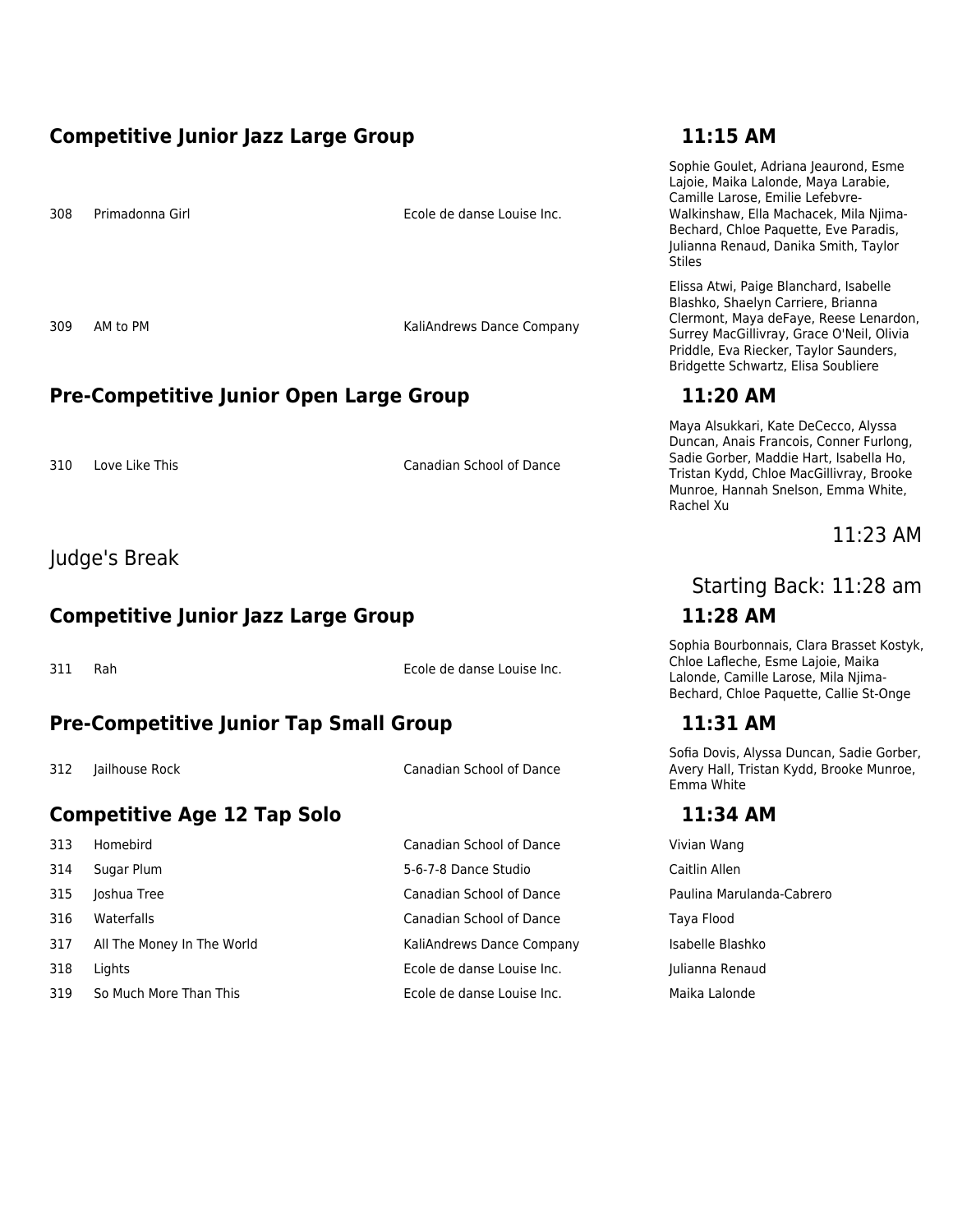### **Pre-Competitive Junior Tap Large Group 11:53 AM**

320 Saturday Night Ecole de danse Louise Inc.

## **Competitive Junior Tap Large Group 11:56 AM**

321 Grace Kelly Ecole de danse Louise Inc.

### **Novice Age 12 Tap Solo 11:58 AM**

322 Bad Guy DanceRoots Mhalia Milius

### **Pre-Competitive Age 12 Tap Solo 12:01 PM**

323 Beggin' Canadian School of Dance Conner Furlong 324 Beautiful Canadian School of Dance Sadie Gorber

### **Pre-Competitive Age 12 Acro/Gym Solo 12:07 PM**

325 River Flows Canadian School of Dance Hannah Snelson

### **Competitive Age 11 Acro/Gym Solo 12:10 PM**

| 326 | When I Was Older    | KaliAndrews Dance Company  | Surrey Mac         |
|-----|---------------------|----------------------------|--------------------|
| 327 | It's All You        | KaliAndrews Dance Company  | Elissa Atwi        |
| 328 | All Is Full Of Love | KaliAndrews Dance Company  | Eva Riecker        |
| 329 | Pan's Labyrinth     | Ecole de danse Louise Inc. | <b>Audrey Trer</b> |
| 330 | Mothership          | Ecole de danse Louise Inc. | Clara Brass        |
| 331 | The Further         | Ecole de danse Louise Inc. | Maya Larab         |
|     |                     |                            |                    |

# **Competitive Age 12 Acro/Gym Solo 12:25 PM**

| Compotitive Ago 10 Acro/Gym Solo |                        |                            | 17,22        |
|----------------------------------|------------------------|----------------------------|--------------|
| 334                              | Hapiness Does Not Wait | Ecole de danse Louise Inc. | Esme Lajoie  |
| 333                              | Wasting My Young Years | Ecole de danse Louise Inc. | Mila Njima-B |
| 332                              | Runaway                | KaliAndrews Dance Company  | Grace O'Neil |

# **Competitive Age 10 Acro/Gym Solo 12:33 PM**

335 Cha Cha Heels Ecole de danse Louise Inc. Stella Brownlee

336 Love Shack Ecole de danse Louise Inc. Genevieve Perron

Aleena Arseneau, Olivia Bourgeois, Ella Britton, Alice Costa, Sierra Dupuis, Arianna Dupuis-Smith, Rosalie Fraser, Avery Gill, Addison Hollingsworth, Emma Ledingham, Kayla MacPherson, Sophie Paquette, Adesyn Patenaude, Eva St-Pierre, Sophie Wong

Aubree Adams, Stella Brownlee, Oceane Cleroux Gour, Magalie Dignard, Sophie Goulet, Adriana Jeaurond, Maude Lapointe, Emilie Lefebvre-Walkinshaw, Olivia Marcotte, Lily McStravick, Genevieve Perron, Jessie Robitaille, Olivia Turpin, Isla Walker-Cormier

Surrey MacGillivray Audrey Tremblay Clara Brasset Kostyk Maya Larabie

Mila Njima-Bechard Esme Lajoie

# **Competitive Junior Hip Hop Duo/Trio 12:38 PM**

337 Upgrade Supervey MacGillivray, KaliAndrews Dance Company Sabelle Blashko, Surrey MacGillivray, Bridgette Schwartz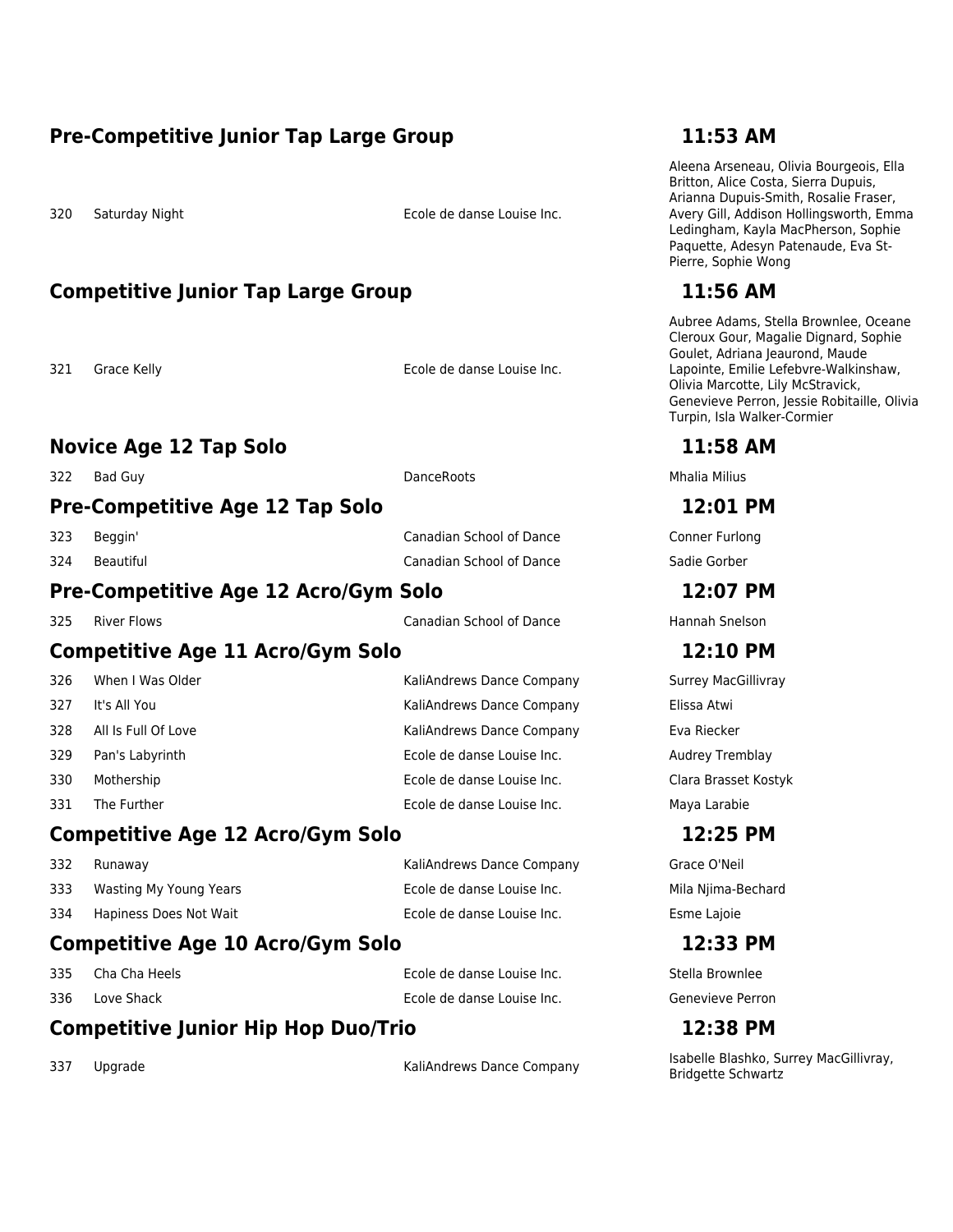### **Competitive Junior Open Small Group 12:40 PM**

339 Colourblind Controller Company KaliAndrews Dance Company

# **Competitive Junior Dance Team Small Group 12:47 PM**

340 Emergency Ottawa Dance Academy

# **Competitive Age 10 Jazz Solo 12:50 PM**

 No Business Like Show Business Canadian School of Dance Kaylie Lepage 342 Here Comes Trouble **Ecole de danse Louise Inc.** Isla Walker-Cormier is Don't You Worry Ecole de danse Louise Inc. Oceane Cleroux Gour 344 It's A Good Day **KaliAndrews Dance Company** Ocean Pak Good Is The New Bad Canadian School of Dance Clarissa Saunders I'm A Star Canadian School of Dance Vivian Guo Papa Loves Mambo Canadian School of Dance Ella Moulton Happy Dance Ecole de danse Louise Inc. Lily McStravick My Baby Just Cares For Me Canadian School of Dance Emiko Fukumoto

# **Competitive Age 11 Jazz Solo 1:14 PM**

# **Novice Age 12 Hip Hop Solo 1:35 PM**

 Proud Mary KaliAndrews Dance Company Surrey MacGillivray 351 Don't Rain On My Parade **Canadian School of Dance** Ashley Hash Rotten To The Core Canadian School of Dance Hinata Lee Shake The Room KaliAndrews Dance Company Reese Lenardon Miss Kiss Ecole de danse Louise Inc. Emilie Lefebvre-Walkinshaw I Gotcha Ecole de danse Louise Inc. Adriana Jeaurond Must Be Love Ecole de danse Louise Inc. Sophia Bourbonnais Diamonds Linda Jamieson Lydia Xiao Cold Hearted Ecole de danse Louise Inc. Maya Larabie

359 Can't Touch **KaliAndrews Dance Company** Ivy Huntington

338 I'll Live Forever Same Canadian School of Dance Abbygael Cardinal, Vivienne Hamel, Alice Tang, Vivian Wang

> Elissa Atwi, Viggo Batabyal-Miller, Paige Blanchard, Shaelyn Carriere, Maya deFaye, Reese Lenardon, Eva Riecker

Veronica Boukhanova, Daryna Gapotchenko, Christina Kornienko, Katrin Lissa Liptsin, Kristina Mordvinova, Alexandra Claudia Morozov, Paulina Toprover, Elisa Verghese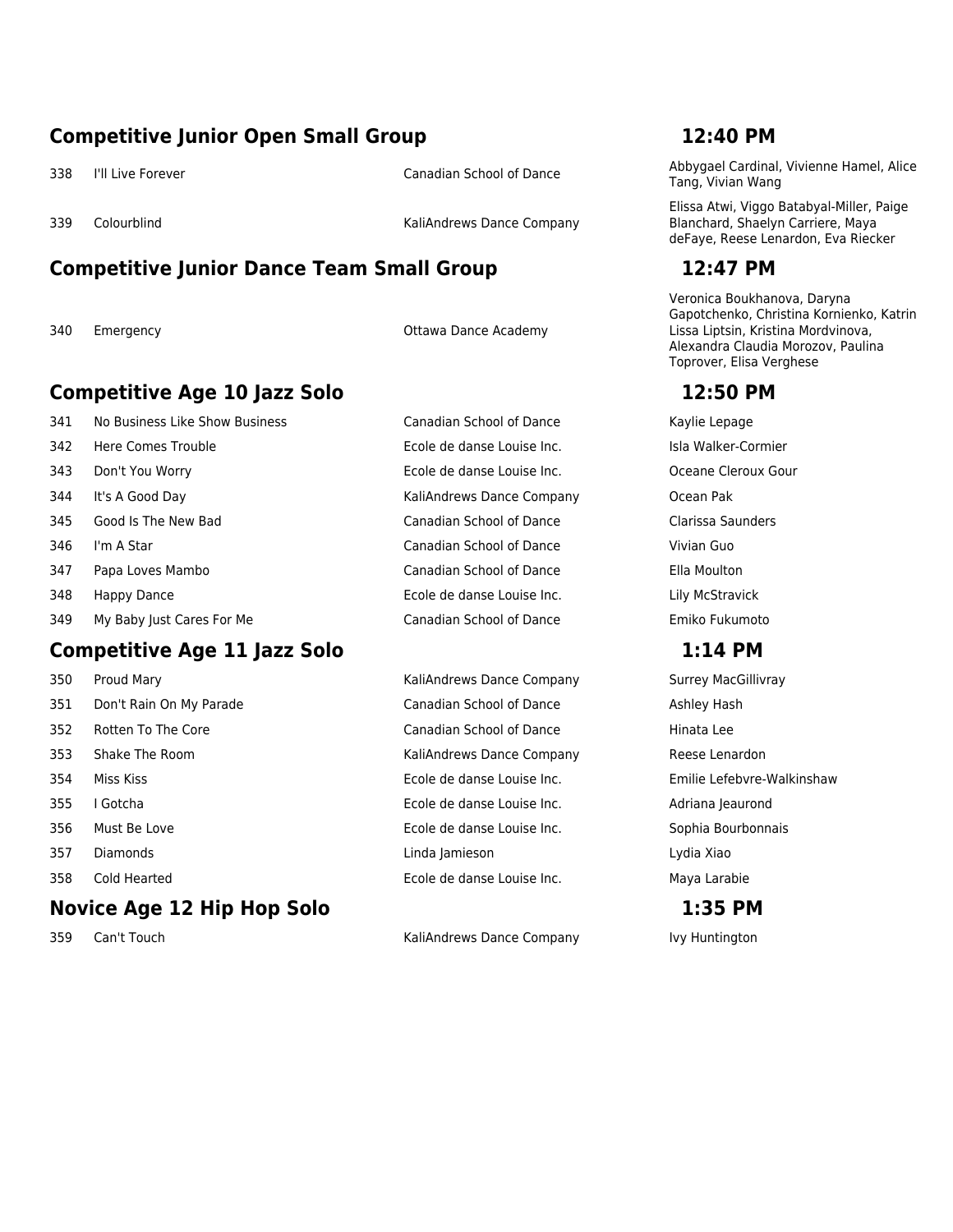### **Pre-Competitive Junior Acro/Gym Large Group 1:37 PM**

360 Constellations Ecole de danse Louise Inc.

361 The Illusionists Ecole de danse Louise Inc.

### Awards/Judge's Lunch Break

# **Competitive Junior Acro/Gym Class 2:23 PM**

362 Dem Beats Ecole de danse Louise Inc.

# **Pre-Competitive Junior Acro/Gym Large Group 2:27 PM**

363 Down The Rabbit Hole **Ecole de danse Louise Inc.** 

# **Competitive Junior Contemporary Small Group 2:30 PM**

364 Slow Me Down **KaliAndrews Dance Company** 365 After The Storm Canadian School of Dance 366 Happiness Does Not Wait **Linda Jamieson** 

# **Pre-Competitive Age 10 Open Solo 2:39 PM**

367 Towards The Sun Community Communication Communication Communication Communication Communication Communication Communication Communication Communication Communication Communication Communication Communication Communicat

# **Novice Age 10 Lyrical Solo 2:42 PM**

368 Let Myself Try DanceRoots Ellyn MacRae

Myriam Bellavance, Jade Castonguay, Maeve Giroux, Sophie Gravelle, Priya Keith, Lexia Lafontaine, Danica Lepage, Dahlia Lloyd-Kohls, Sabrina Nandoo, Makenzie Ormonde, Elika Ouellet, Tahany Souleiman

Claire Albert, Ella Avery Baragengana, Olivia Bourgeois, Avery Gill, Addison Hollingsworth, Kayla MacPherson, Sophie Paquette, Adesyn Patenaude, Riley Rennie, Madison Taschereau, William Wolfe

### 1:43 PM

Starting Back: 2:23 pm

Sophia Bourbonnais, Clara Brasset Kostyk, Stella Brownlee, Sophie Goulet, Adriana Jeaurond, Chloe Lafleche, Esme Lajoie, Maika Lalonde, Maya Larabie, Camille Larose, Emilie Lefebvre-Walkinshaw, Ella Machacek, Mila Njima-Bechard, Chloe Paquette, Eve Paradis, Julianna Renaud, Danika Smith, Callie St-Onge, Audrey Tremblay, Olivia Turpin

Claire Albert, Myriam Bellavance, Chloe Evans, Maeve Giroux, Lexia Lafontaine, Dahlia Lloyd-Kohls, Charlize Menard, Makenzie Ormonde, Clara Piche, Eva St-Pierre

Elissa Atwi, Shaelyn Carriere, Brianna Clermont, Reese Lenardon, Surrey MacGillivray, Olivia Priddle, Bridgette Schwartz

Taya Flood, Ashley Hash, Hinata Lee, Paulina Marulanda-Cabrero, Amanda Tsarouhas

Maelie Lal, Emily Lyu, Leticia Moreira, Alina Wen, Rachel Xian, Olivia Yang, Lilly Zhang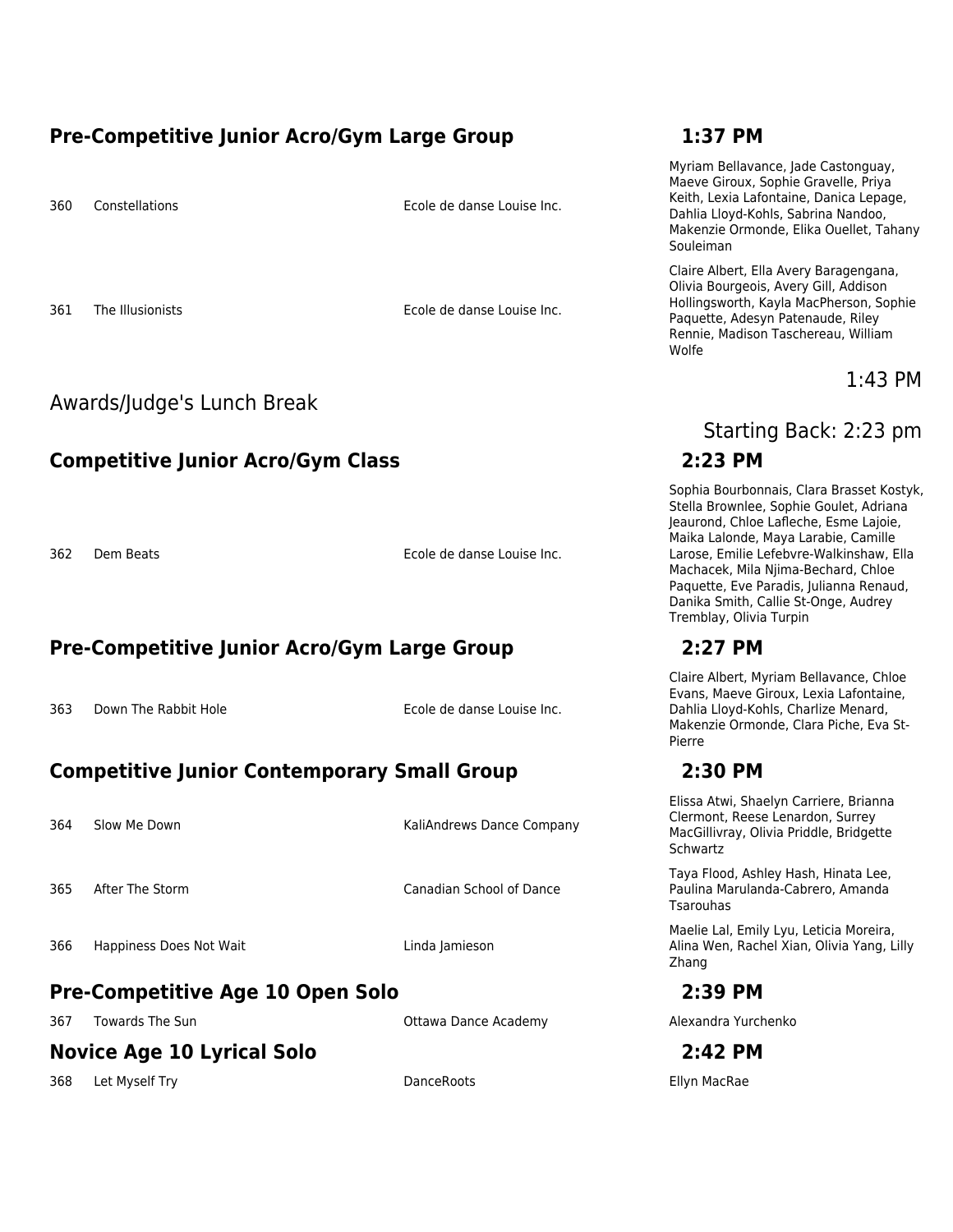|     | <b>Novice Age 11 Acro/Gym Solo</b>                     |                                 | 2:44 PM                                                 |
|-----|--------------------------------------------------------|---------------------------------|---------------------------------------------------------|
| 369 | <b>Blue Skies</b>                                      | Ecole de danse Louise Inc.      | Olivia Turpin                                           |
|     | <b>Competitive Junior Acro/Gym Duo/Trio</b>            |                                 | 2:47 PM                                                 |
| 370 | <b>Break The Rules</b>                                 | Ecole de danse Louise Inc.      | Stella Brownlee, Audrey Tremblay                        |
| 371 | You'll Be In My Heart                                  | Ecole de danse Louise Inc.      | Clara Brasset Kostyk, Emilia Brasset-<br>Kostyk         |
| 372 | Ghost                                                  | KaliAndrews Dance Company       | Surrey MacGillivray, Mia Mainville                      |
|     | <b>Competitive Junior Jazz Duo/Trio</b>                |                                 | 2:56 PM                                                 |
| 373 | New York New York                                      | <b>Canadian School of Dance</b> | Ashley Hash, Paulina Marulanda-Cabrero                  |
|     | <b>Pre-Competitive Junior Musical Theatre Duo/Trio</b> |                                 | 2:59 PM                                                 |
| 374 | I Put A Spell On You                                   | Ecole de danse Louise Inc.      | Olivia Bourgeois, Addison Hollingsworth,<br>Sophie Wong |
|     | <b>Novice Junior Musical Theatre Duo/Trio</b>          |                                 | 3:02 PM                                                 |
| 375 | Couple Of Swells                                       | DanceRoots                      | Molli Borbely, Duncan Griswold                          |
|     | <b>Novice Junior Jazz Duo/Trio</b>                     |                                 | 3:04 PM                                                 |
| 376 | You Make Me Feel So Young                              | <b>DanceRoots</b>               | Ellyn MacRae, Caryll Tolentino                          |
|     | <b>Competitive Junior Tap Duo/Trio</b>                 |                                 | 3:06 PM                                                 |
| 377 | Jet Set                                                | Linda Jamieson                  | Alina Wen, Rachel Xian, Olivia Yang                     |
| 378 | <b>Big Finish</b>                                      | <b>Canadian School of Dance</b> | Vivienne Hamel, Vivian Wang                             |
| 379 | Anything You Can Do, I Can Do Better                   | Linda Jamieson                  | Emily Lyu, Lydia Xiao                                   |
| 380 | Oscillation                                            | KaliAndrews Dance Company       | Reese Lenardon, Eva Riecker                             |
|     | <b>Pre-Competitive Junior Jazz Large Group</b>         |                                 | 3:18 PM                                                 |
|     |                                                        |                                 | Maya Alsukkari, Kate DeCecco, Alyssa                    |

381 If You Could See Her Canadian School of Dance

382 That Man Ecole de danse Louise Inc.

383 Gold Watch Ecole de danse Louise Inc.

Duncan, Anais Francois, Conner Furlong, Sadie Gorber, Maddie Hart, Isabella Ho, Tristan Kydd, Brooke Munroe, Emma White, Rachel Xu

Aleena Arseneau, Keira Courchaine, Sophie Hamann, Addison Hollingsworth, Priya Keith, Kate Ledingham, Keira MacPherson, Elika Ouellet, Jessie Robitaille

Olivia Bourgeois, Sierra Dupuis, Laurence Fortin, Emma Ledingham, Kayla MacPherson, Sophie Paquette, Adesyn Patenaude, Madison Taschereau, Sophie Wong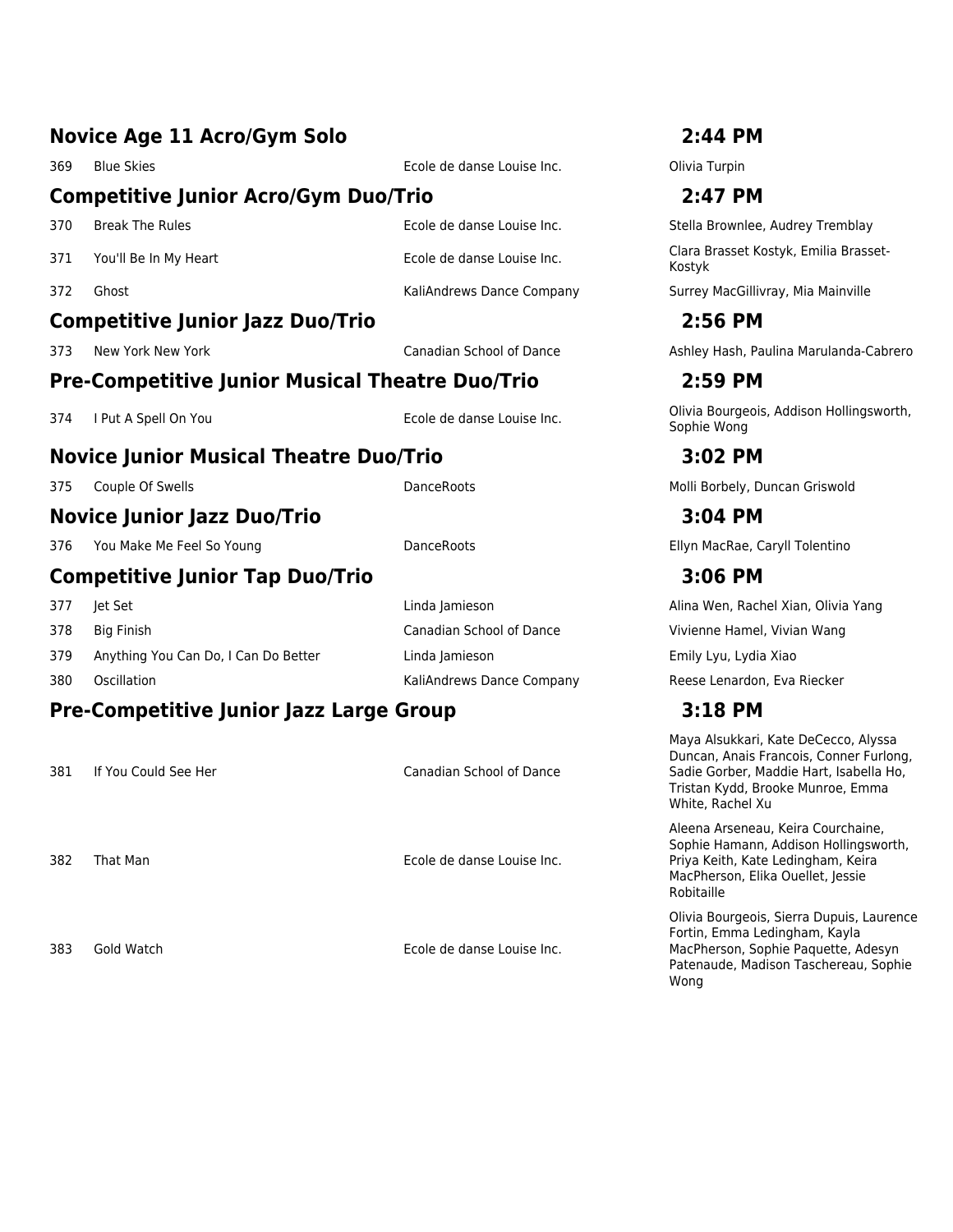# **Competitive Junior Jazz Class 3:25 PM**

384 Hey Pachuco Ecole de danse Louise Inc.

# **Competitive Junior Contemporary Duo/Trio 3:29 PM**

| -385 | Frost      | KaliAndrews Dance Company        |
|------|------------|----------------------------------|
| 386  | Lookina Up | <b>KaliAndrews Dance Company</b> |
| 387  | Tightrope  | Canadian School of Dance         |

# **Competitive Junior Open Duo/Trio 3:37 PM**

| 388 | The Release     | KaliAndrews Dance Company |
|-----|-----------------|---------------------------|
| 389 | Eniama          | KaliAndrews Dance Company |
| 390 | How Will I Know | KaliAndrews Dance Company |

# Judge's Break

### **Novice Age 10 Jazz Solo 3:50 PM**

391 Get Ready Ecole de danse Louise Inc. Sierra Dupuis **Novice Age 11 Jazz Solo 3:52 PM** 392 Pretty Girl Ottawa Dance Academy Ekaterina Anufriyev **Pre-Competitive Age 11 Tap Solo 3:55 PM** 393 It's Not Unusual Ecole de danse Louise Inc. Sophie Paquette **Pre-Competitive Age 10 Tap Solo 3:58 PM** 394 Move Your Feet **Ecole de danse Louise Inc.** Kayla MacPherson 395 Tutti Frutti Number 2012 Canadian School of Dance Avery Hall **Competitive Junior Jazz Small Group 4:04 PM**

396 Ain't That A Kick In The Head DanceRoots

Aubree Adams, Sophia Bourbonnais, Stella Brownlee, Oceane Cleroux Gour, Magalie Dignard, Sophie Goulet, Adriana Jeaurond, Chloe Lafleche, Maude Lapointe, Maya Larabie, Camille Larose, Emilie Lefebvre-Walkinshaw, Ella Machacek, Olivia Marcotte, Lily McStravick, Chloe Paquette, Alicia-Zhaney Petit-Frère, Julianna Renaud, Callie St-Onge, Olivia Turpin, Isla Walker-Cormier

Brianna Clermont, Surrey MacGillivray, Grace O'Neil

Paige Blanchard, Isabelle Blashko

Paulina Marulanda-Cabrero, Amanda **Tsarouhas** 

Elissa Atwi, Olivia Priddle Viggo Batabyal-Miller, Maya deFaye Callum MacGillivray, Ocean Pak

### 3:45 PM

Starting Back: 3:50 pm

Molli Borbely, Charlotte Bussey, Isabel Campbell-Rosser, Duncan Griswold, Alayna Haji, Ellyn MacRae, Mhalia Milius, Caryll Tolentino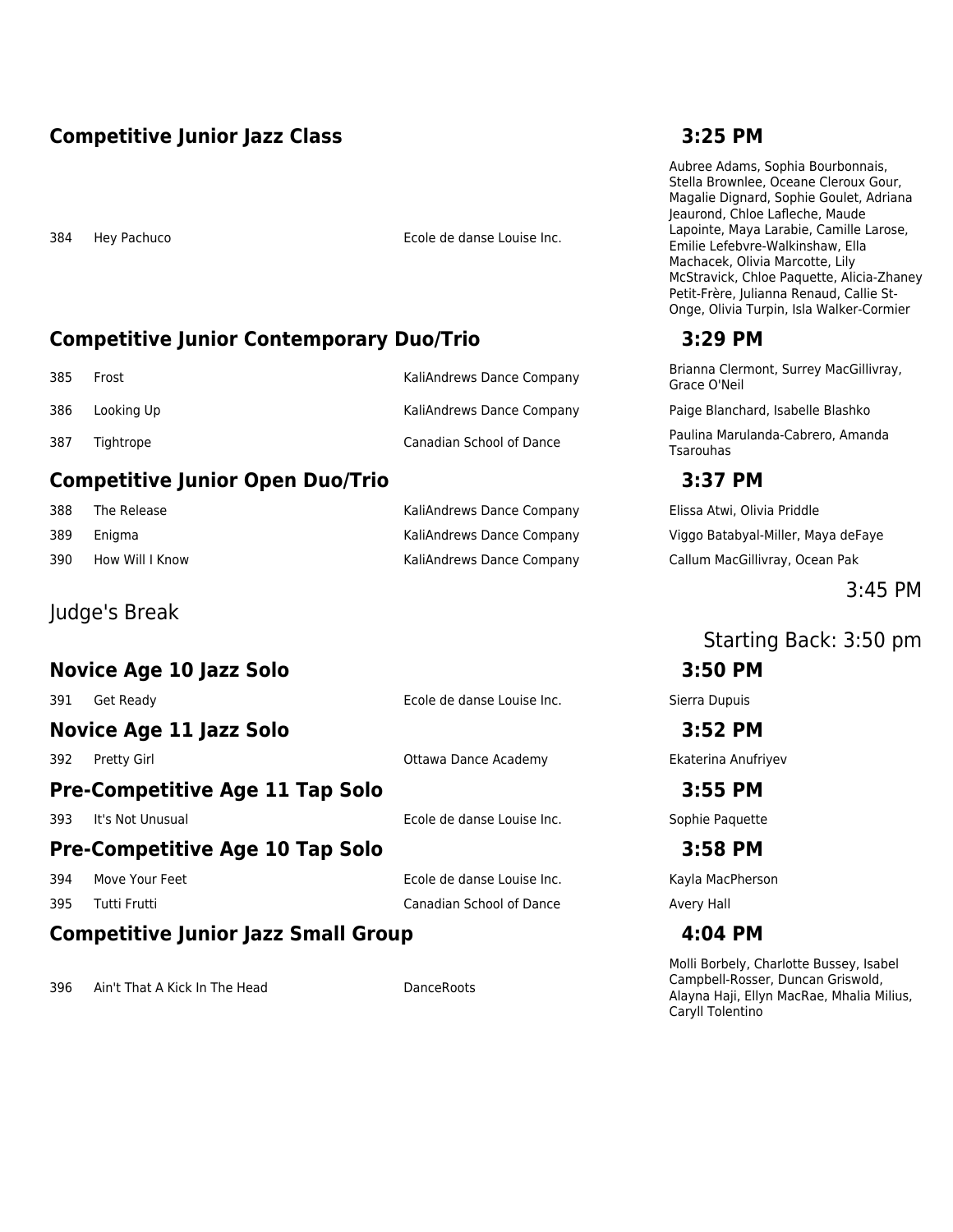### **Competitive Junior Acro/Gym Duo/Trio 4:08 PM**

|     | <b>Competitive Junior Tap Large Group</b> | 4:16 PM                    |                             |
|-----|-------------------------------------------|----------------------------|-----------------------------|
| 399 | Once Upon a Dream                         | KaliAndrews Dance Company  | Reese Lenardor              |
| 398 | Geometric                                 | KaliAndrews Dance Company  | Elissa Atwi, Bria<br>O'Neil |
| 397 | Paris                                     | Ecole de danse Louise Inc. | Esme Lajoie, Ma             |

- 400 The Simple Life Canadian School of Dance
- 401 School "Daze" Linda Jamieson

402 Dancing In The Moonlight **Example 2018** Ecole de danse Louise Inc.

### Judge's Break

# **Pre-Competitive Junior Jazz Extended 4:31 PM**

403 Cats Ecole de danse Louise Inc.

# **Competitive Age 12 Jazz Solo 4:35 PM**

|     | <b>Pre-Competitive Age 12 Jazz Solo</b> |                                 | 4:53 PM         |
|-----|-----------------------------------------|---------------------------------|-----------------|
| 410 | Poison                                  | Ecole de danse Louise Inc.      | Ella Machacek   |
| 409 | Zing Went The Strings Of My Heart       | <b>Canadian School of Dance</b> | Alice Tang      |
| 408 | God Is A Dancer                         | <b>Canadian School of Dance</b> | Abbygael Cardi  |
| 407 | Settle Down                             | Ecole de danse Louise Inc.      | Maika Lalonde   |
| 406 | Midnight Man                            | Ecole de danse Louise Inc.      | Taylor Stiles   |
| 405 | Mama Knows Best                         | Ecole de danse Louise Inc.      | Alicia-Zhaney P |
| 404 | Le Jazz Hot                             | 5-6-7-8 Dance Studio            | Caitlin Allen   |

| 411 | Another Day of Sun | Canadian School of Dance | Maddie Hart  |
|-----|--------------------|--------------------------|--------------|
| 412 | This Will Be       | Canadian School of Dance | Kate DeCecco |

Esme Lajoie, Maya Larabie Elissa Atwi, Brianna Clermont, Grace O'Neil

Reese Lenardon, Eva Riecker

Taya Flood, Mackenzie Hao, Ashley Hash, Hinata Lee, Makayla Mainville, Paulina Marulanda-Cabrero, Alyssa Roy, Alice Tang, Amanda Tsarouhas, Vivian Wang

Alicia Bai, Maelie Lal, Emily Lyu, Muhan Shen, Alina Wen, Rachel Xian, Lydia Xiao, Olivia Yang, Lilly Zhang

Sophia Bourbonnais, Maika Lalonde, Emilie Lefebvre-Walkinshaw, Mila Njima-Bechard, Chloe Paquette, Eve Paradis, Julianna Renaud, Danika Smith, Callie St-Onge

4:26 PM

# Starting Back: 4:31 pm

Aleena Arseneau, Ella Avery Baragengana, Olivia Bourgeois, Angelina Brazeau, Ella Britton, Alice Costa, Sierra Dupuis, Arianna Dupuis-Smith, Alexia Fortin, Laurence Fortin, Chloe Galipeau, Juliana Groulx, Addison Hollingsworth, Julianne Kealey, Frederique Lessard, Dahlia Lloyd-Kohls, Keira MacPherson, Kayla MacPherson, Sophie Okell, Sophie Paquette, Chloe Paradis, Riley Rennie, Kalina Schaefer, Sophie Wong

Alicia-Zhaney Petit-Frère Taylor Stiles Maika Lalonde Abbygael Cardinal Ella Machacek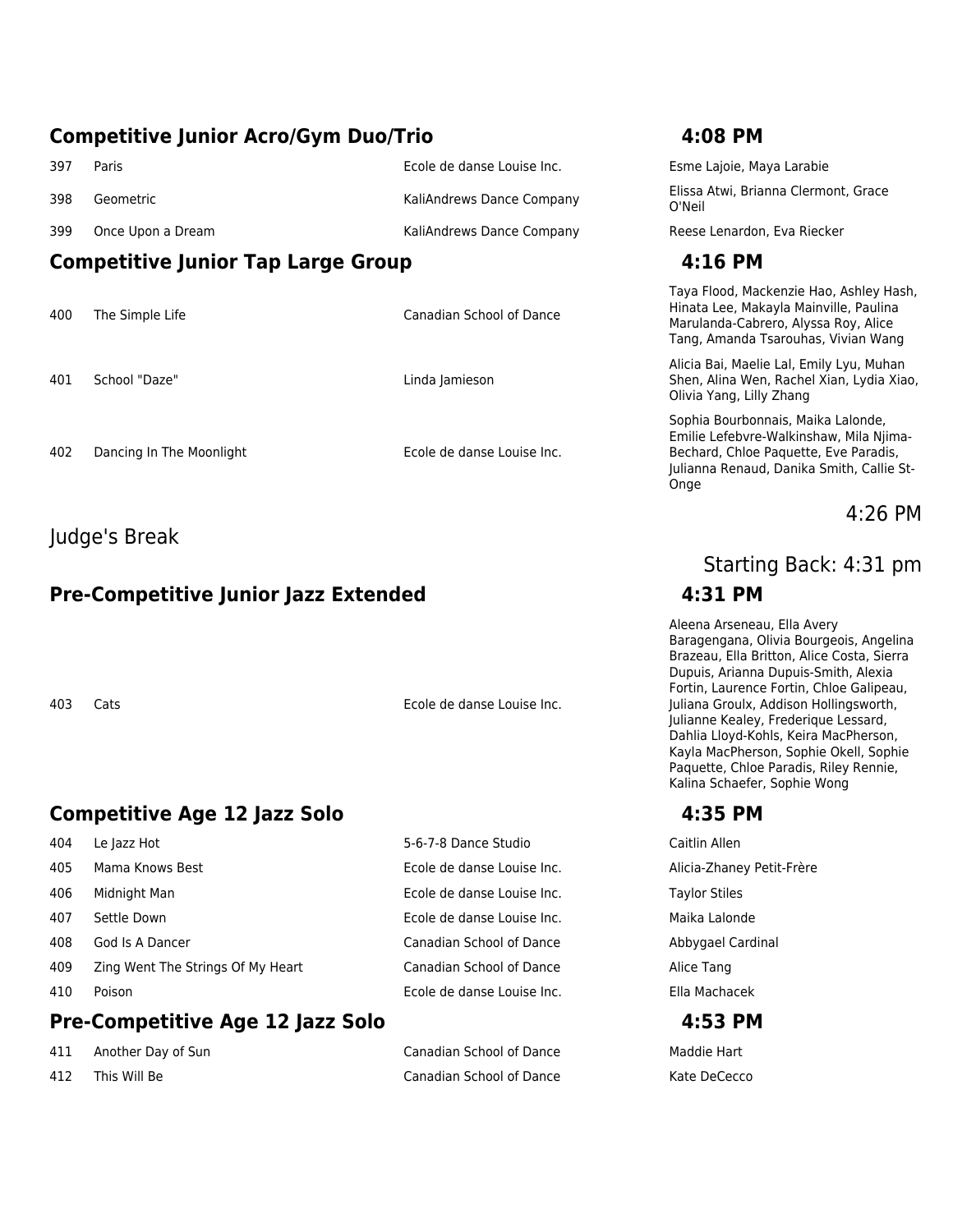### **Competitive Junior Lyrical Small Group 4:59 PM**

All the Smile DanceRoots Communication of the DanceRoots

### **Pre-Competitive Age 10 Jazz Solo 5:03 PM**

414 Be Mine **Alexandra Community Community** Ottawa Dance Academy **Alexandra Yurchenko** 

### **Pre-Competitive Age 10 Open Solo 5:05 PM**

415 Speaking French Ecole de danse Louise Inc. Kayla MacPherson

### **Pre-Competitive Age 11 Contemporary Solo 5:08 PM**

416 Better Days DanceRoots Jonah Levert

### **Competitive Junior Contemporary Large Group 5:10 PM**

417 Made of Stone **Ecole de danse Louise Inc.** 

418 Envy Ecole de danse Louise Inc.

### **Pre-Competitive Junior Contemporary Small Group 5:15 PM**

419 Soldier Ecole de danse Louise Inc.

### **Pre-Competitive Junior Open Duo/Trio 5:18 PM**

420 Bob in the Rain and the Lizard of Hope Canadian School of Dance Sofia Dovis, Avery Hall

### **Pre-Competitive Junior Hip Hop Duo/Trio 5:21 PM**

Awards/Dinner Break

# **Competitive Junior Contemporary Large Group 6:04 PM**

422 Stage of Grief **Ecole de danse Louise Inc.** 

Charlotte Bussey, Isabel Campbell-Rosser, Audrey Graham, Alayna Haji, Ellyn MacRae, Mhalia Milius

Stella Brownlee, Oceane Cleroux Gour, Magalie Dignard, Adriana Jeaurond, Maude Lapointe, Olivia Marcotte, Lily McStravick, Genevieve Perron, Isla Walker-Cormier

Sophia Bourbonnais, Clara Brasset Kostyk, Chloe Lafleche, Esme Lajoie, Maika Lalonde, Camille Larose, Mila Njima-Bechard, Callie St-Onge, Taylor Stiles

Olivia Bourgeois, Sierra Dupuis, Sophie Paquette, Adesyn Patenaude, Eva St-Pierre, Madison Taschereau, William Wolfe

421 Coming in Fast Canadian School of Dance Anais Francois, Conner Furlong, Chloe MacGillivray

5:24 PM

# Starting Back: 6:04 pm

Sophie Goulet, Adriana Jeaurond, Maika Lalonde, Maya Larabie, Camille Larose, Emilie Lefebvre-Walkinshaw, Ella Machacek, Mila Njima-Bechard, Chloe Paquette, Julianna Renaud, Danika Smith, Taylor Stiles, Audrey Tremblay, Olivia Turpin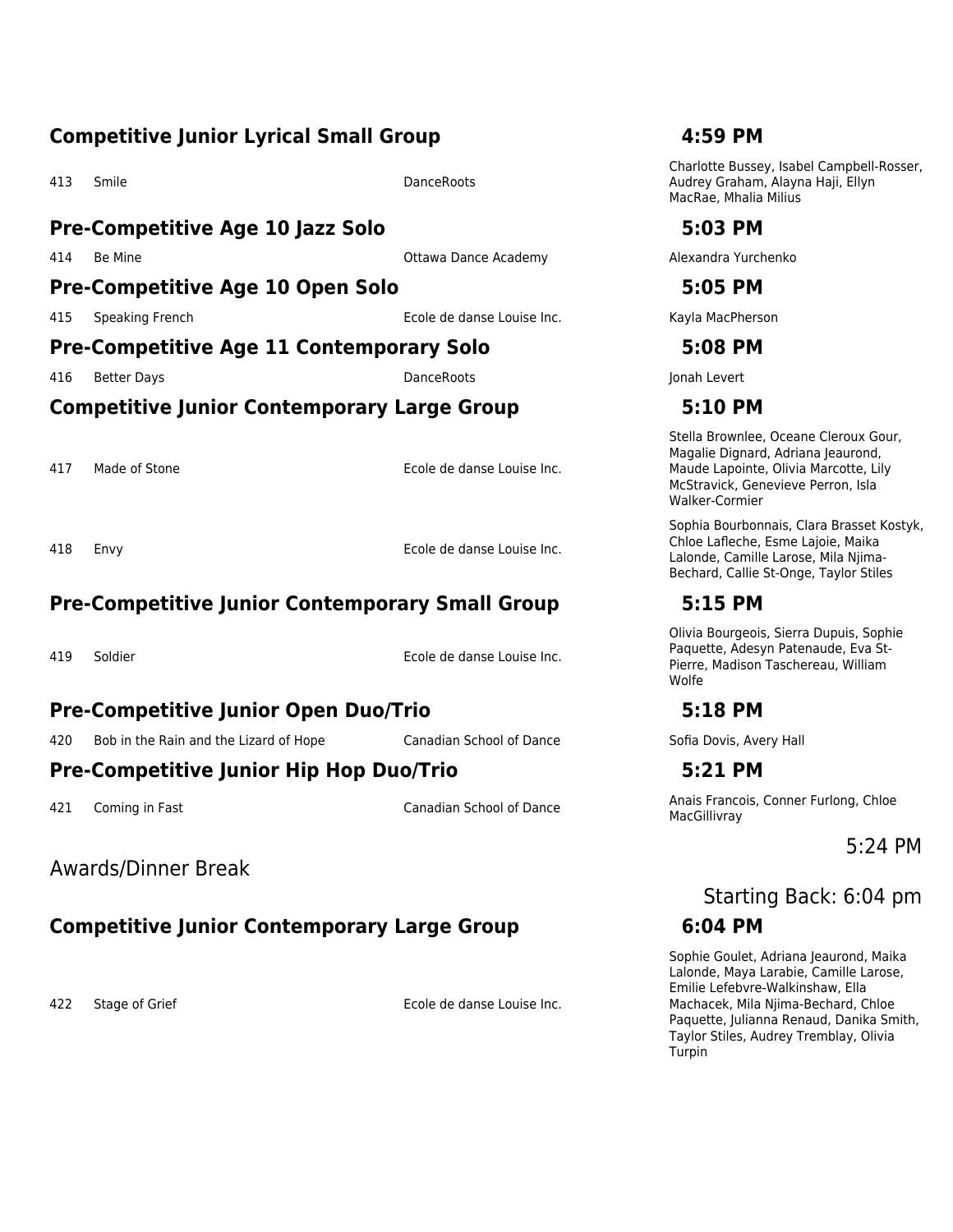### **Competitive Teen Jazz Duo/Trio 6:06 PM**

424 Can't Take My Eyes Off Of You Canadian School of Dance Mackenzie Hao, Noah Vidal

### **Pre-Competitive Junior Hip Hop Duo/Trio 6:12 PM**

### **Competitive Junior Acro/Gym Small Group 6:15 PM**

426 The Prophecy **Accord Prophecy** ActiAndrews Dance Company

### **Competitive Age 12 Lyrical Solo 6:18 PM**

- 
- 

429 Vanishing Act Canadian School of Dance Taya Flood 430 Little Voice **Canadian School of Dance** Alice Tang

### **Competitive Junior Lyrical Large Group 6:29 PM**

431 Born To Fly **Ecole de danse Louise Inc.** 

# **Competitive Junior Tap Duo/Trio 6:32 PM**

# **Competitive Teen Tap Duo/Trio 6:35 PM**

### **Competitive Senior Tap Duo/Trio 6:43 PM**

- 
- 437 You've Got a Friend Leeming Danceworks Hannah Ryan, Leah Ryan
- 438 I Will Never Love Again Canadian School of Dance Nigel Clifford, Taya Vidal

435 Falling Slowly Canadian School of Dance Scarlett Hash, Noah Vidal

<sup>423</sup> Locomotion DanceRoots Ava Bignucolo, Izabella Caputo, Katherine MacRae

425 Ballerina Misfits Canadian School of Dance Rowan Andrews, Chloe MacGillivray

Elissa Atwi, Brianna Clermont, Reese Lenardon, Surrey MacGillivray, Grace O'Neil

According to Late Canadian School of Dance Amanda Tsarouhas Canadian School of Dance Amanda Tsarouhas 428 Killing Me Canadian School of Dance Paulina Marulanda-Cabrero

> Sophia Bourbonnais, Clara Brasset Kostyk, Stella Brownlee, Sophie Goulet, Chloe Lafleche, Maika Lalonde, Maya Larabie, Camille Larose, Emilie Lefebvre-Walkinshaw, Ella Machacek, Chloe Paquette, Eve Paradis, Callie St-Onge, Taylor Stiles, Olivia Turpin, Isla Walker-Cormier

432 Happy Feet DanceRoots Charlotte Bussey, Mhalia Milius

Acceleration DanceRoots Madelaine Bordeleau-Kelly, Fiona Novak, Klaudia Romsicki

434 Hear Me Tonight **Ecole de danse Louise Inc.** Chloe Adams, Alexie Robitaille, Jonathan St-Onge

436 See You Again DanceRoots Isabella Mcdowell, Maya Sutton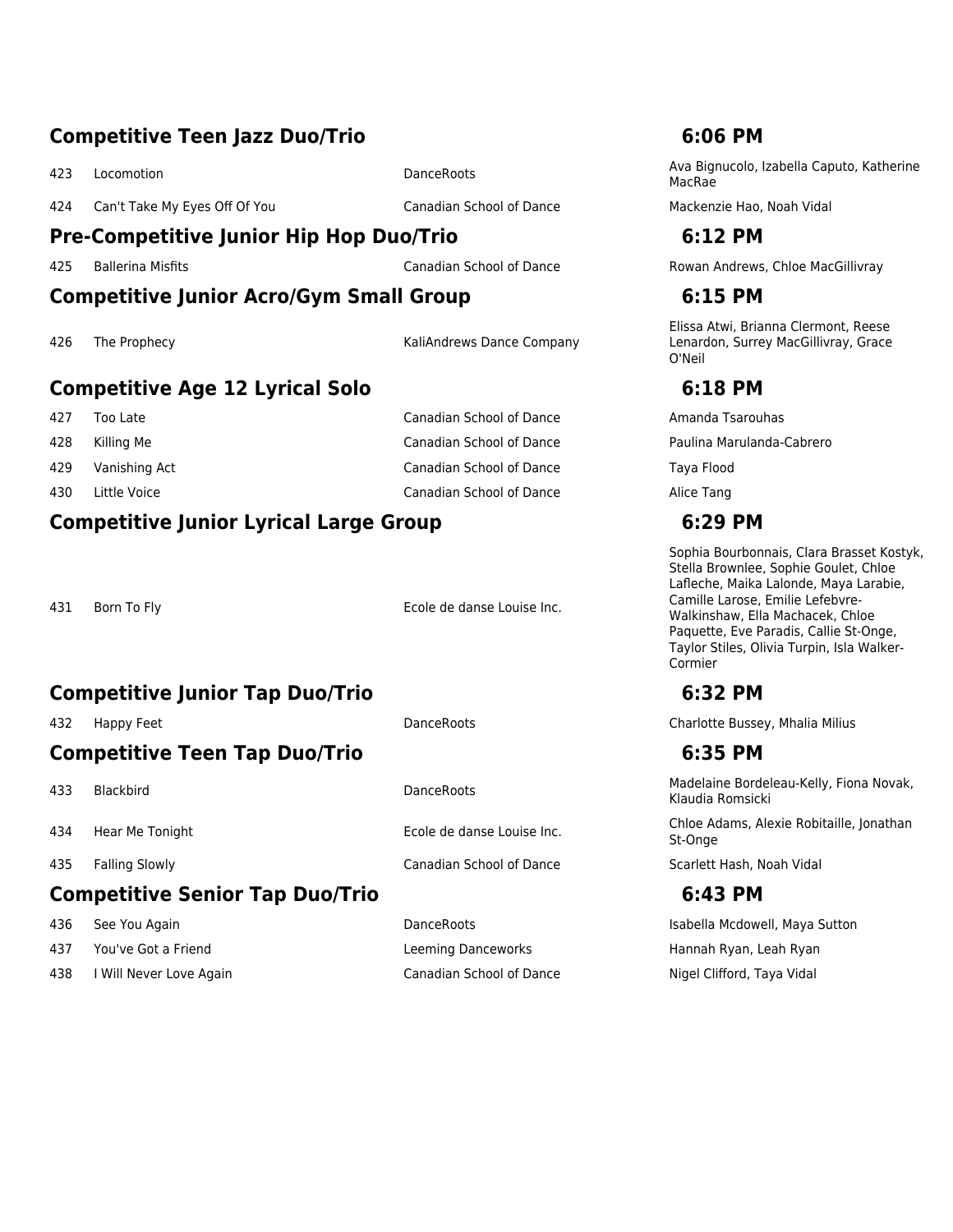### **Competitive Senior Jazz Large Group 6:51 PM**

439 I Gotcha KaliAndrews Dance Company

### **Pre-Competitive Age 10 Jazz Solo 6:54 PM**

440 New York, New York **Canademy** Ottawa Dance Academy **Canademy** Zlata Roikhman

### **Competitive Age 12 Open Solo 6:57 PM**

- 442 To Bloom Despite It All **Kaliandrews Dance Company** Maya deFaye
- 443 Ascension Awakening KaliAndrews Dance Company Viggo Batabyal-Miller

### **Competitive Age 10 Open Solo 7:04 PM**

444 Dirty Paws Canadian School of Dance Clarissa Saunders

### **Competitive Age 11 Open Solo 7:06 PM**

445 Stranger Within KaliAndrews Dance Company Olivia Priddle 446 Technicolour Beat Ecole de danse Louise Inc. Callie St-Onge

### **Competitive Junior Open Large Group 7:11 PM**

447 Dollhouse **Ottawa Dance Academy** 

### **Competitive Junior Jazz Extended 7:14 PM**

448 Dance Again Linda Jamieson

# **Pre-Competitive Junior Hip Hop Large Group 7:20 PM**

449 Freaks Ecole de danse Louise Inc.

# **Pre-Competitive Junior Hip Hop Small Group 7:23 PM**

450 Victory Ottawa Dance Academy

Katie Amano, Karina Bhargava, Lauren Chew, Ava de Leon, Chloe Doucette, Leia Hewston, Kate Kowal, Ava MacGillivray, Anahita McDonagh-Mahallati, Ashley More, Brianna More, Emilie Noel, Petra Nordal, Bennett Richardson, Juliana Su, Kiera Wedemire

441 Funky Town Canadian School of Dance Amanda Tsarouhas

Veronica Boukhanova, Daryna Gapotchenko, Christina Kornienko, Katrin Lissa Liptsin, Celina Lu, Kristina Mordvinova, Alexandra Claudia Morozov, Paulina Toprover, Elisa Verghese

Annie Day, Maelie Lal, Emily Lyu, Leticia Moreira, Alina Wen, Rachel Xian, Lydia Xiao, Olivia Yang, Lilly Zhang

Olivia Bourgeois, Emma Brazeau, Mia Darisse-Bedard, Arianna Dupuis-Smith, Laurence Fortin, Addison Hollingsworth, Lexia Lafontaine, Anabelle Lalancette, Kayla MacPherson, Charlize Menard, Makenzie Ormonde, Eva St-Pierre, Madison Taschereau

Ekaterina Anufriyev, Daniella Dergunov, Mariya Gorchakova, Sofia Ignatusha, Katherine Kim, Zlata Roikhman, Eden Zaprudsky

<sup>451</sup> Fierce Canadian School of Dance Alyssa Duncan, Anais Francois, Isabella Ho, Riley Martin, Sabrina Rangel Silva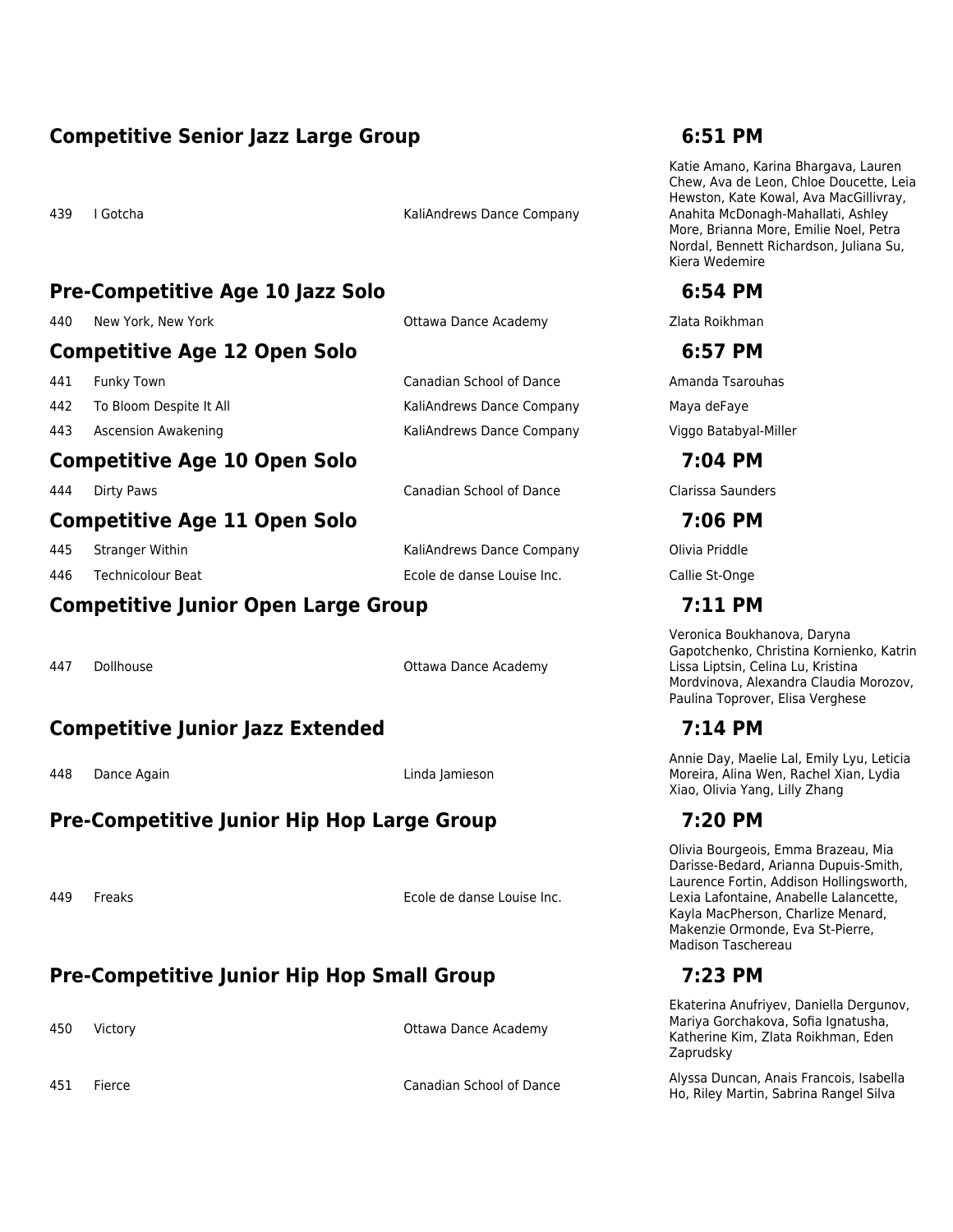## **Competitive Age 12 Musical Theatre Solo 7:29 PM**

452 Satan's Little Lamb Canadian School of Dance Amanda Tsarouhas

### **Competitive Junior Hip Hop Large Group 7:32 PM**

453 Royalty Canadian School of Dance

454 Renegade KaliAndrews Dance Company

455 Youngsters Ecole de danse Louise Inc.

# **Competitive Senior Acro/Gym Duo/Trio 7:41 PM**

### **Competitive Teen Acro/Gym Duo/Trio 7:44 PM**

### **Competitive Teen Open Duo/Trio 7:49 PM**

### **Competitive Senior Open Duo/Trio 7:51 PM**

# **Pre-Competitive Junior Hip Hop Small Group 7:54 PM**

461 Alpha Ottawa Dance Academy

# **Pre-Competitive Junior Hip Hop Large Group 7:58 PM**

462 Champions Ecole de danse Louise Inc.

# **Novice Age 12 Tap Solo 8:00 PM**

463 Long Train Runnin' Ecole de danse Louise Inc. Danika Smith

Abbygael Cardinal, Taya Flood, Vivienne Hamel, Scarlett Hash, Ashley Hash, Olivia Lalonde-novales, Hinata Lee, Paulina Marulanda-Cabrero, Alyssa Roy, Alice Tang, Noah Vidal

Elissa Atwi, Isabelle Blashko, Shaelyn Carriere, Brianna Clermont, Ivy Huntington, Reese Lenardon, Eva Riecker, Taylor Saunders, Josephine van der Sloot

Sophia Bourbonnais, Stella Brownlee, Sophie Goulet, Maika Lalonde, Camille Larose, Olivia Marcotte, Lily McStravick, Chloe Paquette, Eve Paradis, Alicia-Zhaney Petit-Frère, Julianna Renaud, Jessie Robitaille, Callie St-Onge

456 Be My Baby Ecole de danse Louise Inc. Emily Lemieux, Sebastien Leroux

457 Fixated **KaliAndrews Dance Company** Sophie Hutchinson, Anahita McDonagh-Mahallati

458 Lost Ecole de danse Louise Inc. Amelie Allard, Neve Hollmann

459 In or Out Ecole de danse Louise Inc. Eva Hubert, Alexie Robitaille

460 Gun Canadian School of Dance Nigel Clifford, Samantha Keneford

Veronica Boukhanova, Katrin Lissa Liptsin, Celina Lu, Payton McDonald, Kristina Mordvinova, Alexandra Claudia Morozov, Eden Pridikman, Paulina Toprover

Myriam Bellavance, Emma Brazeau, Jade Castonguay, Avery Colson, Alexandra Cousineau, Mia Darisse-Bedard, Kassandra Gendron, Eliane Gionet, Sophie Gravelle, Calista Maalouf, Makenzie Ormonde, Mackenzie Rennie, Taylor Rennie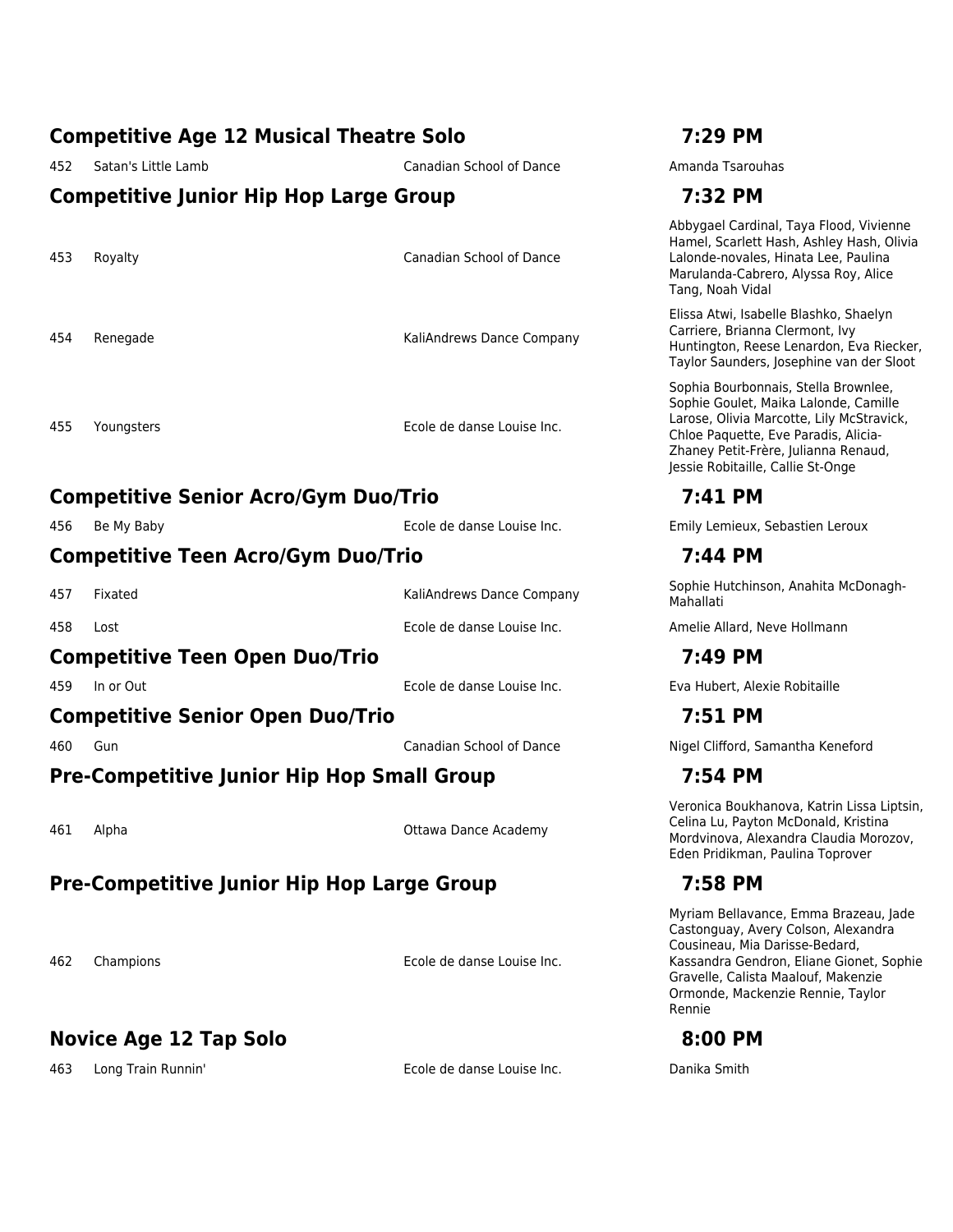### **Novice Age 10 Musical Theatre Solo 8:03 PM**

464 Kindergarten Love Song **DanceRoots** DanceRoots **Molli Borbely** 

# **Pre-Competitive Age 10 Lyrical Solo 8:05 PM**

465 Imagine **Ottawa Dance Academy 21 September 2016** 2016 Number 2016

### **Novice Age 10 Hip Hop Solo 8:08 PM**

About Caught Contract Contract Contract Contract DanceRoots Contract Contract Contract Contract Contract Contract DanceRoots Contract Contract Contract Contract Contract Contract DanceRoots Contract Contract Contract Contr

# **Pre-Competitive Age 11 Hip Hop Solo 8:11 PM**

467 Daydreamer DanceRoots Jonah Levert

468 Sinking In Kaliandrews Dance Company

# **Competitive Junior Jazz Large Group 8:16 PM**

469 I Can't Stand The Rain Canadian School of Dance

# **Competitive Senior Acro/Gym Duo/Trio 8:19 PM**

# **Competitive Senior Contemporary Duo/Trio 8:22 PM**

# **Competitive Senior Open Duo/Trio 8:25 PM**

473 Mountains **Music Company** KaliAndrews Dance Company Chloe Doucette, Ocean Rice

# **Competitive Senior Jazz Duo/Trio 8:30 PM**

# **Competitive Junior Open Class 8:13 PM**

Elissa Atwi, Chloe Barnes, Paige Blanchard, Isabelle Blashko, Gabriella Campbell-Venuti, Shaelyn Carriere, Brianna Clermont, Olivia Hum, Ivy Huntington, Reese Lenardon, Ava MacGillivray, Surrey MacGillivray, Mia Mainville, Grace O'Neil, Olivia Priddle, Ava Priddle, Eva Riecker, Taylor Saunders, Bridgette Schwartz, Elisa Soubliere

Taya Flood, Mackenzie Hao, Scarlett Hash, Ashley Hash, Olivia Lalondenovales, Hinata Lee, Makayla Mainville, Paulina Marulanda-Cabrero, Alyssa Roy, Alice Tang, Anna Tsarouhas, Amanda Tsarouhas, Noah Vidal

470 Letter To A Friend KaliAndrews Dance Company Zoe Chatzigiannis, Lauren Chew

471 Always **KaliAndrews Dance Company** Ashley More, Brianna More Company Ashley More, Brianna More

472 Existential **Existential Company** KaliAndrews Dance Company Josephene Scultety, Kiera Wedemire

Ackenzie Herr, Isabella Mcdowell, Maya Sutton

475 Rolling Stone **Canadian School of Dance** Samantha Keneford, Eleni Tsiolas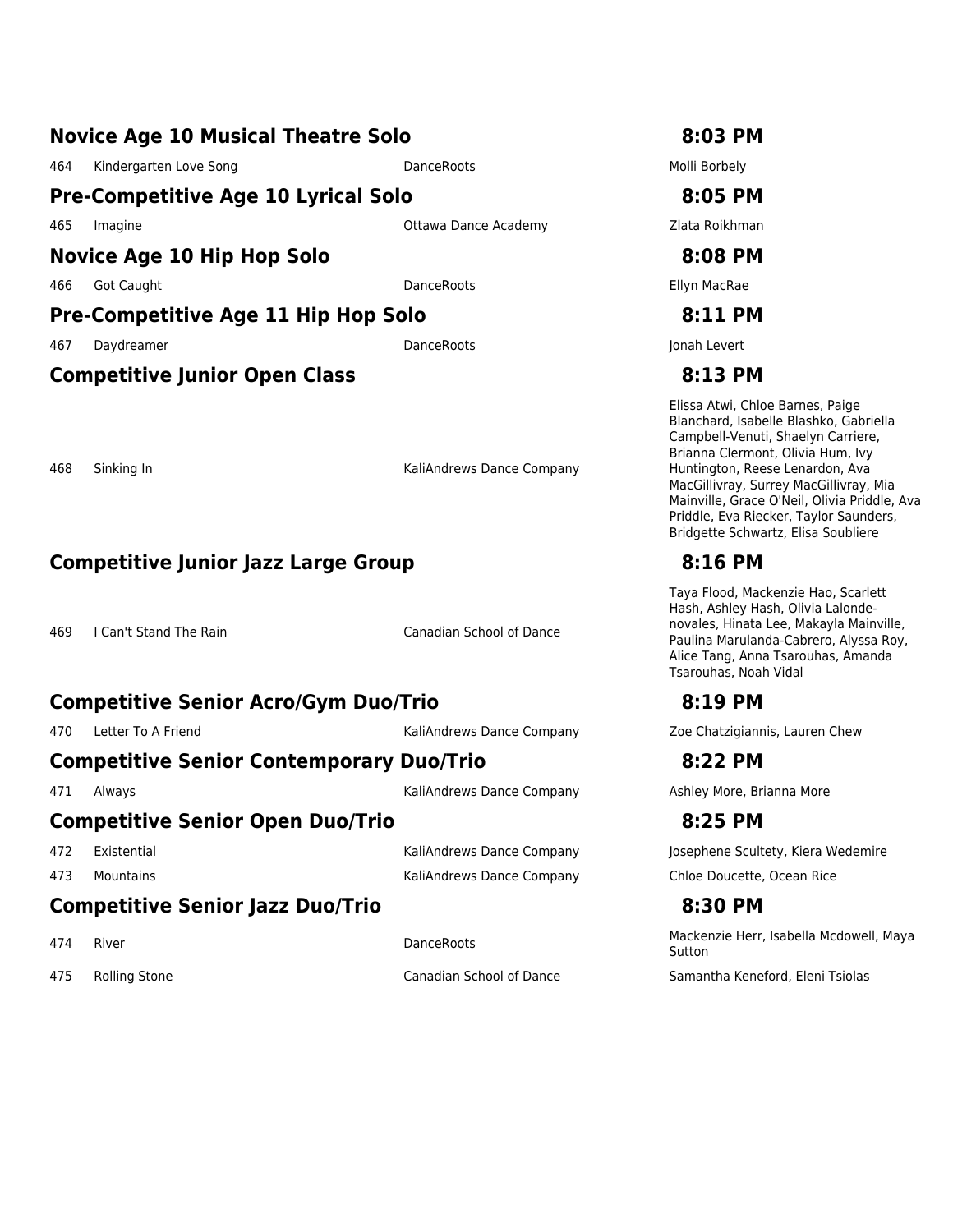# **Competitive Teen Contemporary Duo/Trio 8:35 PM**

| 476 | Unrequited                                       | Ecole de danse Louise Inc. | Ariele Lavoie, Sebastien Leroux, Jonathan<br>St-Onge          |
|-----|--------------------------------------------------|----------------------------|---------------------------------------------------------------|
| 477 | And Then                                         | KaliAndrews Dance Company  | Katie Amano, Ava de Leon, Juliana Su                          |
| 478 | Out Of The Darkness                              | Linda Jamieson             | Emma Baillairge, Danielle Faye                                |
| 479 | Extinguished                                     | KaliAndrews Dance Company  | Sophie Hutchinson, Charlotte Lee                              |
| 480 | Take It Easy                                     | <b>DanceRoots</b>          | Ava Bignucolo, Danielle Kenny, Katherine<br>MacRae            |
| 481 | The World Retreats                               | KaliAndrews Dance Company  | Olivia Hum, Emilie Noel, Ava Priddle                          |
| 482 | When It's Reachless                              | KaliAndrews Dance Company  | Leia Hewston, Ava MacGillivray, Anahita<br>McDonagh-Mahallati |
| 483 | To The End Of Love                               | Ecole de danse Louise Inc. | Chloe Adams, Jonathan St-Onge                                 |
|     | Awarde/OVEDALL AMADDC ILINIOD DANCED OF THE VEAD |                            | O.F7 N                                                        |

Awards/OVERALL AWARDS JUNIOR DANCER OF THE YEAR 6:57 PM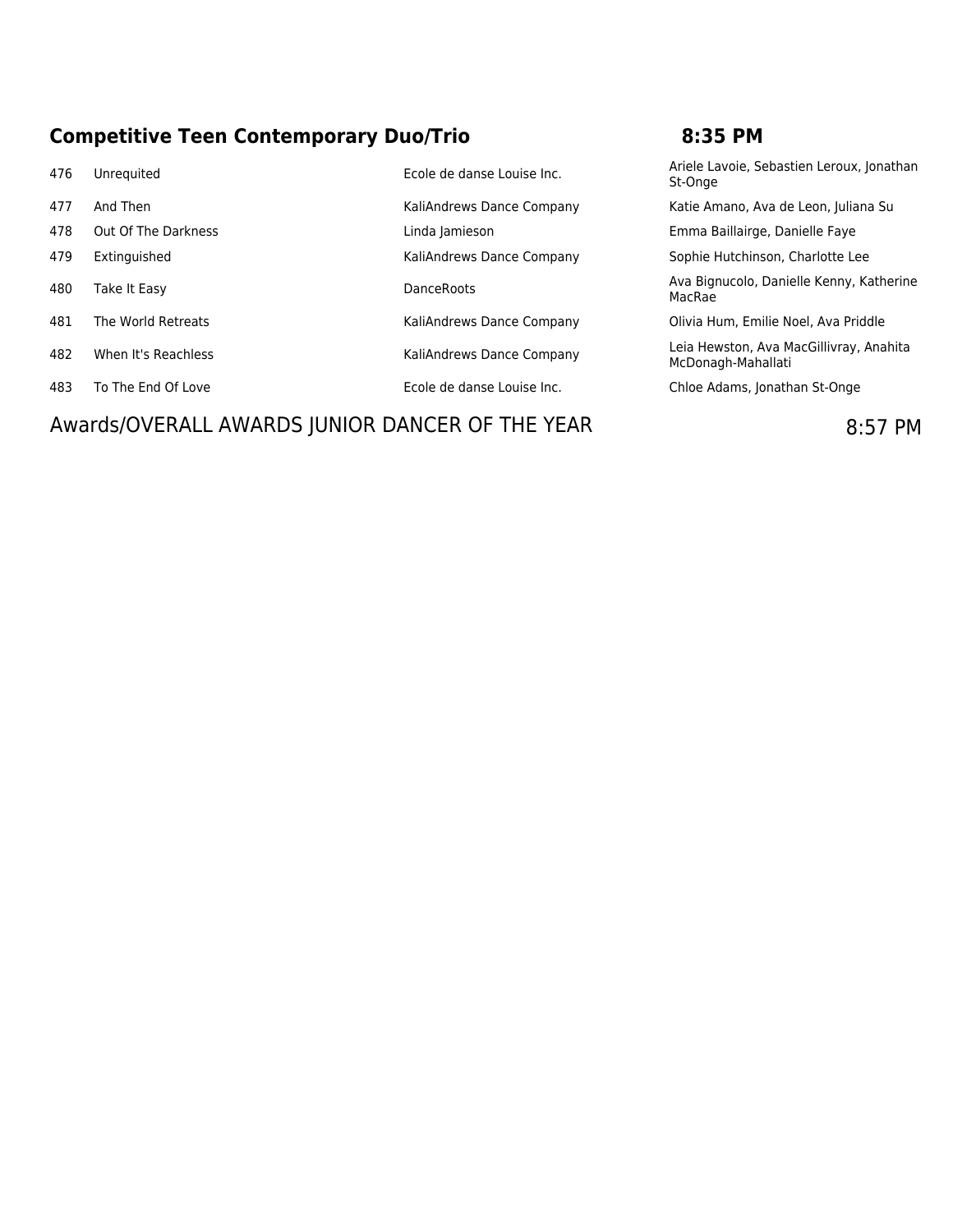

# CANADIAN DANCE AWARDS Friday April 29<sup>th</sup> - Sunday May  $1<sup>st</sup>$ , 2022

OTTAWA, ONTARIO NEPEAN SPORTSPLEX

# Sunday May 1<sup>st</sup>, 2022 Sunday May 1<sup>st</sup>, 2022 **Competitive Young Lyrical Large Group 9:00 AM** 484 Edelweiss Ecole de danse Louise Inc. **Novice 6 & Under Open Duo/Trio 9:02 AM** 485 Minions KaliAndrews Dance Company Grace English, Sadie Gareau, Ava O'Brien **Pre-Competitive Age 9 Ballet Solo 9:03 AM** 486 My Doll and I Canadian School of Dance Sara Pavone **Pre-Competitive Age 7 Lyrical Solo 9:06 AM** 487 What a Wonderful World **Canadian School of Dance** Ainsley Zekulin **Novice Age 7 Lyrical Solo 9:09 AM** 488 Hallelujah Ottawa Dance Academy Sophie Kryvoruchko **Competitive Age 9 Lyrical Solo 9:12 AM** 489 Soaring **Music Company Microsoft Company** KaliAndrews Dance Company Mya Machabee 490 Goodbye Yellow Brick Road Canadian School of Dance Micaela Hiscock 491 Butterfly Kisses Canadian School of Dance Olivia Palermo 492 Imagine Canadian School of Dance Ava Petropoulos 493 Snow Ecole de danse Louise Inc. Emilia Brasset-Kostyk **Competitive Age 8 Lyrical Solo 9:25 AM** 494 Take To The Sky Canadian School of Dance Lilah Symes **Novice 6 & Under Jazz Small Group 9:28 AM**

495 What's New At The Zoo **DanceRoots** 

Elodie Belanger, Emilia Brasset-Kostyk, Oceane Cleroux Gour, Chloe Degrace, Magalie Dignard, Calliope Johnson, Dryden Johnson, Maude Lapointe, Leonie Macorig, Olivia Marcotte, Annie Palaczka, Élodie Poirier, Elise Vogel

Olive Boyd, Maisie Evangelidis, Kenna Graham, Naya James, Jane Leswick, Eloise McCann, Paisley Nightingale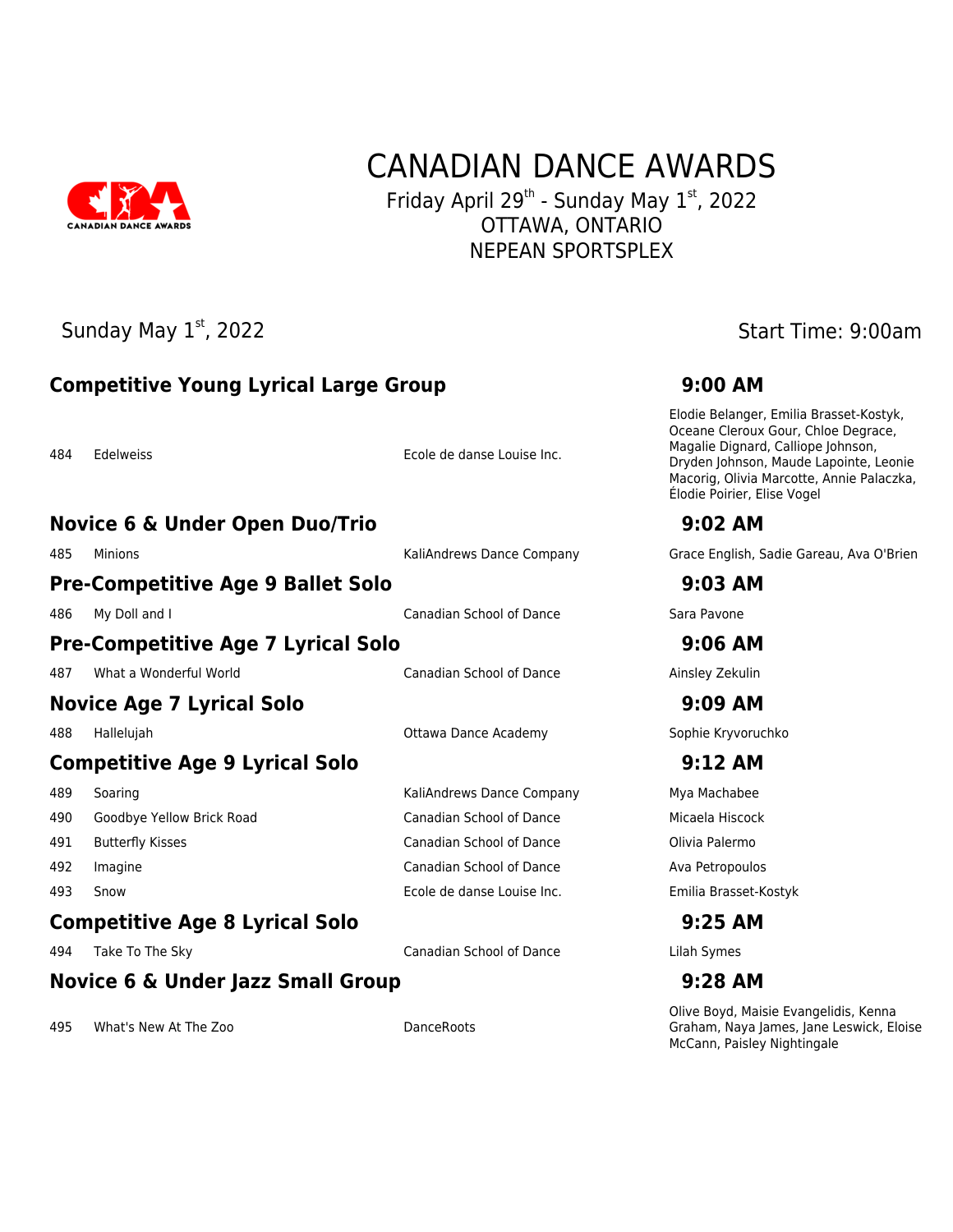### **Competitive Young Ballet Small Group 9:31 AM**

496 Springtime Linda Jamieson

### **Pre-Competitive Young Ballet Small Group 9:35 AM**

**Novice Age 8 Jazz Solo 9:38 AM**

498 Don't Rain On My Parade **Ottawa Dance Academy Ayuna Aharonson** 

### **Novice Age 9 Jazz Solo 9:41 AM**

499 Meet Me at the Roxy Ecole de danse Louise Inc. Élodie Poirier

### **Competitive Age 6 Jazz Solo 9:43 AM**

500 You Can't Stop The Beat Cannon Canadian School of Dance Mila Kujawski

# **Competitive Young Lyrical Small Group 9:49 AM**

# **Competitive Young Lyrical Large Group 9:51 AM**

503 Dream Ottawa Dance Academy

# **Competitive Young Lyrical Small Group 9:55 AM**

### **Competitive Age 9 Contemporary Solo 9:58 AM**

505 Lion Heart KaliAndrews Dance Company Rachael Maier

### **Pre-Competitive Young Acro/Gym Large Group 10:01 AM**

506 Little Red Ridinghood Ecole de danse Louise Inc.

# **Novice Age 7 Jazz Solo 10:04 AM**

507 I Like To Fuss Canadian School of Dance Anneliese Hamel

Paige Chen, Elaine Li, Leticia Moreira, Sahana Sivapiragasam, Lydia Xiao, Bianca Yang, Alisa zhi

497 Spring Wishes Canadian School of Dance **Network Canadian School of Dance** Zoe Leblond Robert, Sara Pavone, Cecelia Sturgeon, Ainsley Zekulin

**Novice 6 & Under Jazz Duo/Trio 9:46 AM**

501 Orange Coloured Sky KaliAndrews Dance Company Grace English, Sadie Gareau, Ava O'Brien

<sup>502</sup> I'm Gonna Be KaliAndrews Dance Company Sara Baig, Althea Gareau, Brielle Jappert, Mya Machabee, Ocean Pak

Ekaterina Anufriyev, Daniella Dergunov, Mariya Gorchakova, Katherine Kim, Zlata Roikhman, Emily Vascan, Alexandra Yurchenko, Alyssa Yurchenko, Eden Zaprudsky

<sup>504</sup> Being Green Canadian School of Dance Vivian Guo, Micaela Hiscock, Olivia Palermo, Ava Petropoulos

Catherine Beaupre, Noemie Chabot, Delphi Charbonneau, Sofia Couture, Khloe Dupuis-Smith, Zaya Gagnon, Gabrielle Goyette, Sasha Hornelie Noel, Zoe Jones-Emond, Noah Pomeroy, Lily Rushenas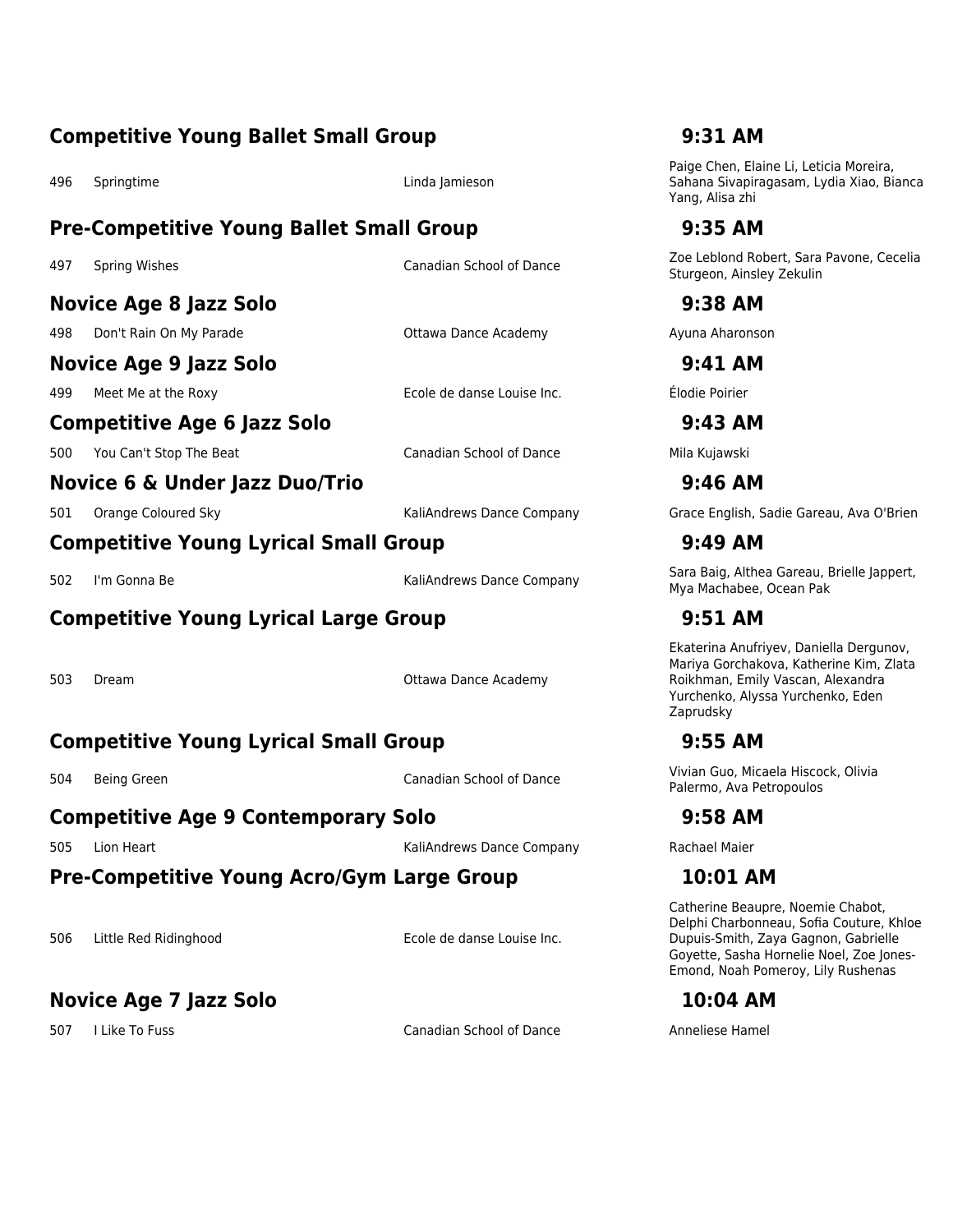### **Competitive Teen Contemporary Ballet Extended 10:07 AM**

508 One Moment, to the Next Canadian School of Dance

### **Competitive Age 7 Jazz Solo 10:13 AM**

509 Hit Me With A Hot Note Ecole de danse Louise Inc. Elise Vogel

### **Competitive Age 8 Jazz Solo 10:16 AM**

510 Black Widow Ecole de danse Louise Inc. Chloe Degrace

511 Oh Me, Oh My, Oh You Ecole de danse Louise Inc. Leonie Macorig

512 Do It Like This **Sara Baig** KaliAndrews Dance Company Sara Baig

### **Competitive Age 9 Jazz Solo 10:22 AM**

| 513 |  | In Love With A Monster |
|-----|--|------------------------|
|     |  |                        |

- 514 Head & Heart Canadian School of Dance Aviana Lawson
- 515 A Bushel & A Peck Canadian School of Dance Micaela Hiscock
- 516 Born to Entertain **School of Dance** Canadian School of Dance Ava Petropoulos
- 517 World On A String Ecole de danse Louise Inc. Dryden Johnson
- 518 La Bamba Linda Jamieson Bianca Yang
- 519 That's Life Canadian School of Dance Olivia Palermo

### **Competitive Young Acro/Gym Small Group 10:41 AM**

520 Without Ground KaliAndrews Dance Company

# **Pre-Competitive Age 9 Acro/Gym Solo 10:43 AM**

521 Get Up and Dance Canadian School of Dance Charlotte Zekulin

# **Pre-Competitive Young Jazz Large Group 10:46 AM**

522 Cruisin' For A Bruisin' Ecole de danse Louise Inc.

# **Novice Young Jazz Small Group 10:50 AM**

523 Dance Like Yo Daddy **Sanct Academy** Ottawa Dance Academy

Nigel Clifford, Taya Flood, Skye Gill, Mackenzie Hao, Scarlett Hash, Ashley Hash, Samantha Keneford, Georgia Kontogiannis, Hinata Lee, Paulina Marulanda-Cabrero, Alyssa Roy, Alice Tang, Bryn True-Mcmanus, Anna Tsarouhas, Amanda Tsarouhas, Eleni Tsiolas, Noah Vidal, Taya Vidal

Ecole de danse Louise Inc. Maude Lapointe

Emily Cote, Althea Gareau, Brielle Jappert, Callum MacGillivray, Mya Machabee, Linnea Mullenix, Ocean Pak

Ella Avery Baragengana, Catherine Beaupre, Sofia Couture, Aurelie Dignard, Khloe Dupuis-Smith, Chloe Evans, Ella Hoelke, Sasha Hornelie Noel, Zoe Jones-Emond, Sophie Lee, Sophia Poirier, Riley Rennie, Lily Rushenas, William Wolfe

Ayuna Aharonson, Violetta Bila, Anna Kouskova, Nainika Krishna, Sophie Kryvoruchko, Sofia Pivnenko, Emily Rozenpour, Patricia Zoger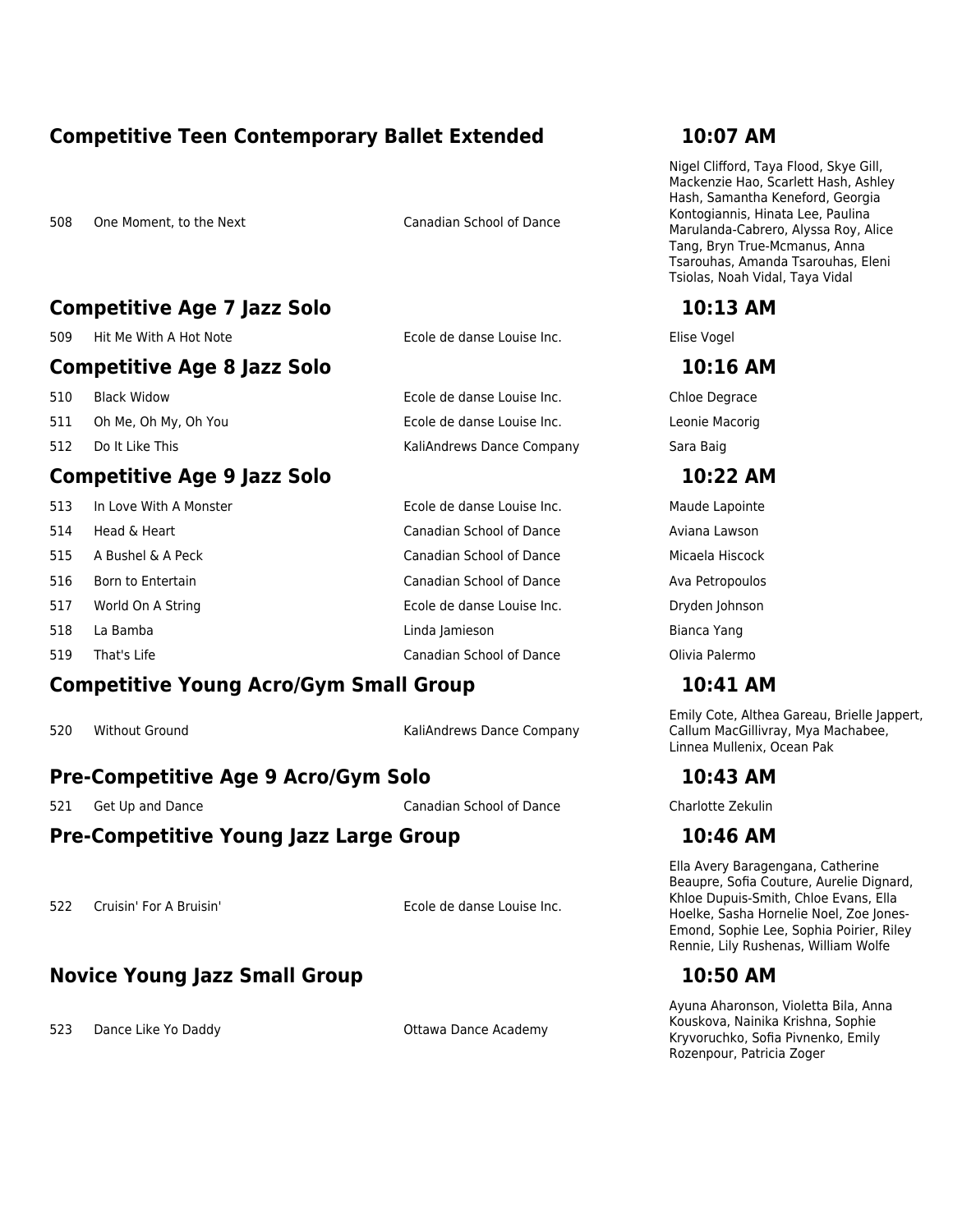### **Competitive Young Jazz Duo/Trio 10:53 AM**

- 
- 525 Put On A Happy Face Same Canadian School of Dance Mila Kujawski, Lilah Symes

# **Competitive 6 & Under Acro/Gym Small Group 10:59 AM**

### **Pre-Competitive Teen Open Small Group 11:01 AM**

527 Welcome To The Jungle Communication Communication Contains Ottawa Dance Academy

# JUDGE'S BREAK

# **Pre-Competitive Teen Contemporary Small Group 11:09 AM**

### **Competitive Junior Open Large Group 11:13 AM**

529 Fairy Tale Land Communication Communication Communication Communication Communication Communication Communication Communication Communication Communication Communication Communication Communication Communication Commun

# **Competitive Young Open Large Group 11:16 AM**

530 Underground KaliAndrews Dance Company

# **Competitive Teen Ballet Small Group 11:19 AM**

# **Competitive Teen Lyrical Large Group 11:23 AM**

532 Only Time Ecole de danse Louise Inc.

<sup>524</sup> Satan's Lil' Lamb Ecole de danse Louise Inc. Chloe Degrace, Leonie Macorig, Elise Vogel

526 Upside Down **Ecole de danse Louise Inc.** Katherine Fong, Maelle Guilbeault, Livia Collection Collection Collection Collection Collection Collection Collection Collection Collection Collection Collection Collection Coll Joly, Isabella Manca

Maria Bilat, Victoria Birinberg, Lila Elie, Linoy Gofman, Sofia Kriazhevskikh, Romy Matushansky

# 11:04 AM

# Starting Back: 11:09 am

528 Human **Maria Bilat, Victoria Birinberg, Lila Elie**, Linoy Gofman

Ekaterina Anufriyev, Daniella Dergunov, Mariya Gorchakova, Sofia Ignatusha, Katherine Kim, Zlata Roikhman, David Shteyngart, Emily Vascan, Alexandra Yurchenko, Alyssa Yurchenko, Eden Zaprudsky

Sara Baig, Viggo Batabyal-Miller, Emily Cote, Maya deFaye, Althea Gareau, Brielle Jappert, Gloria Langenbahn, Holly Leung, Callum MacGillivray, Mya Machabee, Rachael Maier, Linnea Mullenix, Ocean Pak, Josephine van der Sloot

531 Pineapple Poll **Exercise State Corneau,** Linda Jamieson Alicia Bai, Adeline Barry - Corneau, Isabelle Li, Muhan Shen

Chloe Adams, Mackenzie Barbeau, Ana-Bella Campbell, Shea Kirby, Emilie Lafleche, Annabelle Lecomte, Emily Lemieux, Aliyah Manashe, Anabelle Menard, Elodie Menard, Catherine O'Farrell, Madelayne Riendeau, Alexie Robitaille, Jonathan St-Onge, Jersey **Tremblav**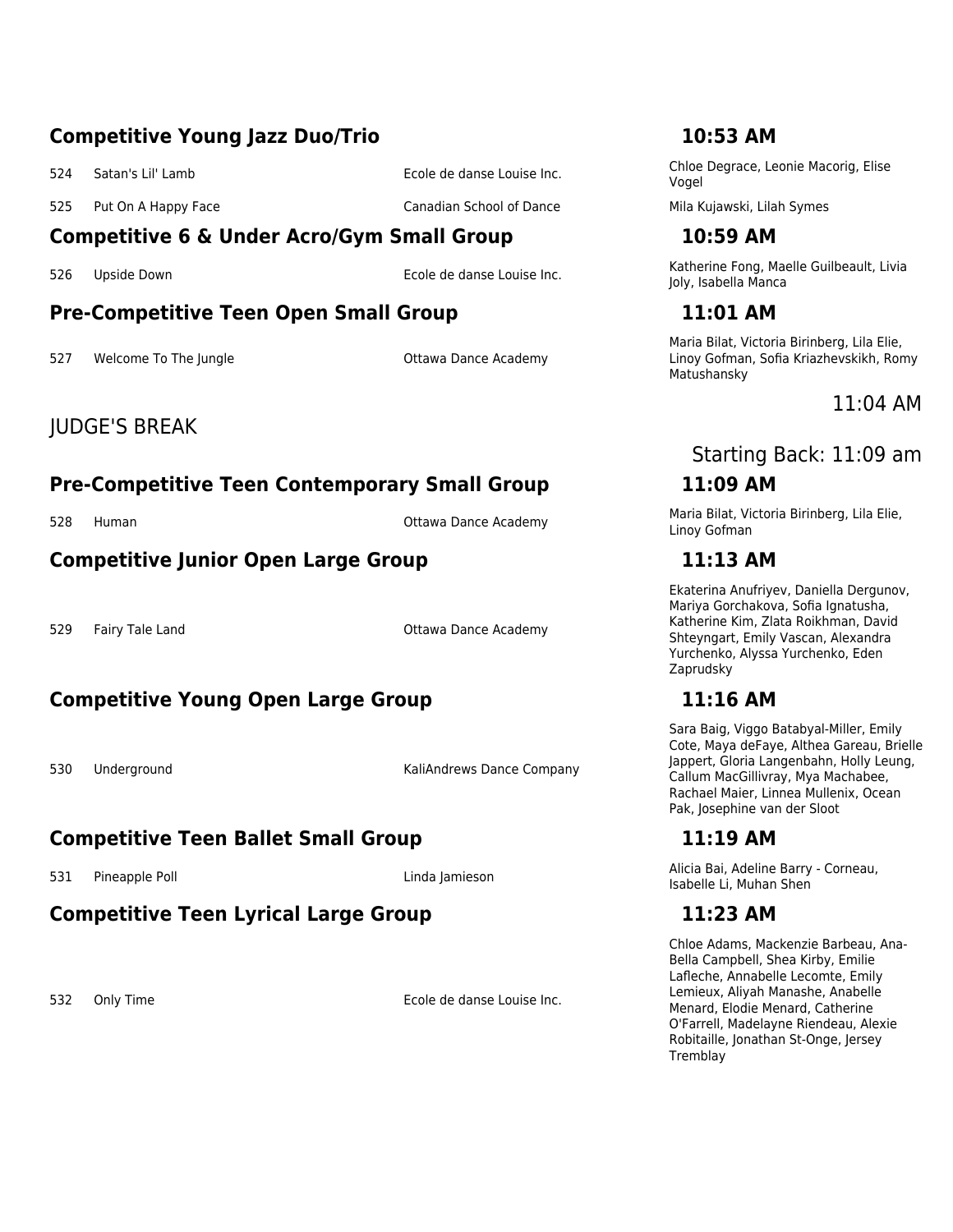### **Competitive Young Ballet Large Group 11:26 AM**

533 New Beginnings Canadian School of Dance

### **Pre-Competitive Young Lyrical Small Group 11:30 AM**

534 Sweet Child Ecole de danse Louise Inc.

# **Competitive Teen Lyrical Large Group 11:33 AM**

535 Nothing to Forgive Canadian School of Dance

536 Lovely **Contract Contract Contract Contract Contract Contract Contract Contract Contract Contract Contract Contract Contract Contract Contract Contract Contract Contract Contract Contract Contract Contract Contract Con** 

# **Pre-Competitive Teen Lyrical Large Group 11:40 AM**

537 The Light Ecole de danse Louise Inc.

### **Competitive Age 8 Acro/Gym Solo 11:43 AM**

538 Legs Ecole de danse Louise Inc. Chloe Degrace

# **Competitive 6 & Under Jazz Small Group 11:45 AM**

539 Zoom Zoom Zoom, We're Going To The<br>Moon

Canadian School of Dance

# **Competitive Age 9 Acro/Gym Solo 11:48 AM**

541 The River Flows in You **KaliAndrews Dance Company** Althea Gareau Althea Gareau

540 My Destiny Ecole de danse Louise Inc. Emilia Brasset-Kostyk

### **Competitive Age 9 Open Solo 11:53 AM**

542 Dream Within **Example 20 Inc.** KaliAndrews Dance Company Mya Machabee

# **Competitive Young Open Duo/Trio 11:55 AM**

543 Picture Of Reality North Caliandrews Dance Company Brielle Jappert, Rachael Maier

Neve Alves, Emiko Fukumoto, Vivian Guo, Micaela Hiscock, Aviana Lawson, Kaylie Lepage, Ella Moulton, Olivia Palermo, Ava Petropoulos, Clarissa Saunders

Delphi Charbonneau, Sofia Couture, Aurelie Dignard, Ella Hoelke, Lily Rushenas

Nigel Clifford, Taya Flood, Skye Gill, Mackenzie Hao, Scarlett Hash, Ashley Hash, Samantha Keneford, Georgia Kontogiannis, Olivia Lalonde-novales, Hinata Lee, Paulina Marulanda-Cabrero, Bryn True-Mcmanus, Anna Tsarouhas, Amanda Tsarouhas, Eleni Tsiolas, Noah Vidal, Taya Vidal

Ekaterina Chernykh, Lina Ghasemi, Linoy Gofman, Sofia Kriazhevskikh, Romy Matushansky, Veronica Mordvinova, Victoria Mordvinova, David Shteyngart, Sasha Vilkoff

Angelina Brazeau, Ella Britton, Keira Courchaine, Alexia Fortin, Chloe Galipeau, Chloe Gendron, Juliana Groulx, Julianne Kealey, Priya Keith, Frederique Lessard, Elika Ouellet

Diamond Epape, Anneliese Hamel, Mila Kujawski, Audrey Lamoureux, Camilla Saunders, Emilie Ste-Marie, Lilah Symes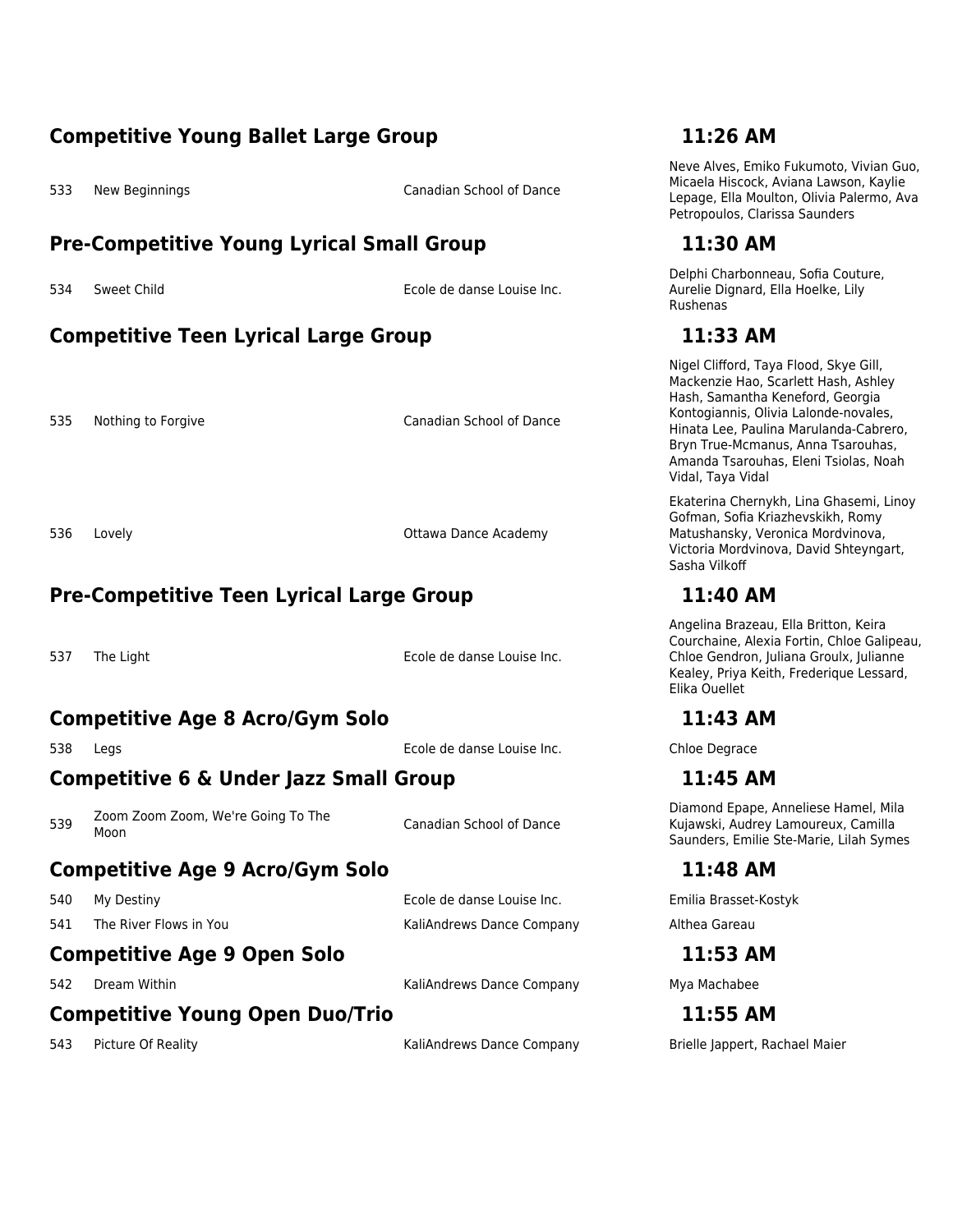### **Competitive Young Tap Small Group 11:58 AM**

# **Competitive Young Tap Duo/Trio 12:01 PM**

- 
- 

# Judge's Break

# **Competitive Young Contemporary Large Group 12:15 PM**

548 Send In The Clowns **Ecole de danse Louise Inc.** 

# **Competitive Age 9 Tap Solo 12:18 PM**

| 549 | Tiny Dancer  | Canadian School of Dance   | Olivia Palermo  |
|-----|--------------|----------------------------|-----------------|
| 550 | Mama Told Me | Ecole de danse Louise Inc. | Maude Lapoint   |
| 551 | I Wish       | Canadian School of Dance   | Aviana Lawson   |
| 552 | I Love Paris | Canadian School of Dance   | Ava Petropould  |
| 553 | Firefly      | Ecole de danse Louise Inc. | Calliope Johnso |

### **Competitive Teen Tap Small Group 12:31 PM**

554 The Marathon **DanceRoots DanceRoots** 

- 555 Somewhere Down The Crazy River Canadian School of Dance
- 

# **Competitive Teen Tap Large Group 12:41 PM**

557 Uptown Funk Ecole de danse Louise Inc.

# **Competitive Senior Tap Small Group 12:44 PM**

558 The Last Melody Canadian School of Dance

544 Sea Cruise Linda India Jamieson Paige Chen, Elaine Li, Celin Li, Sahana Sivapiragasam, Bianca Yang

<sup>545</sup> Friend Like You Canadian School of Dance Emiko Fukumoto, Aviana Lawson, Ella Moulton

546 Two Of A Kind Canadian School of Dance Olivia Palermo, Ava Petropoulos

547 Count On Me Ecole de danse Louise Inc. Dryden Johnson, Calliope Johnson

12:10 PM

# Starting Back: 12:15 pm

Rilynn Bernard, Emilia Brasset-Kostyk, Oceane Cleroux Gour, Chloe Degrace, Calliope Johnson, Dryden Johnson, Leonie Macorig, Élodie Poirier, Elise Vogel

Maude Lapointe Ava Petropoulos

# Calliope Johnson

Madelaine Bordeleau-Kelly, Charlotte Bussey, Mhalia Milius, Fiona Novak, Klaudia Romsicki

Scarlett Hash, Olivia Lalonde-novales, Makayla Mainville, Alyssa Roy, Anna Tsarouhas, Noah Vidal

556 Walk Like An Egyptian Linda Jamieson Linda Jamieson Malicia Bai, Emma Baillairge, Danielle Faye, Victoria McDonald, Muhan Shen

Chloe Adams, Chloe Cote, Shea Kirby, Gabrielle Lavictoire, Annabelle Lecomte, Aliyah Manashe, Gabrielle Martin, Alexie Robitaille, Jonathan St-Onge

Nigel Clifford, Skye Gill, Samantha Keneford, Georgia Kontogiannis, Bryn True-Mcmanus, Eleni Tsiolas, Taya Vidal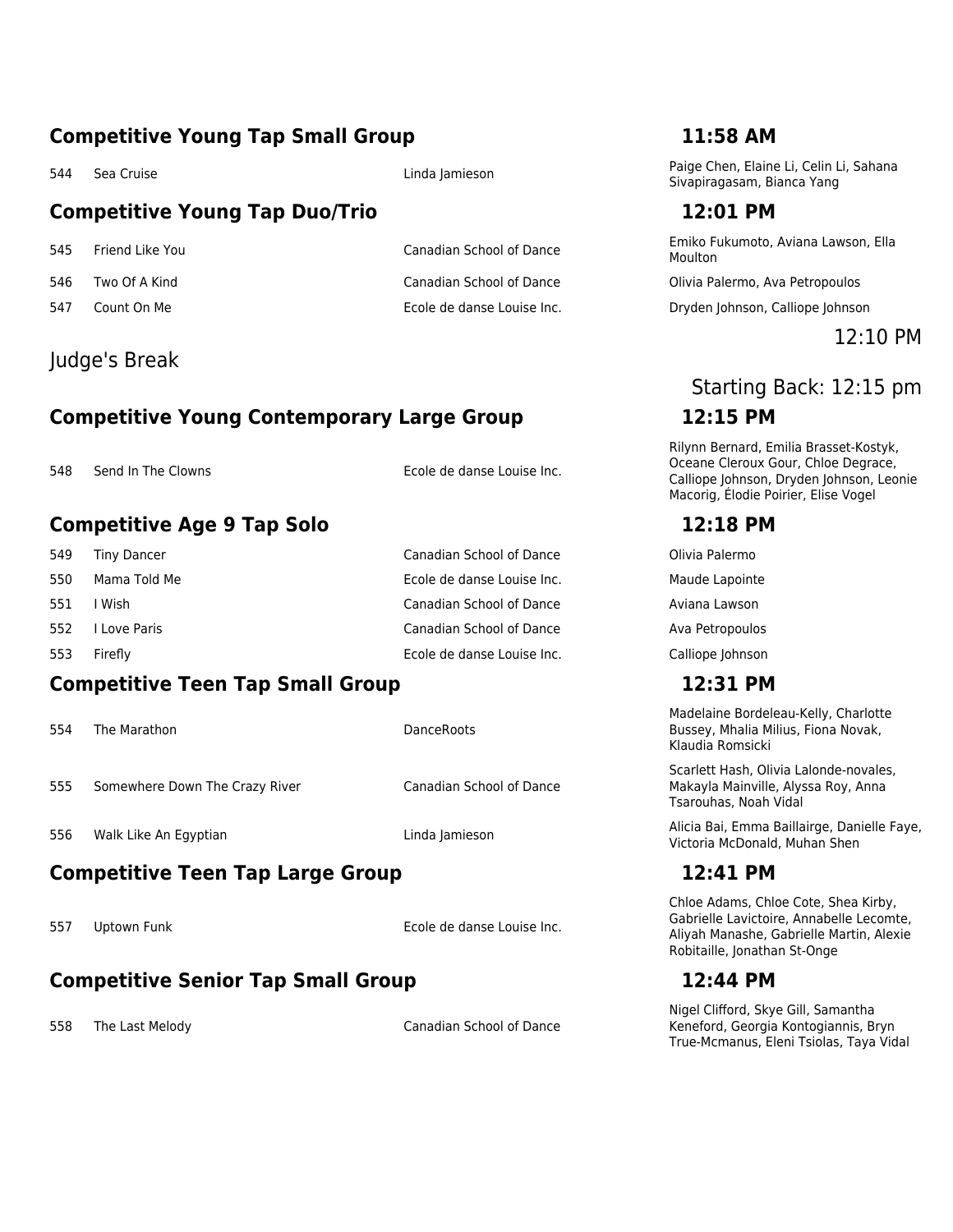### **Competitive Senior Lyrical Large Group 12:48 PM**

559 Leave **KaliAndrews Dance Company** 

### **Novice Age 8 Acro/Gym Solo 12:50 PM**

560 Jambalaya Ecole de danse Louise Inc. Annie Palaczka

# **Pre-Competitive Young Hip Hop Duo/Trio 12:53 PM**

### **Competitive Young Tap Large Group 12:56 PM**

562 Jailhouse Rock Ecole de danse Louise Inc.

# **Pre-Competitive Young Tap Small Group 12:59 PM**

563 Let's Twist Again Ecole de danse Louise Inc.

# **Competitive Young Tap Small Group 1:03 PM**

564 I Love Rock N' Roll Canadian School of Dance

# **Competitive Young Ballet Duo/Trio 1:06 PM**

# **Pre-Competitive Age 9 Lyrical Solo 1:10 PM**

566 Moon River Ottawa Dance Academy Katherine Kim 567 I Choose **Ottawa Dance Academy** Daniella Dergunov

# **Pre-Competitive Young Open Duo/Trio 1:15 PM**

Katie Amano, Emmanuelle Boyer, Lauren Chew, Alexis Laporte, Nicole Milman, Ashley More, Brianna More, Bennett Richardson, Josephene Scultety, Juliana Su

561 The Rivalry Canadian School of Dance Heidi Ellesworth, Westley Thomas

Lea Arbic, Rilynn Bernard, Chloe Degrace, Calliope Johnson, Dryden Johnson, Maude Lapointe, Brielle Larose, Leonie Macorig, Elise Vogel

Sofia Couture, Aurelie Dignard, Khloe Dupuis-Smith, Zoe Jones-Emond, Sophie Lee

Neve Alves, Emiko Fukumoto, Vivian Guo, Aviana Lawson, Kaylie Lepage, Ella Moulton, Olivia Palermo, Ava Petropoulos

565 The Swan Summan Canadian School of Dance Anneliese Hamel, Mila Kujawski, Lilah Symes

568 Prism Ottawa Dance Academy Zlata Roikhman, Alyssa Yurchenko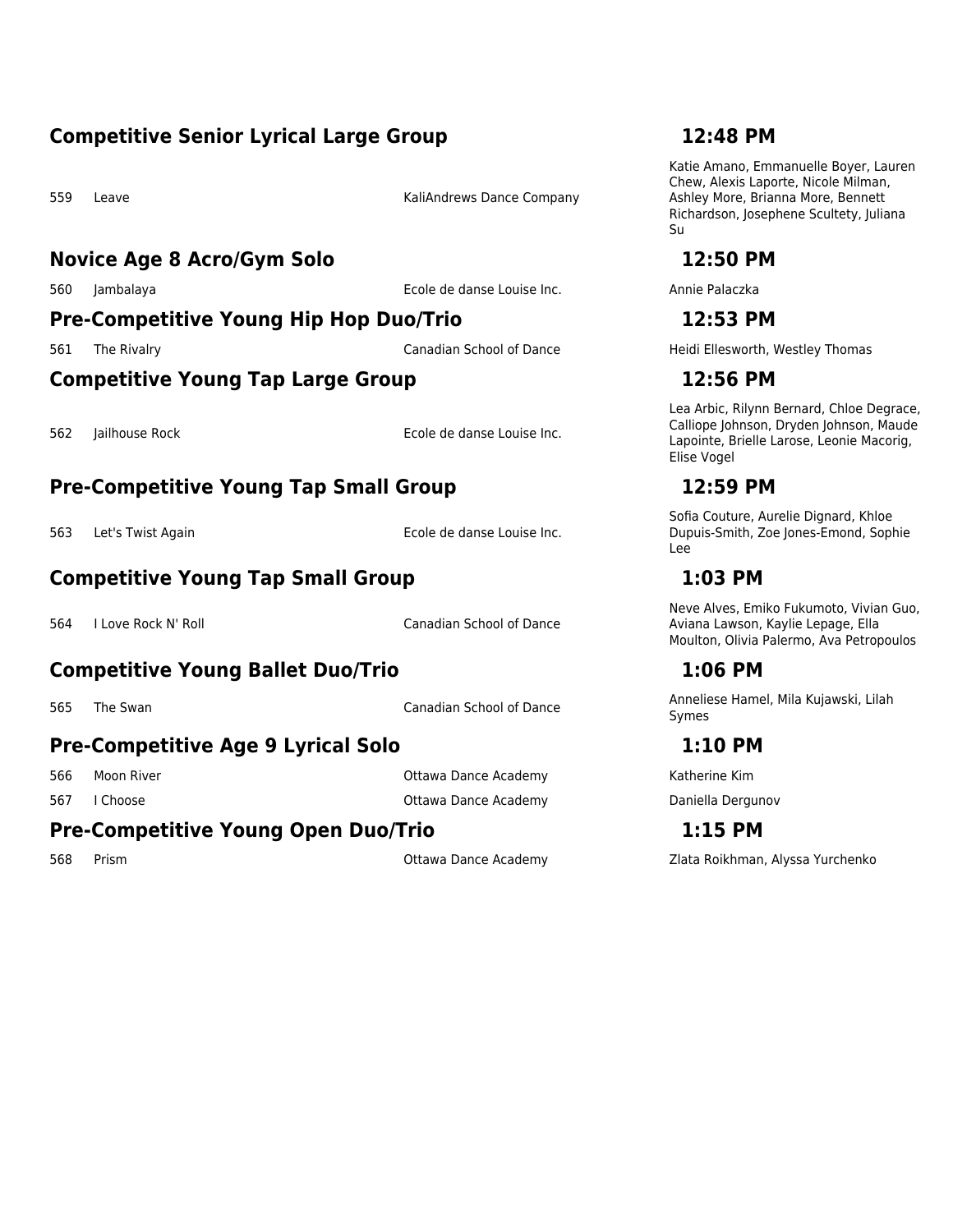## **Competitive Teen Contemporary Small Group 1:18 PM**

| 569 | She Used To Be Mine   | DanceRoots                |
|-----|-----------------------|---------------------------|
| 570 | Delusive Expectations | KaliAndrews Dance Company |
| 571 | <b>Eleanor Rigby</b>  | Canadian School of Dance  |
| 572 | Next To You           | DanceRoots                |

# **Competitive Young Acro/Gym Large Group 1:31 PM**

573 Wind It Up **Ecole de danse Louise Inc.** 

# **Competitive Teen Lyrical Large Group 1:35 PM**

574 Like Real People Do Ecole de danse Louise Inc.

# **Pre-Competitive Young Hip Hop Large Group 1:38 PM**

575 Lil' Wills Ecole de danse Louise Inc.

# **Pre-Competitive Young Hip Hop Small Group 1:40 PM**

# **Pre-Competitive Teen Tap Small Group 1:44 PM**

577 Honey Ecole de danse Louise Inc.

# **Competitive Senior Lyrical Small Group 1:46 PM**

578 The Leaving Song Canadian School of Dance

Ava Bignucolo, Izabella Caputo, Mackenzie Herr, Danielle Kenny, Katherine MacRae, Isabella Mcdowell, Maya Sutton

Katie Amano, Emmanuelle Boyer, Leia Hewston, Alexis Laporte, Calli Macdonald, Ashley More, Josephene Scultety, Juliana Su

Mackenzie Hao, Scarlett Hash, Olivia Lalonde-novales, Makayla Mainville, Alyssa Roy, Anna Tsarouhas, Noah Vidal

Madelaine Bordeleau-Kelly, Duncan Griswold, Lauren Karcher, Fiona Novak, Camryn Sunohara

Aubree Adams, Lea Arbic, Elodie Belanger, Rilynn Bernard, Emilia Brasset-Kostyk, Oceane Cleroux Gour, Chloe Degrace, Calliope Johnson, Dryden Johnson, Maude Lapointe, Leonie Macorig, Olivia Marcotte, Lily McStravick, Annie Palaczka, Genevieve Perron, Elise Vogel, Isla Walker-Cormier

Ana-Bella Campbell, Shea Kirby, Emilie Lafleche, Reese Machacek, Aliyah Manashe, Catherine O'Farrell, Mia Raymond, Jonathan St-Onge, Anna Walker-Cormier

Sofia Couture, Ava Dickenson, Aurelie Dignard, Khloe Dupuis-Smith, Zaya Gagnon, Gabrielle Goyette, Maelle Guilbeault, Ella Hoelke, Sasha Hornelie Noel, Clare Kenny, Sophie Lee, Sophia Poirier, Lily Rushenas

576 Boogietime! Canadian School of Dance Dima Al-Adhami, Heidi Ellesworth, Giselle Rangel Silva, Westley Thomas

Juliana Groulx, Julianne Kealey, Priya Keith, Keira MacPherson, Chloe Paradis, Jessie Robitaille, Kalina Schaefer

Skye Gill, Samantha Keneford, Georgia Kontogiannis, Bryn True-Mcmanus, Eleni Tsiolas, Taya Vidal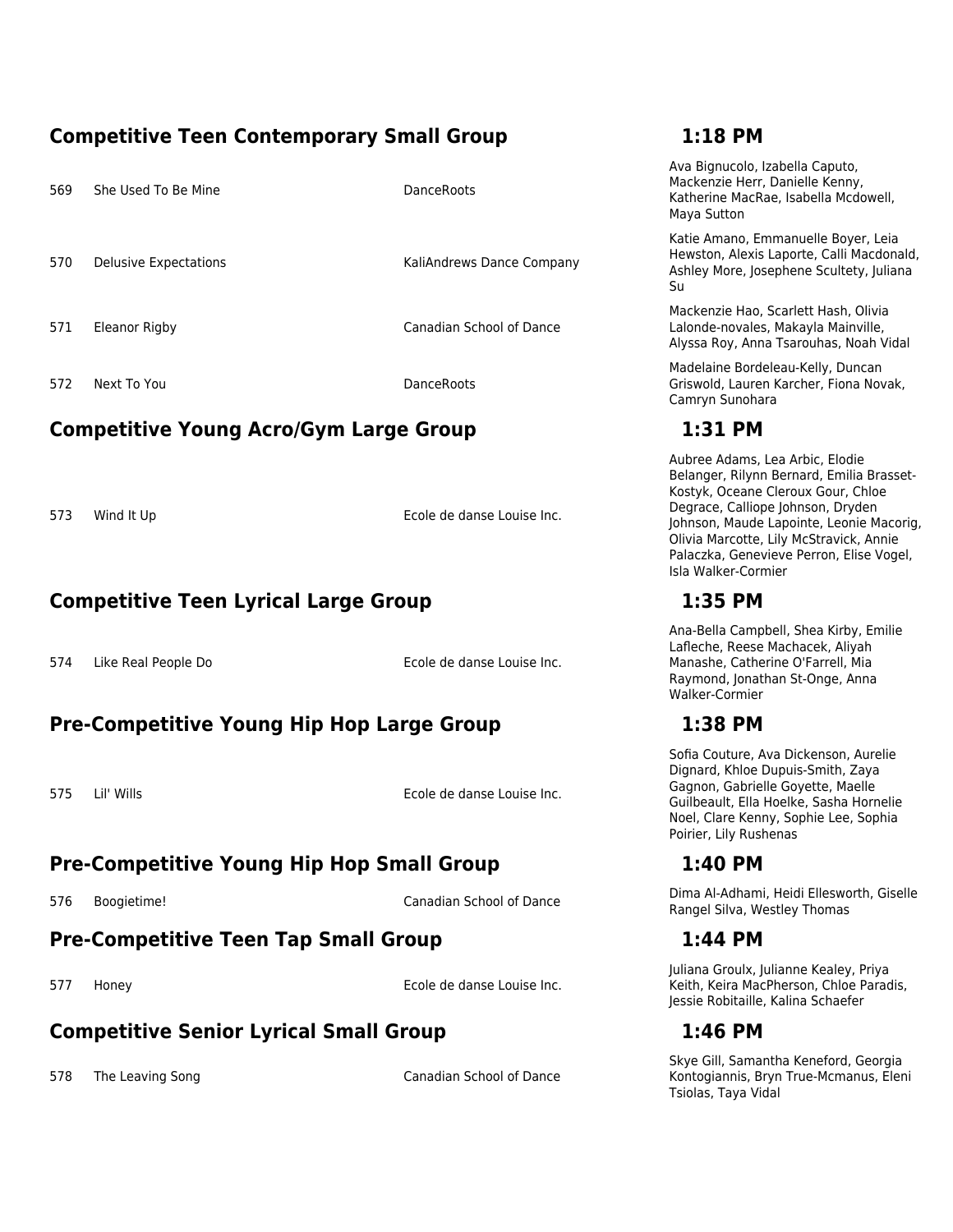### **Competitive Young Jazz Small Group 1:49 PM** 579 Strike A Pose Sara Baig, Emily Cote, Althea Gareau, Care KaliAndrews Dance Company Sara Baig, Emily Cote, Althea Gareau, Mya Machabee, Rachael Maier, Ocean Pak 580 Shake Senora Linda Jamieson Paige Chen, Anjali Rastogi, Sahana Sivapiragasam, Bianca Yang, Adelina Yap, Ottelia Yap, Alisa zhi **Competitive Senior Ballet Small Group 1:55 PM** 581 Evening Symphony Linda Jamieson Jianna Alarcon, Nevena Kovacina, Emma Luo, Victoria McDonald, Penelope Verboven, Lisa Wang **Competitive Young Jazz Large Group 1:58 PM** 582 Eany Meany Canadian School of Dance Neve Alves, Emiko Fukumoto, Vivian Guo, Micaela Hiscock, Aviana Lawson, Kaylie Lepage, Ella Moulton, Olivia Palermo, Ava Petropoulos, Clarissa Saunders 583 Once upon a time in an airport **CEACCO CONCORDIATION** Ottawa Dance Academy Ekaterina Anufriyev, Daniella Dergunov, Mariya Gorchakova, Sofia Ignatusha, Katherine Kim, Zlata Roikhman, Emily Vascan, Alexandra Yurchenko, Alyssa Yurchenko, Eden Zaprudsky 584 Mermaid Party Ecole de danse Louise Inc. Aubree Adams, Lea Arbic, Elodie Belanger, Rilynn Bernard, Emilia Brasset-Kostyk, Chloe Degrace, Calliope Johnson, Dryden Johnson, Brielle Larose, Leonie Macorig, Annie Palaczka, Genevieve Perron, Élodie Poirier, Elise Vogel **Competitive 6 & Under Tap Small Group 2:09 PM** Diamond Epape, Theodore Fukumoto, Anneliese Hamel, Mila Kujawski, Audrey

585 Hello, Dolly! Canadian School of Dance

# **Novice 6 & Under Hip Hop Small Group 2:12 PM**

586 Don't Stop Moving Communication Communication Communication Communication Communication Communication Communication Communication Communication Communication Communication Communication Communication Communication Comm

# **Competitive Teen Contemporary Extended 2:16 PM**

587 Anonymous Ecole de danse Louise Inc.

Symes

Timur Anisenia, Daniel Baranov, Yuval Baranov, David Kozlov, Sasha Vorozhcov, Johnathan Zoger

Lamoureux, Camilla Saunders, Lilah

Chloe Adams, Amelie Allard, Mackenzie Barbeau, Angelina Brazeau, Ana-Bella Campbell, Eva Hubert, Tasneem Khemili, Virginie Kibamba, Shea Kirby, Emilie Lafleche, Ariele Lavoie, Annabelle Lecomte, Emily Lemieux, Sebastien Leroux, Reese Machacek, Aliyah Manashe, Anabelle Menard, Elodie Menard, Catherine O'Farrell, Mia Raymond, Madelayne Riendeau, Alexie Robitaille, Jonathan St-Onge, Morgane Thibault, Jersey Tremblay, Anna Walker-Cormier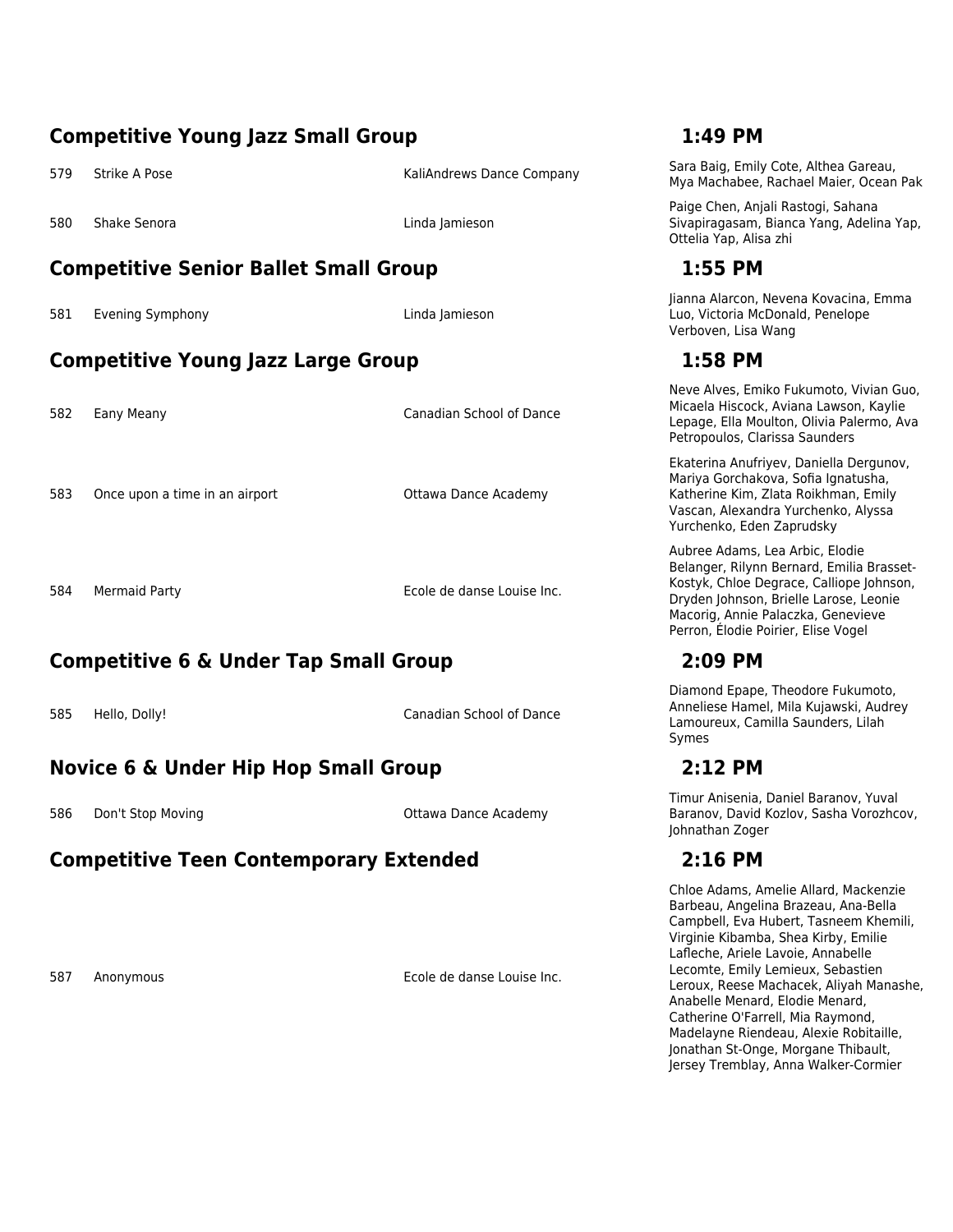### **Competitive Teen Contemporary Large Group 2:20 PM**

588 Forced Creativity **Exercise 20 Forced Creativity KaliAndrews Dance Company** 

589 The Mask Canadian School of Dance

# **Competitive Young Jazz Small Group 2:26 PM**

# **Competitive Young Acro/Gym Duo/Trio 2:28 PM**

591 Wanheda KaliAndrews Dance Company Emily Cote, Althea Gareau

### **Competitive Young Hip Hop Small Group 2:30 PM**

592 Running KaliAndrews Dance Company

593 Li'l Ballerz Canadian School of Dance

### **Pre-Competitive Age 9 Contemporary Solo 2:36 PM**

594 Everybody wants to rule the world **Ottawa Dance Academy COM** Daniella Dergunov

### **Competitive Age 8 Tap Solo 2:39 PM**

595 I've Got Rythm Ecole de danse Louise Inc. Leonie Macorig

# **Competitive Age 7 Tap Solo 2:42 PM**

596 Broadway Banana Ecole de danse Louise Inc. Elise Vogel

# **Competitive Young Hip Hop Large Group 2:44 PM**

597 Misfits Ecole de danse Louise Inc.

# **Competitive Senior Open Large Group 2:46 PM**

598 Fit For A Queen **Fig. 2018** Fit For A Queen Assemblance Company

Elissa Atwi, Gabriella Campbell-Venuti, Lindsay Groleau, Olivia Hum, Ivy Huntington, Kate Kowal, Ashley More, Brianna More, Emilie Noel, Grace O'Neil, Olivia Priddle, Ava Priddle, Ocean Rice, Bennett Richardson, Taylor Saunders, Bridgette Schwartz

Nigel Clifford, Taya Flood, Skye Gill, Scarlett Hash, Ashley Hash, Samantha Keneford, Georgia Kontogiannis, Olivia Lalonde-novales, Hinata Lee, Paulina Marulanda-Cabrero, Bryn True-Mcmanus, Anna Tsarouhas, Amanda Tsarouhas, Eleni Tsiolas

590 Around the World **Ecole de danse Louise Inc.** Maelle Guilbeault, Emma Langelier, Sophie Lee, Chloe Philion

Viggo Batabyal-Miller, Gloria Langenbahn, Holly Leung, Callum MacGillivray, Rachael Maier, Linnea Mullenix, Ocean Pak

Neve Alves, Emiko Fukumoto, Micaela Hiscock, Aviana Lawson, Kaylie Lepage, Olivia Palermo, Ava Petropoulos, Clarissa **Saunders** 

Oceane Cleroux Gour, Magalie Dignard, Sierra Dupuis, Chloe Evans, Calliope Johnson, Dryden Johnson, Maude Lapointe, Annie Palaczka, Élodie Poirier

Katie Amano, Zoe Chatzigiannis, Lauren Chew, Ava de Leon, Anisia Laporte, Alexis Laporte, Ashley More, Brianna More, Bennett Richardson, Juliana Su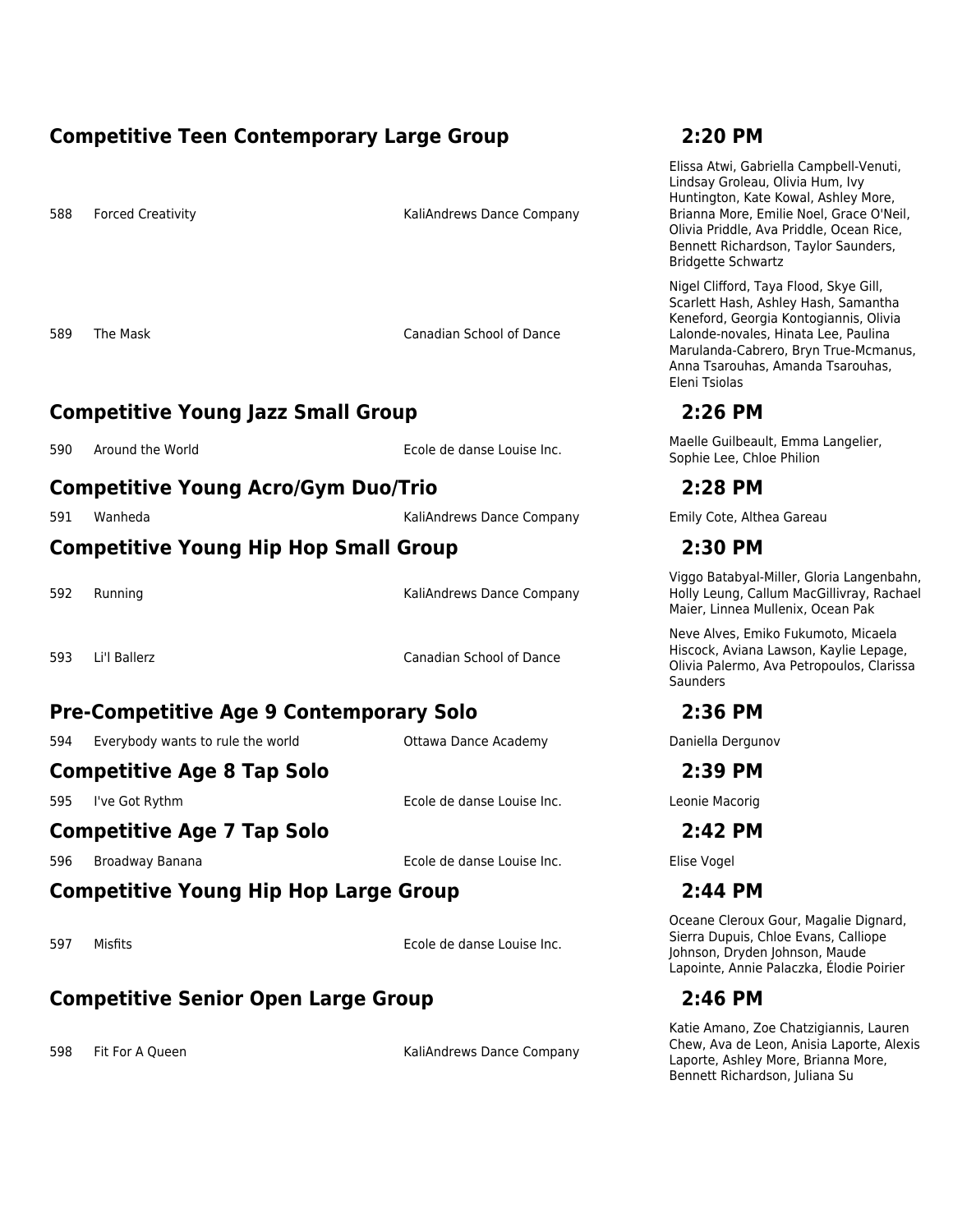# AWARDS/OVERALL AWARDS YOUNG DANCER/Judge's Lunch Break

# **Competitive Teen Lyrical Duo/Trio 3:39 PM** <sup>599</sup> Porcelain KaliAndrews Dance Company Anahita McDonagh-Mahallati, Ashley 600 Never Enough Linda Jamieson Alicia Bai, Isabelle Li **Competitive Senior Open Duo/Trio 3:44 PM**

### 601 Somebody That I Used To Know Canadian School of Dance Nigel Clifford, Georgia Kontogiannis

### **Competitive Senior Lyrical Duo/Trio 3:47 PM**

**Pre-Competitive Teen Jazz Large Group 3:52 PM**

604 Under Pressure Canadian School of Dance

# **Competitive Teen Acro/Gym Class 3:55 PM**

605 It's Time Ecole de danse Louise Inc.

# **Pre-Competitive Teen Contemporary Large Group 3:58 PM**

606 How It Ends Ecole de danse Louise Inc.

# **Competitive Teen Open Small Group 4:01 PM**

607 When The Party's Over The Company KaliAndrews Dance Company

# Starting Back: 3:39 pm

More, Juliana Su

602 Stuck In The Past November 2012 KaliAndrews Dance Company Emmanuelle Boyer, Pascale Boyer

<sup>603</sup> Spring KaliAndrews Dance Company Julia Asselin, Alexis Laporte, Nicole Milman

Maude Boivin, Natasha Duncan, Saige Ferguson, Melika Mojaveri, Gabrielle Noreau, Ciara Seto, Amelie Tam, Karissa Tam, Reeve Verhoeven, Emily Webster, Alexandra Witol, Isabelle Wright

Chloe Adams, Amelie Allard, Mackenzie Barbeau, Clara Brasset Kostyk, Ana-Bella Campbell, Neve Hollmann, Eva Hubert, Shea Kirby, Emilie Lafleche, Maya Larabie, Ariele Lavoie, Emily Lemieux, Sebastien Leroux, Reese Machacek, Aliyah Manashe, Anabelle Menard, Elodie Menard, Catherine O'Farrell, Mia Raymond, Jersey Tremblay, Audrey Tremblay, Anna Walker-Cormier

Angelina Brazeau, Ella Britton, Sienna Castro-Leduc, Keira Courchaine, Alexia Fortin, Chloe Galipeau, Chloe Gendron, Julianne Kealey, Frederique Lessard, Chloe Paradis, Clara Piche, Mia Pilon, Mackenzie Rennie, Jessie Robitaille, Kalina **Schaefer** 

Leia Hewston, Sophie Hutchinson, Charlotte Lee, Calli Macdonald, Mia Mainville, Anahita McDonagh-Mahallati, Ashley More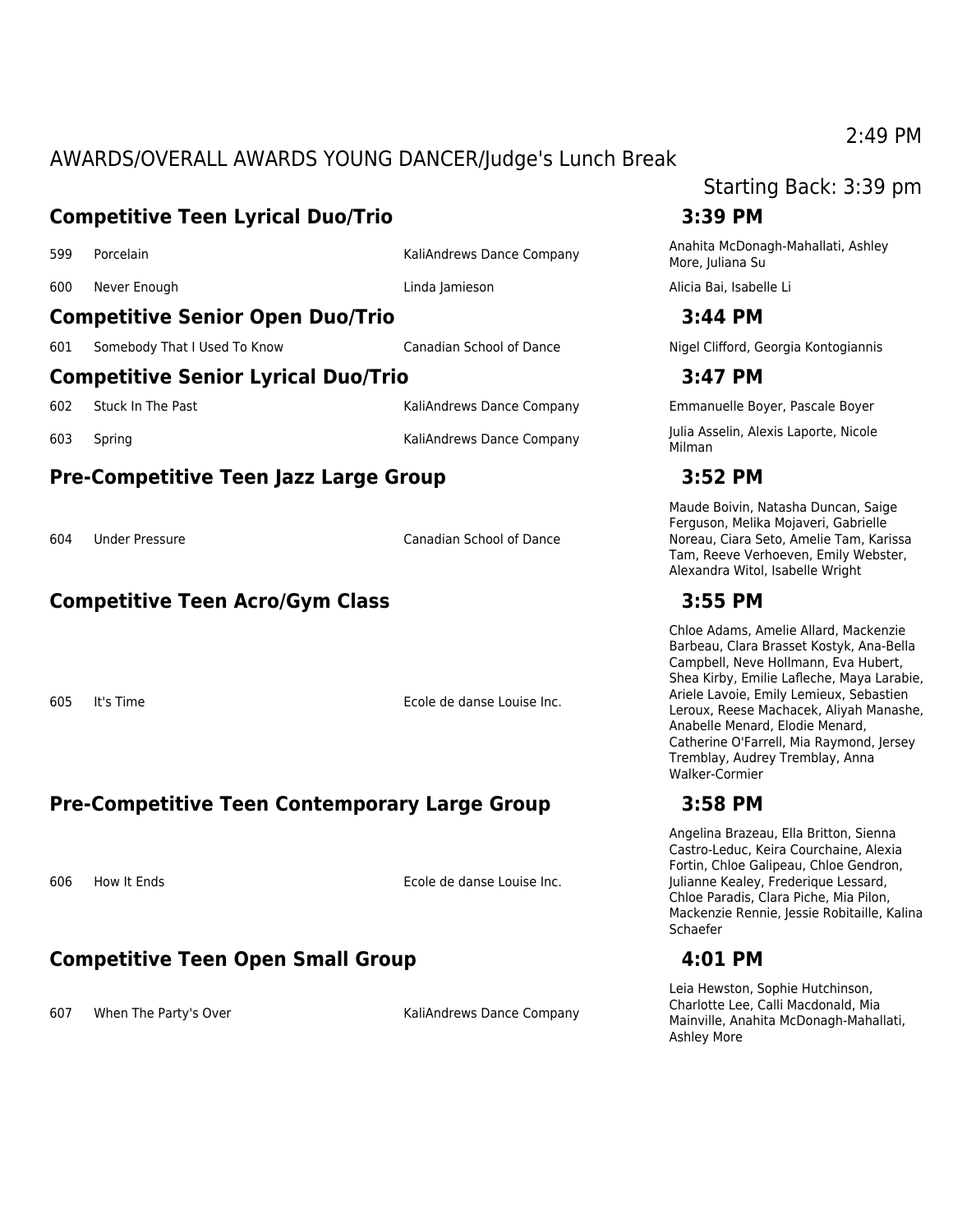### **Competitive Senior Contemporary Small Group 4:03 PM**

608 I'll See You KaliAndrews Dance Company

609 Dreamland Canadian School of Dance

### **Pre-Competitive Adult Musical Theatre Small Group 4:13 PM**

611 Mamma Mia! Ecole de danse Louise Inc.

# **Pre-Competitive Teen Hip Hop Small Group 4:16 PM**

613 Back Talk Ottawa Dance Academy

614 Queen B. Ecole de danse Louise Inc.

# **Competitive Teen Contemporary Ballet Small Group 4:25 PM**

615 From the Ground Up **Canadian School of Dance** 

# **Competitive Teen Acro/Gym Small Group 4:29 PM**

616 Wake Me Up **DanceRoots** 

# **Competitive Senior Contemporary Large Group 4:32 PM**

617 And all I Love, I Loved Alone Ecole de danse Louise Inc.

# **Pre-Competitive Teen Acro/Gym Large Group 4:36 PM**

618 Turns You Into Stone **Ecole de danse Louise Inc.** 

Zoe Chatzigiannis, Lauren Chew, Ava de Leon, Anisia Laporte, Grace Lister, Brianna More, Bennett Richardson

Nigel Clifford, Skye Gill, Samantha Keneford, Georgia Kontogiannis, Bryn True-Mcmanus, Eleni Tsiolas, Taya Vidal

<sup>610</sup> Why Linda Jamieson Jianna Alarcon, Emma Luo, Victoria McDonald, Penelope Verboven, Lisa Wang

Marie-Claude Boily, Melanie Colson, Melody Jeaurond, Josee Malo, Alexandra O'Farrell, Marie-Josee Trepanier

<sup>612</sup> All I Need Canadian School of Dance Azra Alper, Rowan Andrews, Gabriel Kydd, Isaiah Levesque, Moonzia Mahbub

> Yaroslav Anufriyev, Dana Derkach, Vadim Gudz, Maria Neyra-Alvarado, Yuriy Neyra-Alvarado, Boris Padalko, Tatiana Slatynska, Sophie Tetelbaum

> Ashley Adonis, Chloe Cote, Kayla Daoust, Gabrielle Martin, Marianne Trottier, Alexia Walker

Mackenzie Hao, Scarlett Hash, Olivia Lalonde-novales, Makayla Mainville, Alyssa Roy, Anna Tsarouhas, Noah Vidal

Isabel Campbell-Rosser, Izabella Caputo, Lauren Karcher, Danielle Kenny, Olivia Skaff, Caryll Tolentino

Chloe Adams, Mackenzie Barbeau, Tasneem Khemili, Virginie Kibamba, Ariele Lavoie, Emily Lemieux, Sebastien Leroux, Anabelle Menard, Elodie Menard, Catherine O'Farrell, Madelayne Riendeau, Lexi Sorel, Jonathan St-Onge, Morgane Thibault

Gabrielle Bisson, Bianca Caiado, Sienna Castro-Leduc, Keira Courchaine, Alexia Fortin, Sophie Hamann, Neve Hollmann, Julianne Kealey, Danica Lepage, Frederique Lessard, Izabel Levac, Meaghan Mukamba, Clara Piche, Mia Pilon, Mackenzie Rennie, Emma Valcourt Landry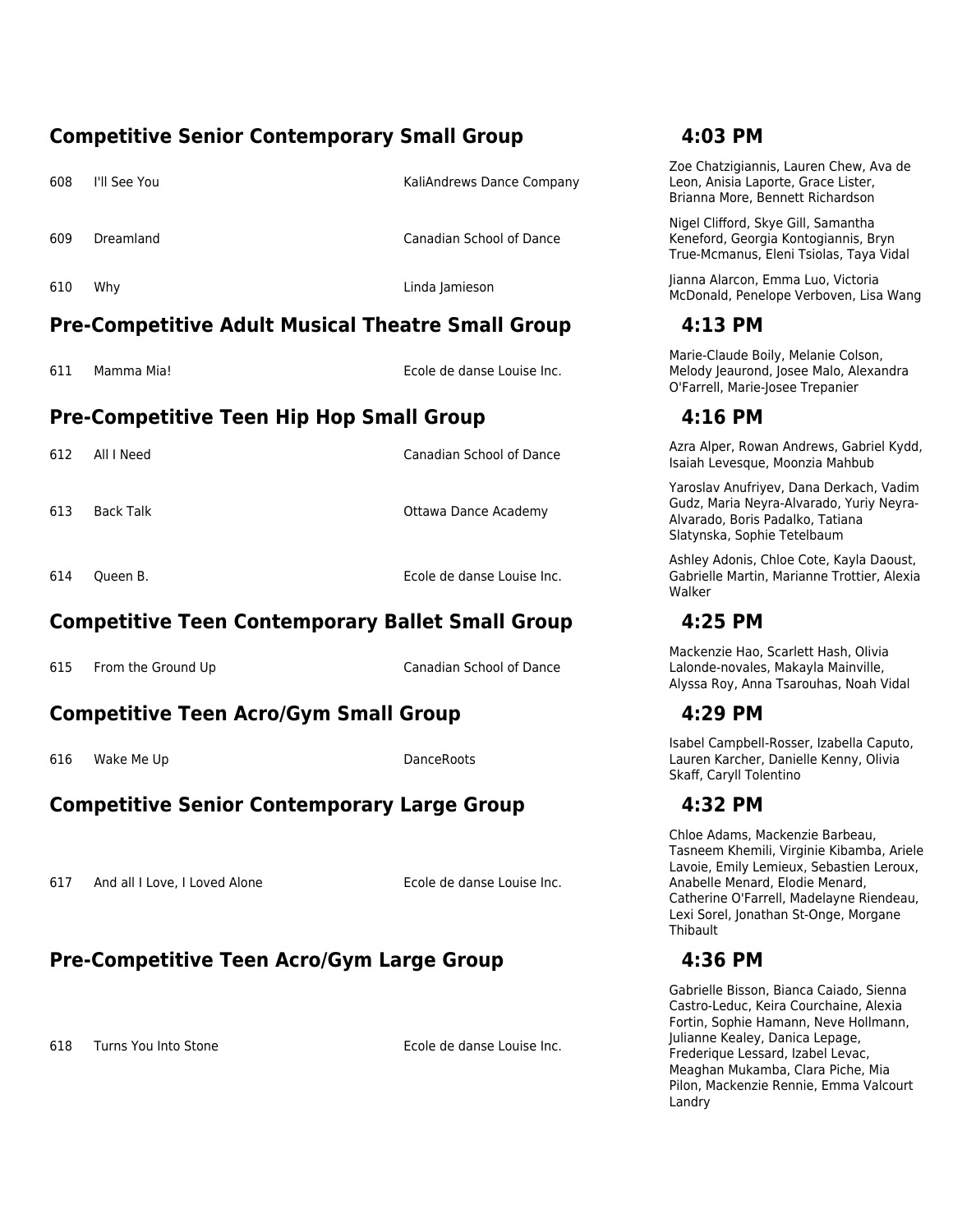### **Competitive Senior Open Small Group 4:39 PM**

619 Ode To A Love Lost **Company** KaliAndrews Dance Company

### **Competitive Senior Lyrical Duo/Trio 4:42 PM**

### **Competitive Teen Contemporary Extended 4:49 PM**

622 Total Eclipse Of The Heart Linda Jamieson

# **Pre-Competitive Senior Hip Hop Small Group 4:55 PM**

### **Pre-Competitive Adult Hip Hop Large Group 4:58 PM**

624 80's Crew Ecole de danse Louise Inc.

# **AdultHip HopSmall Group 5:02 PM**

# **Competitive Teen Hip Hop Small Group 5:05 PM**

627 Bootylicious Ecole de danse Louise Inc.

# **Competitive Teen Open Large Group 5:12 PM**

628 Freedom Ottawa Dance Academy

629 Island Ecole de danse Louise Inc.

Katie Amano, Julia Asselin, Emmanuelle Boyer, Zoe Chatzigiannis, Lauren Chew, Bennett Richardson, Juliana Su, Kiera Wedemire

620 Remember When Nigel Clifford, Skye Gill Canadian School of Dance Nigel Clifford, Skye Gill Clifford, Skye Gill 621 Time After Time **Leeming Danceworks** Avery Deschamps, Leah Ryan

Jianna Alarcon, Alicia Bai, Emma Baillairge, Adeline Barry - Corneau, Danielle Faye, Isabelle Li, Emma Luo, Victoria McDonald, Muhan Shen, Penelope Verboven, Lisa Wang, Vanessa Yeung

<sup>623</sup> Small Up Ottawa Dance Academy Maria Bilat, Lila Elie, Linoy Gofman, Romy Matushansky

Marie-Claude Boily, Carole Bourget, Manon Clavette, Cindy Cléroux, Melanie Colson, Dalerie Courchaine, Melody Jeaurond, Darya Kritova, Julie Lacroix, Christian Lloyd-Kohls, Josee Malo, Sylvie Ouellet, Marylene Pilon, Marie-Josee Trepanier

For the Up DanceRoots of the Up DanceRoots and the Up of the Up of the Up of the Up DanceRoots of the Up of the Up of the Up of the Up of the Up of the Up of the Up of the Up of the Up of the Up of the Up of the Up of the Romsicki, Marie VanDusen

<sup>626</sup> After School Detention DanceRoots Ella Ferreira, Duncan Griswold, Mhalia Milius, Simon Vandusen

> Ana-Bella Campbell, Kayla Daoust, Emmerson Kenney, Shea Kirby, Emilie Lafleche, Aliyah Manashe, Julianna Renaud

Ekaterina Chernykh, Lina Ghasemi, Christina Kornienko, Romy Matushansky, Veronica Mordvinova, Victoria Mordvinova, David Shteyngart, Paulina Toprover, Elisa Verghese, Sasha Vilkoff

Amelie Allard, Eva Hubert, Tasneem Khemili, Annabelle Lecomte, Anabelle Menard, Elodie Menard, Alexie Robitaille, Jonathan St-Onge, Jersey Tremblay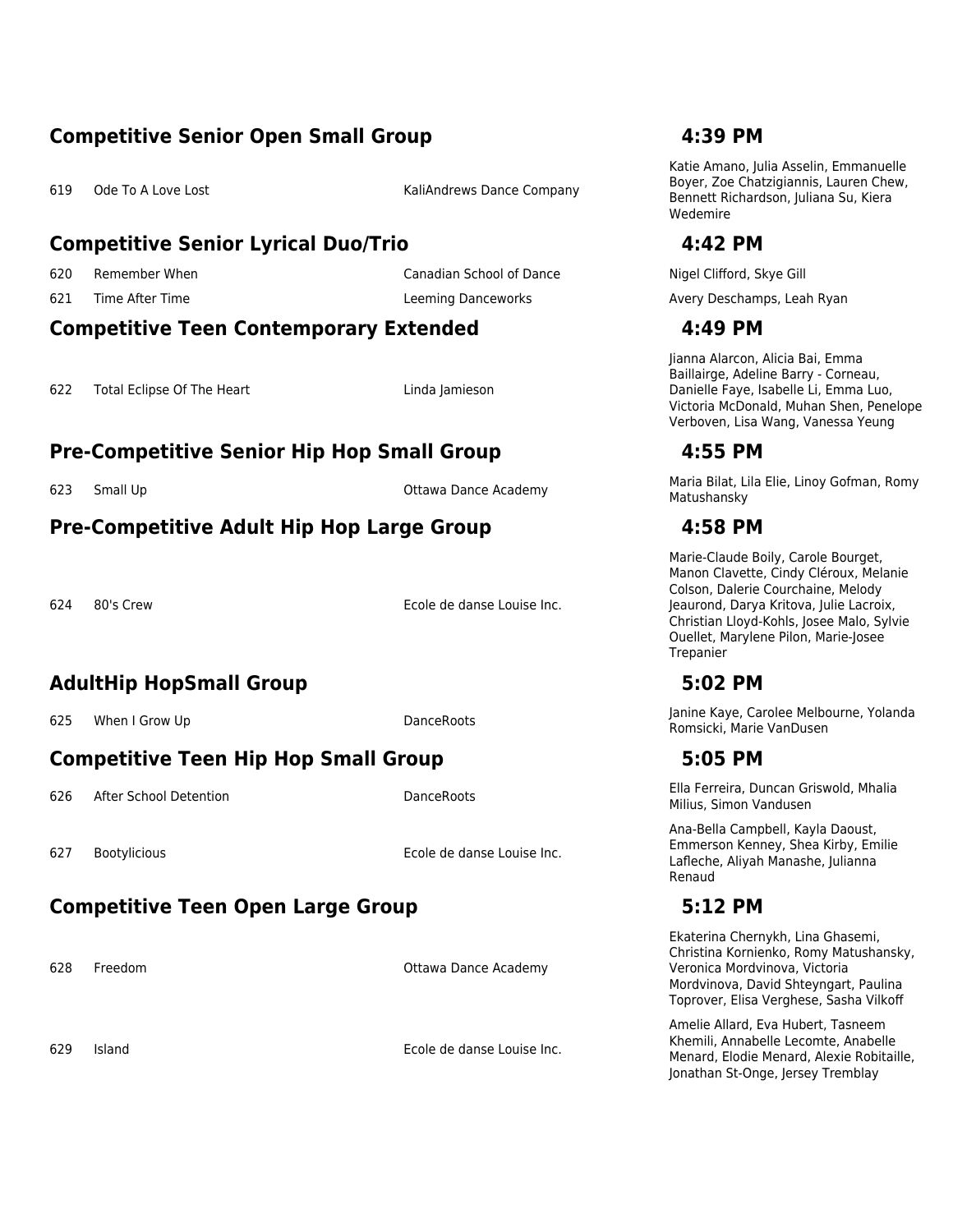### **Pre-Competitive Teen Jazz Large Group 5:19 PM**

630 Heartburn Ecole de danse Louise Inc.

### **Competitive Senior Contemporary Ballet Small Group 5:21 PM**

631 I Cannot Stay Canadian School of Dance

# **Competitive Teen Lyrical Duo/Trio 5:24 PM**

Judge's Break

# **Competitive Senior Jazz Large Group 5:32 PM**

633 I Can't Do It Alone **Ecole de danse Louise Inc.** 

### **Competitive Teen Acro/Gym Small Group 5:36 PM**

634 Beyond KaliAndrews Dance Company

# **Competitive Teen Hip Hop Large Group 5:39 PM**

635 Unity **Kaliandrews Dance Company** 

# **Competitive Teen Jazz Extended 5:42 PM**

636 Call Me Linda Jamieson

### **Competitive Teen Tap Class 5:48 PM**

637 Drift Away Canadian School of Dance

Angelina Brazeau, Alexia Fortin, Chloe Galipeau, Chloe Gendron, Julianne Kealey, Frederique Lessard, Chloe Paradis, Mia Pilon, Emma Valcourt Landry

Nigel Clifford, Skye Gill, Samantha Keneford, Bryn True-Mcmanus, Eleni Tsiolas

632 Falling Apart Linda Jamieson Alicia Bai, Penelope Verboven

5:27 PM

# Starting Back: 5:32 pm

Chloe Adams, Mackenzie Barbeau, Tasneem Khemili, Ariele Lavoie, Emily Lemieux, Sebastien Leroux, Elodie Menard, Lexi Sorel, Morgane Thibault

Zoe Chatzigiannis, Lauren Chew, Sophie Hutchinson, Calli Macdonald, Mia Mainville, Anahita McDonagh-Mahallati, Juliana Su, Kiera Wedemire

Katie Amano, Emmanuelle Boyer, Ava de Leon, Kate Kowal, Anisia Laporte, Alexis Laporte, Charlotte Lee, Grace Lister, Ava MacGillivray, Nicole Milman, Ashley More, Brianna More, Elifsu Sloly

Jianna Alarcon, Alicia Bai, Emma Baillairge, Adeline Barry - Corneau, Danielle Faye, Nevena Kovacina, Isabelle Li, Emma Luo, Victoria McDonald, Muhan Shen, Penelope Verboven, Lisa Wang, Vanessa Yeung

Nigel Clifford, Taya Flood, Skye Gill, Scarlett Hash, Ashley Hash, Samantha Keneford, Georgia Kontogiannis, Olivia Lalonde-novales, Hinata Lee, Makayla Mainville, Paulina Marulanda-Cabrero, Alyssa Roy, Bryn True-Mcmanus, Anna Tsarouhas, Amanda Tsarouhas, Eleni Tsiolas, Taya Vidal, Noah Vidal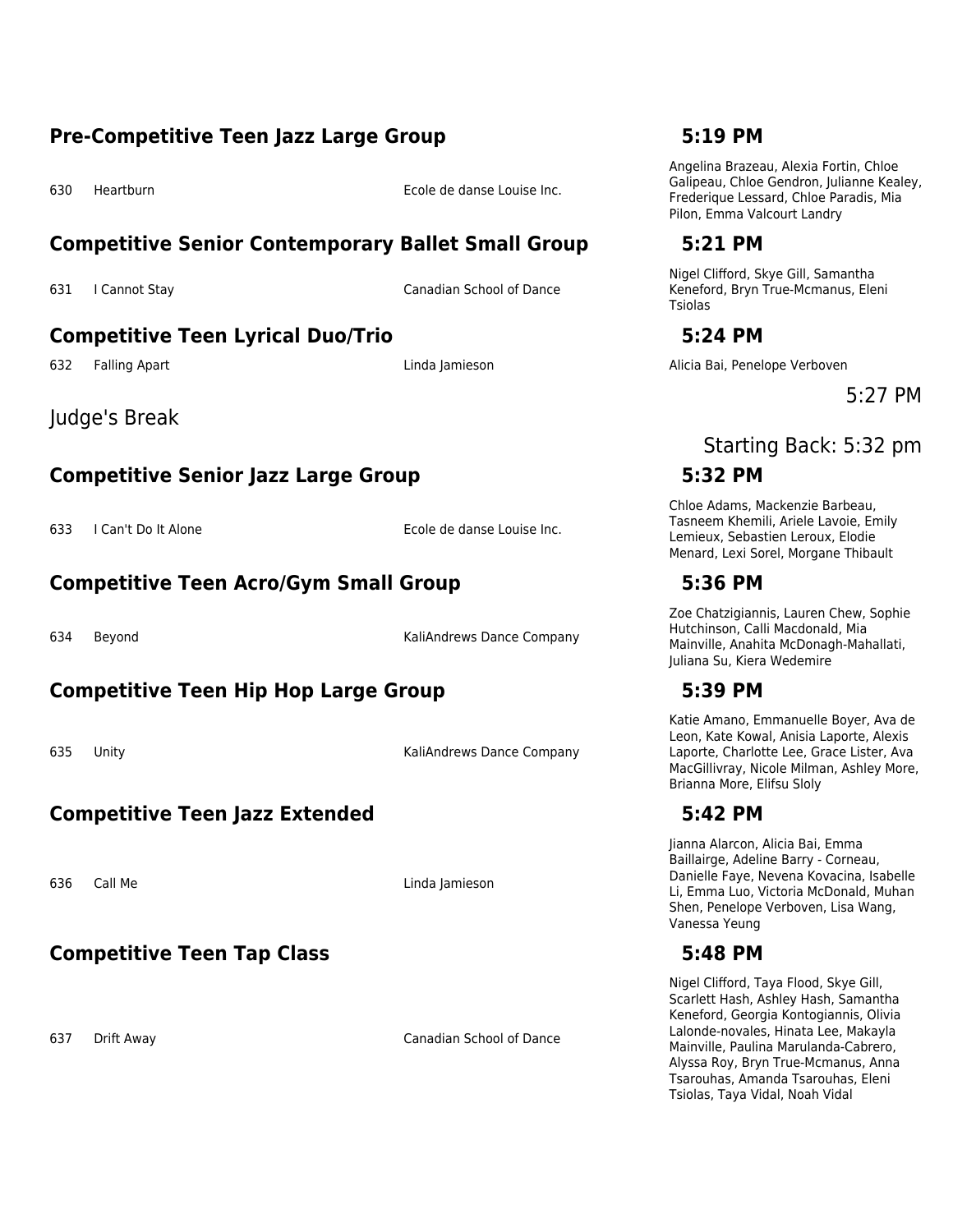### **Competitive Teen Hip Hop Extended 5:51 PM**

638 Mega Crew Ecole de danse Louise Inc.

### **Pro-Am Adult Hip Hop Duo/Trio 5:55 PM**

# **Pre-Competitive Teen Tap Small Group 5:58 PM**

640 Summer Breeze Canadian School of Dance

### **Pre-Competitive Teen Hip Hop Small Group 6:01 PM**

641 How It's Done Ecole de danse Louise Inc.

### **Competitive Teen Jazz Class 6:03 PM**

642 Canned Heat **Ecole de danse Louise Inc.** 

# **Competitive Teen Jazz Small Group 6:07 PM**

643 Sinking Feeling Communication Communication Communication Communication Communication Communication Communication Communication Communication Communication Communication Communication Communication Communication Commun

644 Came Here For Love **KaliAndrews Dance Company** 

JUDGE'S BREAK

Chloe Adams, Amelie Allard, Mackenzie Barbeau, Audree-Pier Bisson, Ana-Bella Campbell, Chloe Cote, Kayla Daoust, Juliana Groulx, Eva Hubert, Emmerson Kenney, Tasneem Khemili, Virginie Kibamba, Shea Kirby, Emilie Lafleche, Gabrielle Lavictoire, Ariele Lavoie, Annabelle Lecomte, Emily Lemieux, Sebastien Leroux, Frederique Lessard, Gabrielle Martin, Anabelle Menard, Meaghan Mukamba, Catherine O'Farrell, Chloe Paradis, Mia Pilon, Mia Raymond, Madelayne Riendeau, Alexie Robitaille, Jonathan St-Onge, Morgane Thibault, Jersey Tremblay, Marianne Trottier, Alexia Walker

639 Mami-Tahki **DanceRoots** DanceRoots Janine Kaye, Marie VanDusen

Natasha Duncan, Saige Ferguson, Amelie Tam, Karissa Tam, Reeve Verhoeven, Alexandra Witol, Isabelle Wright

Ella Britton, Corben Colson, Gabriele Courchaine, Sophie Hamann, Danica Lepage, Raphaelle Richer, Jessie Robitaille

Chloe Adams, Amelie Allard, Mackenzie Barbeau, Ana-Bella Campbell, Eva Hubert, Tasneem Khemili, Virginie Kibamba, Shea Kirby, Emilie Lafleche, Ariele Lavoie, Annabelle Lecomte, Emily Lemieux, Sebastien Leroux, Reese Machacek, Aliyah Manashe, Anabelle Menard, Elodie Menard, Catherine O'Farrell, Madelayne Riendeau, Alexie Robitaille, Jonathan St-Onge, Morgane Thibault, Jersey Tremblay

Ekaterina Chernykh, Lina Ghasemi, Linoy Gofman, Sofia Kriazhevskikh, Romy Matushansky, Veronica Mordvinova, Victoria Mordvinova, Sasha Vilkoff

Katie Amano, Julia Asselin, Emmanuelle Boyer, Ava de Leon, Sophie Hutchinson, Charlotte Lee, Ashley More, Juliana Su

6:13 PM

Starting Back: 6:18 pm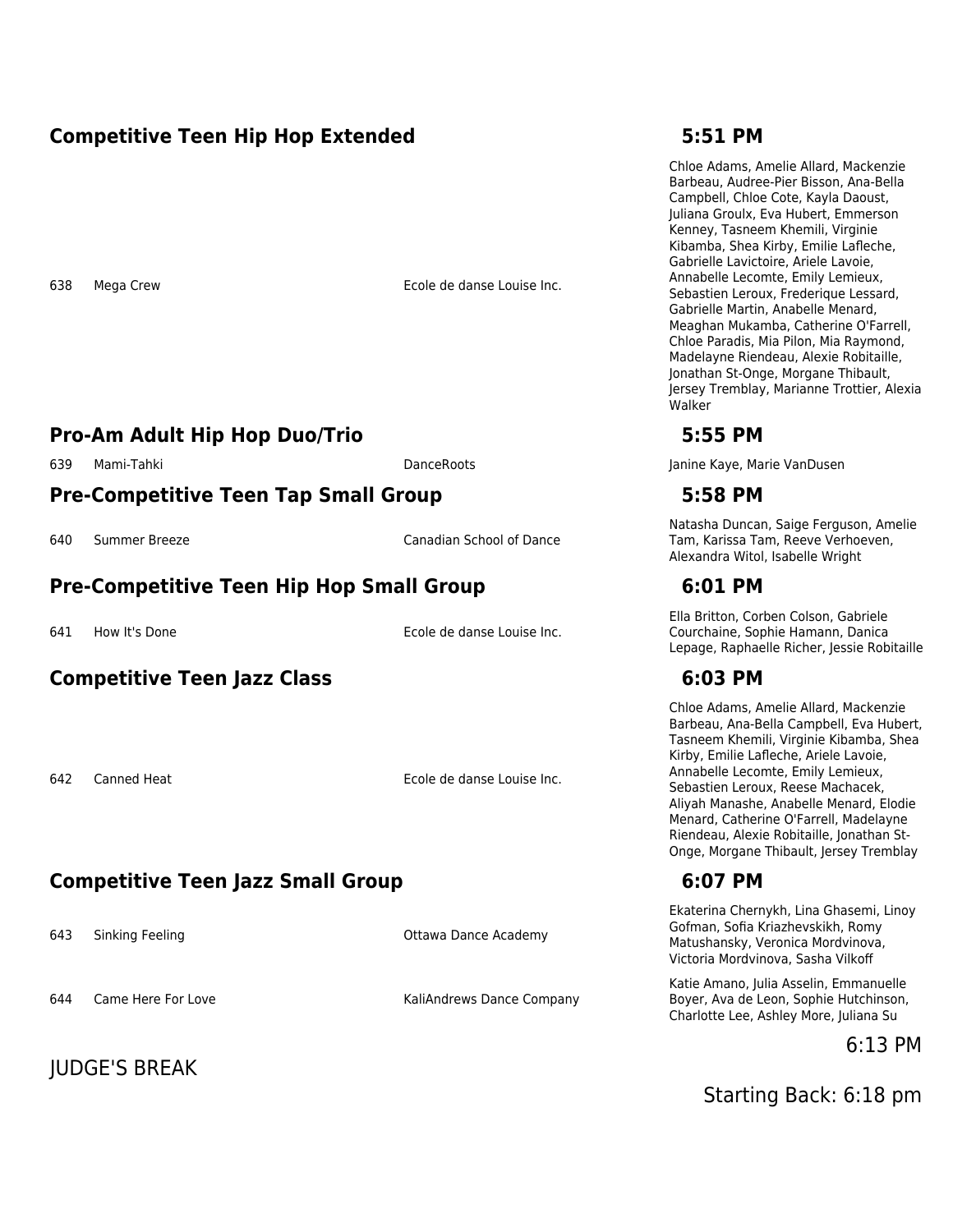### **Competitive Teen Jazz Small Group 6:18 PM**

645 The Office **Calculation Contract Contract Contract Contract Contract Contract Contract Contract Contract Contract Contract Contract Contract Contract Contract Contract Contract Contract Contract Contract Contract Contr** 

### **Competitive Teen Jazz Large Group 6:22 PM**

646 Love Me Or Leave Me **Ecole de danse Louise Inc.** 

647 Pump Up The Jam DanceRoots

# **Competitive Senior Jazz Small Group 6:29 PM**

648 Red Right Hand Canadian School of Dance

649 Leave Your Hat On Sance Company

650 Six Linda Jamieson

# **Pre-Competitive Teen Ballet Small Group 6:37 PM**

651 Unchained Melody Canadian School of Dance

652 Revisiting Old Friends Canadian School of Dance

# **Competitive Senior Hip Hop Large Group 6:44 PM**

653 O.G. Ecole de danse Louise Inc.

### **Competitive Teen Pointe Small Group 6:47 PM**

654 Grande Waltz Linda Jamieson

Ekaterina Chernykh, Lina Ghasemi, Romy Matushansky, Veronica Mordvinova, Victoria Mordvinova, Sasha Vilkoff

Chloe Adams, Amelie Allard, Ana-Bella Campbell, Eva Hubert, Shea Kirby, Emilie Lafleche, Reese Machacek, Aliyah Manashe, Mia Raymond, Madelayne Riendeau, Jonathan St-Onge, Jersey Tremblay, Anna Walker-Cormier

Ava Bignucolo, Madelaine Bordeleau-Kelly, Izabella Caputo, Mackenzie Herr, Lauren Karcher, Danielle Kenny, Katherine MacRae, Isabella Mcdowell, Fiona Novak, Camryn Sunohara, Maya **Sutton** 

Nigel Clifford, Skye Gill, Samantha Keneford, Georgia Kontogiannis, Bryn True-Mcmanus, Eleni Tsiolas, Taya Vidal

Zoe Chatzigiannis, Lauren Chew, Anisia Laporte, Alexis Laporte, Nicole Milman, Brianna More, Bennett Richardson

Jianna Alarcon, Nevena Kovacina, Emma Luo, Victoria McDonald, Penelope Verboven, Lisa Wang

Maude Boivin, Saige Ferguson, Melika Mojaveri, Ciara Seto, Emily Webster, Isabelle Wright

Natasha Duncan, Emerson Fait, Isaiah Levesque, Gabrielle Noreau, Amelie Tam, Karissa Tam, Alexandra Witol

Chloe Adams, Mackenzie Barbeau, Audree-Pier Bisson, Chloe Cote, Paige Edwards, Eva Hubert, Gabrielle Lavictoire, Ariele Lavoie, Emily Lemieux, Sebastien Leroux, Gabrielle Martin, Morgane Thibault, Alexia Walker

Alicia Bai, Emma Baillairge, Adeline Barry - Corneau, Danielle Faye, Isabelle Li, Muhan Shen, Vanessa Yeung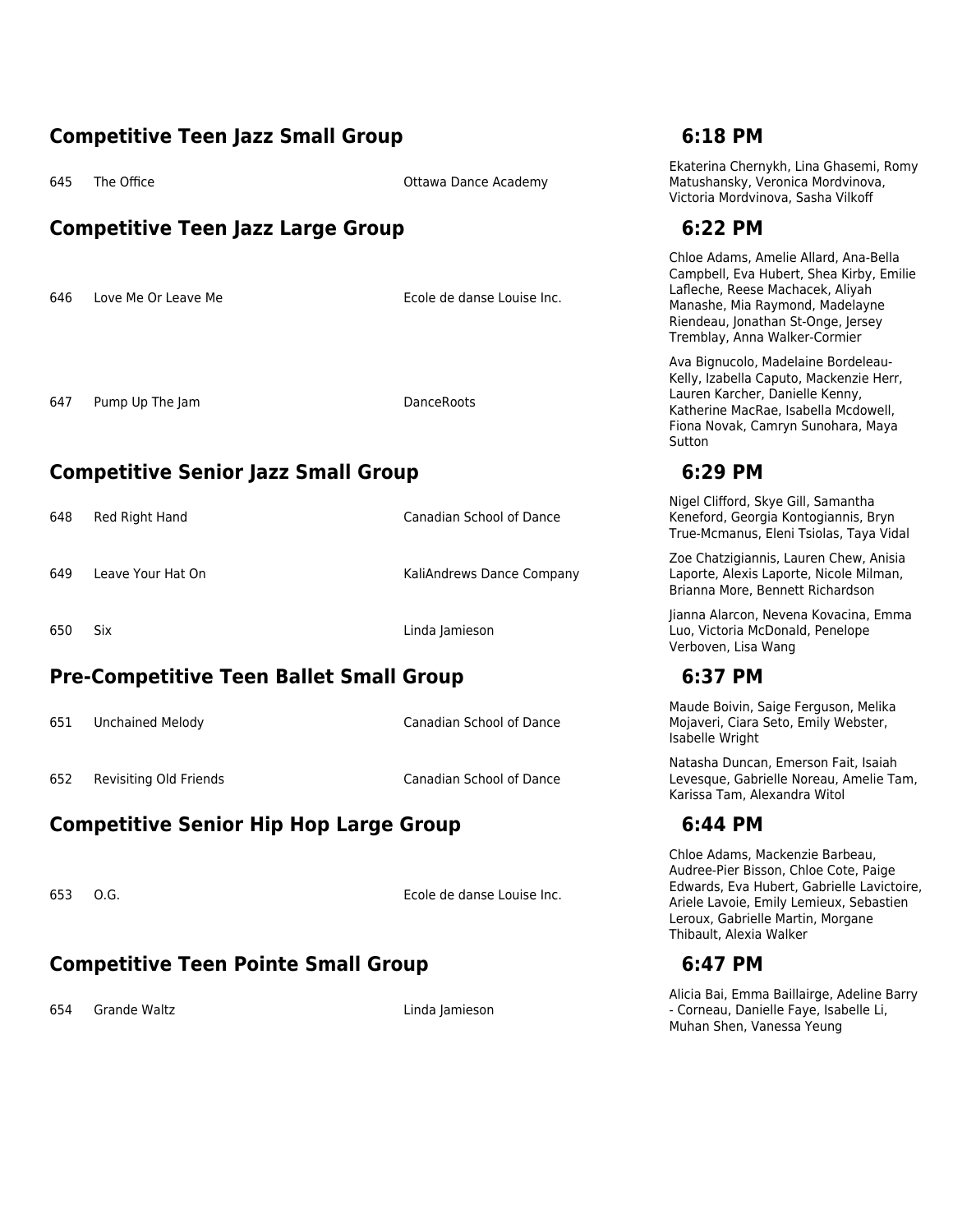### **Pre-Competitive Teen Hip Hop Large Group 6:51 PM**

655 Same Squad Ecole de danse Louise Inc.

### **Competitive Senior Open Duo/Trio 6:53 PM**

### **Competitive Teen Contemporary Large Group 6:56 PM**

| 657 | Alright |
|-----|---------|
|     |         |

Ecole de danse Louise Inc.

### **Competitive Senior Contemporary Duo/Trio 6:59 PM**

| 658 | Ouite Blue    | KaliAndrews Dance Company |
|-----|---------------|---------------------------|
| 659 | After Dark    | KaliAndrews Dance Company |
| 660 | Eternal Grief | Canadian School of Dance  |

### **Competitive Senior Modern Small Group 7:07 PM**

### **Competitive Teen Contemporary Duo/Trio 7:11 PM**

# **Pre-Competitive Teen Hip Hop Large Group 7:16 PM**

664 Cash Ecole de danse Louise Inc.

# **Pre-Competitive Teen Lyrical Large Group 7:19 PM**

665 Believe Canadian School of Dance

Corben Colson, Gabriele Courchaine, Chloe Galipeau, Eliane Gionet, Juliana Groulx, Danica Lepage, Frederique Lessard, Dahlia Lloyd-Kohls, Ema Martinez, Meaghan Mukamba, Clara Piche, Raphaelle Richer, Kalina Schaefer, Marianne Trottier

656 Me, Myself, and I Canadian School of Dance Nigel Clifford, Bryn True-Mcmanus, Eleni Tsiolas

Chloe Adams, Ana-Bella Campbell, Shea Kirby, Emilie Lafleche, Reese Machacek, Aliyah Manashe, Mia Raymond, Jonathan St-Onge, Anna Walker-Cormier

Grace Lister, Brianna More

Lauren Chew, Bennett Richardson

Skye Gill, Bryn True-Mcmanus

<sup>661</sup> Fear Linda Jamieson Jianna Alarcon, Emma Luo, Victoria McDonald, Penelope Verboven, Lisa Wang

662 You Matter To Me DanceRoots DanceRoots Ava Bignucolo, Duncan Griswold

<sup>663</sup> You Will Be Found Canadian School of Dance Taya Flood, Olivia Lalonde-novales, Noah Vidal

Bianca Caiado, Gabriele Courchaine, Chloe Galipeau, Chloe Gendron, Juliana Groulx, Julianne Kealey, Emmerson Kenney, Frederique Lessard, Izabel Levac, Ema Martinez, Meaghan Mukamba, Chloe Paradis, Mia Pilon, Raphaelle Richer, Marianne Trottier, Emma Valcourt Landry

Natasha Duncan, Emerson Fait, Saige Ferguson, Isaiah Levesque, Melika Mojaveri, Gabrielle Noreau, Ciara Seto, Amelie Tam, Karissa Tam, Reeve Verhoeven, Emily Webster, Alexandra Witol, Isabelle Wright